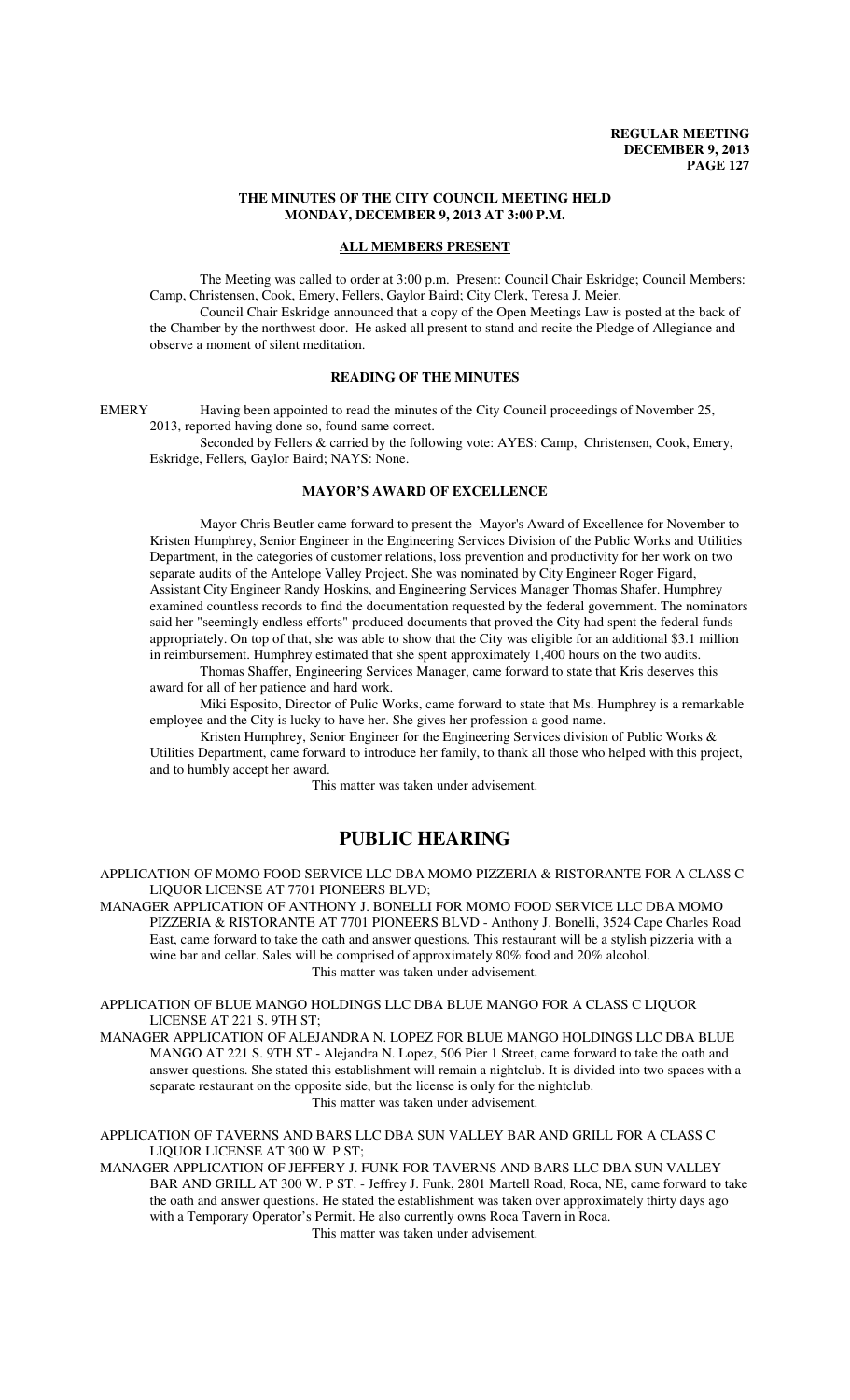AMENDING CHAPTER 12.08 OF THE LINCOLN MUNICIPAL CODE RELATING TO PARKS, GENERAL RULES AND REGULATIONS BY AMENDING SECTION 12.08.160 TO PROVIDE THAT THE DIRECTOR'S AUTHORIZATION FOR ADVERTISING IN PARKS BE IN WRITING; AMENDING SECTION 12.08.200, 12.08.250, 12.08.260, AND 12.08.270 TO PROVIDE THAT THE PROVISIONS OF SAID SECTIONS SHALL APPLY TO ANY PARK OR PARK FACILITY; AMENDING SECTION 12.08.300 TO SET FORTH CONDITIONS RELATING TO SPECIAL USE PERMITS FOR THE USE OF ANY PARK OR PARK FACILITY; AMENDING SECTION 12.08.310 TO SET FORTH CONDITIONS RELATING TO A LICENSE FOR LONG-TERM OR MULTIPLE USE OF PARKS OR PARK FACILITIES; AND AMENDING SECTION 12.08.320 TO SET FORTH CONDITIONS FOR A PERMIT TO CONDUCT BUSINESS ON PARK PROPERTY;

- REPEALING LINCOLN MUNICIPAL CODE CHAPTER 5.14 RELATING TO BOWLING CENTERS; CHAPTER 5.22 RELATING TO FIRE SALES AND GOING-OUT-OF-BUSINESS SALES; CHAPTER 5.30 RELATING TO MINIATURE GOLF; CHAPTER 5.32 RELATING TO CARNIVALS; CHAPTER 5.46 RELATING TO SKATING RINKS; AND CHAPTER 5.52 RELATING TO TEENAGE CLUBS, AS THESE CHAPTERS ARE OBSOLETE OR RARELY USED;
- AMENDING TITLE 5 OF THE LINCOLN MUNICIPAL CODE TO ESTABLISH THE TELECOMMUNICATION/CABLE TELEVISION ADVISORY BOARD BY AMENDING SECTION 5.15.500 TO REPLACE REFERENCES TO THE CABLE ADVISORY BOARD WITH TELECOMMUNICATION/CABLE TELEVISION ADVISORY BOARD; REPEALING SECTION 5.15.510, CABLE ADVISORY BOARD; AND ADDING A NEW SECTION NUMBERED 5.17.575 TO ESTABLISH THE TELECOMMUNICATION/CABLE TELEVISION ADVISORY BOARD AND TO PROVIDE FOR THE BOARD'S POWERS AND FUNCTIONS;
- AMENDING CHAPTER 19.03 OF THE LINCOLN MUNICIPAL CODE RELATING TO THE FIRE CODE, CHAPTER 20.04 RELATING TO THE DANGEROUS BUILDING CODE, CHAPTER 24.05 RELATING TO THE GAS PIPING CODE, AND CHAPTER 24.10 RELATING TO THE LINCOLN PLUMBING CODE, BY AMENDING SECTION 19.03.120 TO PROVIDE FOR STAGGERED THREE-YEAR TERMS FOR MEMBERS OF THE FIRE CODE BOARD OF APPEALS; AMENDING SECTION 24.04.030 TO PROVIDE FOR STAGGERED THREE-YEAR TERMS FOR MEMBERS OF THE DANGEROUS BUILDINGS CODE BOARD OF APPEALS; AMENDING SECTION 24.05.240 TO CLARIFY THAT THE THREE-YEAR TERMS OF THE GAS PIPING CODE EXAMINING BOARD MEMBERS ARE TO BE STAGGERED TERMS; AND AMENDING SECTION 24.10.035 TO PROVIDE FOR STAGGERED THREE-YEAR TERMS FOR MEMBERS OF THE PLUMBING CODE BOARD OF APPEALS;
- AMENDING CHAPTER 19.03 OF THE LINCOLN MUNICIPAL CODE RELATING TO THE FIRE CODE, CHAPTER 20.08 RELATING TO THE LINCOLN BUILDING CODE, CHAPTER 21.05 RELATING TO THE PROPERTY MAINTENANCE CODE OF LINCOLN, CHAPTER 23.10 RELATING TO THE ELECTRICAL CODE, CHAPTER 24.10 RELATING TO THE LINCOLN PLUMBING CODE, AND CHAPTER 25.04 RELATING TO THE LINCOLN MECHANICAL CODE TO CREATE AN ADVISORY TASK FORCE FOR EACH SUCH CODE TO ADVISE THE MAYOR ON CHANGES TO AND DEVELOPMENT OF THE FIRE CODE, BUILDING CODE, PROPERTY MAINTENANCE CODE, ELECTRICAL CODE, PLUMBING CODE, AND MECHANICAL CODE, AND TO PROVIDE FOR THE APPOINTMENT AND TERMS OF THE TASK FORCE MEMBERS, BY ADDING A NEW SECTION 19.03.225 TO CREATE THE FIRE CODE TASK FORCE; ADDING A NEW SECTION 20.08.167 TO CREATE THE BUILDING CODE TASK FORCE; ADDING A NEW SECTION 20.08.168 TO CREATE THE CODE STUDY COMMITTEE TO ADVISE THE MAYOR ON THE SUITABILITY OF PROPOSED CHANGES TO CODES OR ORDINANCES FOUND IN LINCOLN MUNICIPAL CODE CHAPTERS 19.03, 20.08, 20.12, 21.05, 23.10, 24.01, 24.05 AND 25.10; ADDING A NEW SECTION 21.05.225 TO CREATE THE PROPERTY MAINTENANCE CODE TASK FORCE; ADDING A NEW SECTION 23.10.530 TO CREATE THE ELECTRICAL CODE TASK FORCE; ADDING A NEW SECTION NUMBERED 24.10.032 TO CREATE THE PLUMBING CODE TASK FORCE; AND ADDING A NEW SECTION 25.04.165 TO CREATE THE MECHANICAL CODE TASK FORCE; AMENDING SECTION 8.06.020 OF THE LINCOLN MUNICIPAL CODE TO UPDATE THE DEFINITIONS OF PERSON AND STATIONARY SOURCE TO MAKE THEM CONSISTENT WITH THE LINCOLN-LANCASTER COUNTY AIR POLLUTION CONTROL REGULATIONS AND STANDARDS; CONSENT AMENDMENTS ORDINANCE AMENDING CHAPTER 2.12 OF THE LINCOLN MUNICIPAL CODE RELATING TO THE CITY CLERK, CHAPTER 2.20 RELATING TO THE FIRE AND RESCUE DEPARTMENT, CHAPTER 2.35 RELATING TO THE PUBLIC WORKS AND UTILITIES DEPARTMENT, CHAPTER 2.42 RELATING TO THE URBAN DEVELOPMENT DEPARTMENT, AND CHAPTER 5.50 RELATING TO TAXICABS, BY AMENDING SECTION 2.12.170 TO PROVIDE THAT THE CITY CLERK SHALL APPOINT THE DEPUTY CLERK WITHOUT ACTION BY THE COUNCIL, AMENDING SECTION 2.20.010 TO PROVIDE THAT THE FIRE CHIEF SHALL COMPLY WITH REQUESTS TO SUPPLY DATA UPON REQUEST OF THE CITY'S FINANCIAL AUDITORS, AMENDING SECTIONS 2.35.037 AND 2.42.040 TO REFLECT THE TRANSFER OF PARKING FUNCTIONS TO THE URBAN DEVELOPMENT DEPARTMENT, AND AMENDING SECTION 5.50.040 TO CHANGE THE DATES OF TAXICAB REVIEW BOARD HEARINGS;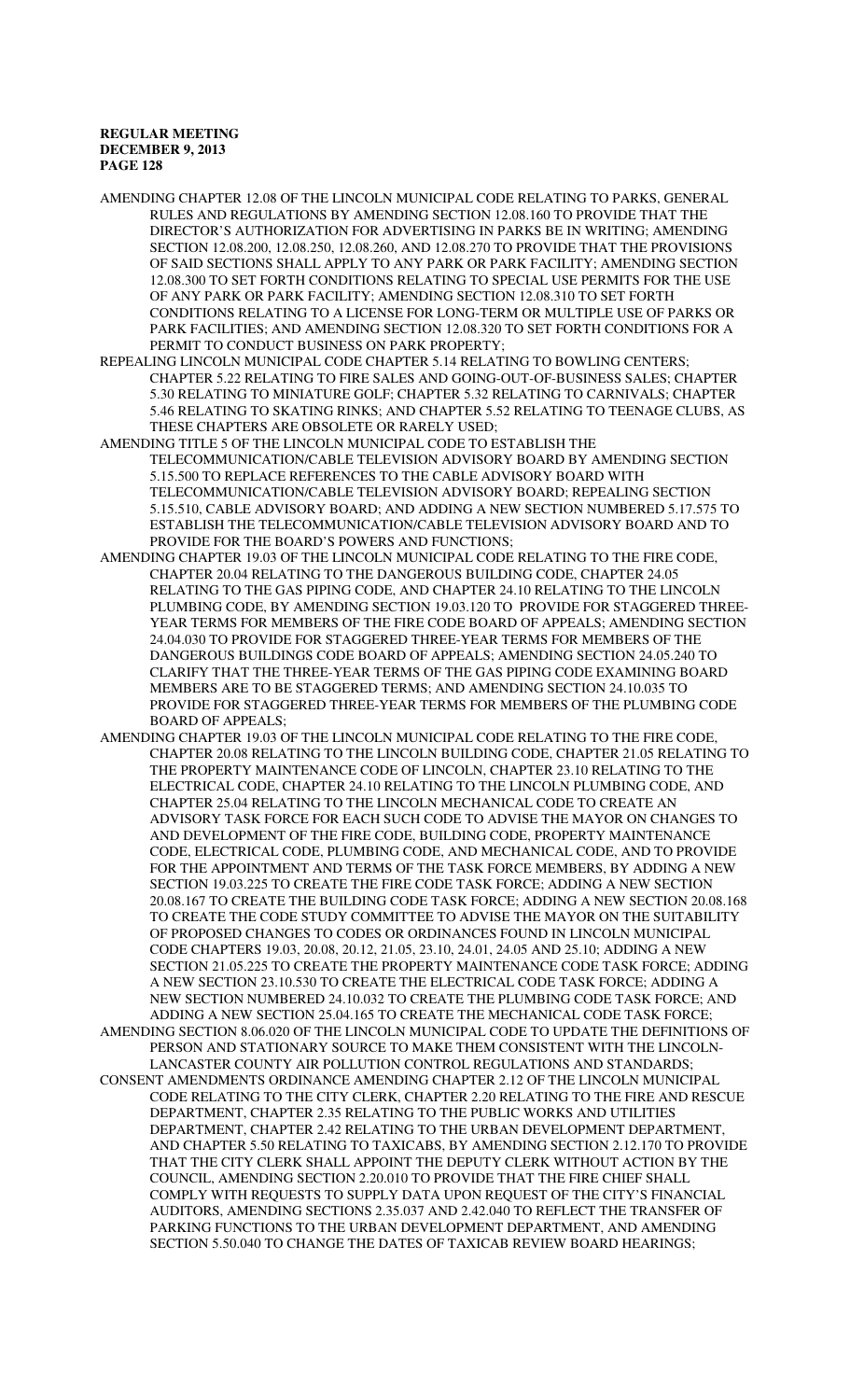- CONSENT AMENDMENTS ORDINANCE AMENDING CHAPTER 10.12 OF THE LINCOLN MUNICIPAL CODE RELATING TO TRAFFIC CONTROL DEVICES, CHAPTER 10.26 RELATING TO ARTERIAL STREETS AND CHAPTER 10.41 RELATING TO SNOW REMOVAL DISTRICTS BY AMENDING SECTION 10.12.030 TO CLARIFY THAT PEDESTRIANS MUST OBEY PEDESTRIAN SIGNALS, REMOVE OBSOLETE PROVISIONS CONCERNING TRAFFIC-CONTROL SIGNALS AND ADD PROVISIONS CONCERNING YELLOW FLASHING ARROW SIGNALS; AMENDING SECTION 10.26.415 TO REVISE THE BOUNDARIES OF L55X AS AN ARTERIAL STREET; ADDING SECTION 10.26.437 TO DESIGNATE PINNACLE ARENA DR. AS AN ARTERIAL STREET; AND AMENDING SECTION 10.41.020 TO DESIGNATE THE BOUNDARIES OF WEST HAYMARKET SNOW DISTRICT AS A SNOW REMOVAL DISTRICT;
- CONSENT AMENDMENTS ORDINANCE AMENDING CHAPTER 14.32 OF THE LINCOLN MUNICIPAL CODE RELATING TO SPECIAL EVENTS ORDINANCE, CHAPTER 14.57 RELATING TO NEWSRACKS, CHAPTER 15.04 RELATING TO TRACKS, AND CHAPTER 27.69 RELATING TO SIGNS BY AMENDING SECTIONS 14.32.070 AND 27.69.035 TO UPDATE THE NAMES OF ARTERIAL STREETS AND DESIGNATE NEW ARTERIAL STREETS; AMENDING SECTION 14.57.060 TO CHANGE THE MINIMUM DISTANCE A NEWSRACK MAY BE PLACED FROM A CURB FACE; AND REPEALING CHAPTER 15.04, CONSISTING OF SECTIONS 15.04.010, 15.04.020, 15.04.030, 15.04.040, 15.04.050, 15.04.060, 15.04.070, 15.04.080, AND 15.04.090, BECAUSE ITS PROVISIONS HAVE BEEN PREEMPTED BY FEDERAL LAW;
- CONSENT AMENDMENTS ORDINANCE AMENDING CHAPTER 8.08 OF THE LINCOLN MUNICIPAL CODE RELATING TO BODY ART ESTABLISHMENTS, CHAPTER 8.14 RELATING TO CHILD CARE PROGRAMS, AND CHAPTER 8.20 RELATING TO THE LINCOLN FOOD CODE, BY AMENDING SECTION 8.08.060 TO PROVIDE THAT ANY INITIAL BODY ART ESTABLISHMENT PERMIT ISSUED ON OR AFTER MAY 15 AND BEFORE JULY 1 SHALL BE VALID UNTIL JUNE 30 OF THE FOLLOWING YEAR; AND AMENDING SECTION 8.14.037 TO PROVIDE THAT ANY NEW CERTIFICATE OF COMPLIANCE FOR A CHILD CARE PROGRAM ISSUED ON OR AFTER DECEMBER 15 AND BEFORE FEBRUARY 1 SHALL BE VALID UNTIL JANUARY 31 OF THE FOLLOWING YEAR; AND AMENDING SECTION 8.20.150 TO PROVIDE THAT ANY NEW FOOD ESTABLISHMENT PERMIT, OTHER THAN A TEMPORARY FOOD ESTABLISHMENT PERMIT, ISSUED ON OR AFTER APRIL 15 AND BEFORE JUNE 1 SHALL BE VALID UNTIL MAY 31 OF THE FOLLOWING YEAR;
- CONSENT AMENDMENTS ORDINANCE AMENDING LINCOLN MUNICIPAL CODE SECTION 2.02.020, DEPARTMENTS OF THE CITY DESIGNATED, TO REDESIGNATE THE PERSONNEL DEPARTMENT AS THE HUMAN RESOURCES DEPARTMENT AND THE PERSONNEL DIRECTOR AS THE HUMAN RESOURCES DIRECTOR AND TO REFLECT SUCH REDESIGNATIONS THROUGHOUT THE LINCOLN MUNICIPAL CODE BY CHANGING REFERENCES TO PERSONNEL DEPARTMENT TO HUMAN RESOURCES DEPARTMENT AND CHANGING PERSONNEL DIRECTOR TO HUMAN RESOURCES DIRECTOR IN LINCOLN MUNICIPAL CODE SECTIONS 2.02.100, 2.50.020, 2.62.180, 2.65.180, 2.66.140, 2.76.025, 2.76.030, 2.76.035, 2.76.040, 2.76.055, 2.76.080, 2.76.090, 2.76.095, 2.76.100, 2.76.105, 2.76.110, 2.76.115, 2.76.120, 2.76.130, 2.76.135, 2.76.150, 2.76.175, 2.76.202, 2.76.210, 2.76.215, 2.76.230, 2.76.235, 2.76.240, 2.76.250, 2.76.265, 2.76.275, 2.76.320, 2.76.330, 2.76.340, 2.76.380, 2.76.387, 2.76.450, 2.76.465, 2.76.470, 2.76.475, 2.76.485, 2.76.490, 2.76.505, 2.76.515, 2.76.530, 2.76.560, 2.78.010, 2.78.025, 4.62.010, 4.62.015, 4.64.020, 4.66.040;
- TECHNICAL AMENDMENTS ORDINANCE AMENDING CHAPTER 2.02 OF THE LINCOLN MUNICIPAL CODE RELATING TO GOVERNMENTAL ORGANIZATION, CHAPTER 2.35 RELATING TO THE PUBLIC WORKS AND UTILITIES DEPARTMENT, CHAPTER 2.76 RELATING TO THE PERSONNEL SYSTEM, CHAPTER 5.36 RELATING TO PEDDLERS, CHAPTER 27.02 RELATING TO ZONING GENERAL DEFINITIONS, CHAPTER 27.70 RELATING TO ZONING ADDITIONAL USE REGULATIONS, CHAPTER 27.72 RELATING TO ZONING HEIGHT AND LOT REGULATIONS, CHAPTER 27.83 RELATING TO BUILD THROUGH ACREAGE OVERLAY DISTRICT AND CHAPTER 28.01 RELATING TO REGULATIONS FOR CONSTRUCTION SITE DISCHARGES BY AMENDING SECTIONS 2.02.130 AND 2.35.035 TO REFLECT CHANGES IN THE DESIGNATIONS OF DIVISIONS, OPERATIONS AND FUNCTIONS OF THE PUBLIC WORKS AND UTILITIES DEPARTMENT; AMENDING SECTION 2.35.030 TO GENDER-NEUTRALIZE THAT SECTION; AMENDING SECTION 2.76.365 TO REFLECT A CHANGE IN TERMINOLOGY FROM FIREMAN TO FIREFIGHTER; AMENDING SECTION 5.36.040 TO REFLECT A CHANGE IN TERMINOLOGY IN PROCESSING PEDDLER PERMITS; AMENDING SECTION 27.02.200 BY CORRECTING CODE REFERENCES IN DEFINITIONS; AMENDING SECTIONS 27.70.060 AND 27.72.140 TO REVISE OBSOLETE POLICY REFERENCES TO REFER TO THE CITY OF LINCOLN ACCESS MANAGEMENT POLICY; AND AMENDING SECTION 27.83.020 TO REFER TO THE MOST CURRENT LINCOLN/LANCASTER COUNTY COMPREHENSIVE PLAN; AMENDING SECTION 28.01.060 TO CLARIFY STORMWATER ACTIVITY POLLUTION PREVENTION PLAN REQUIREMENTS;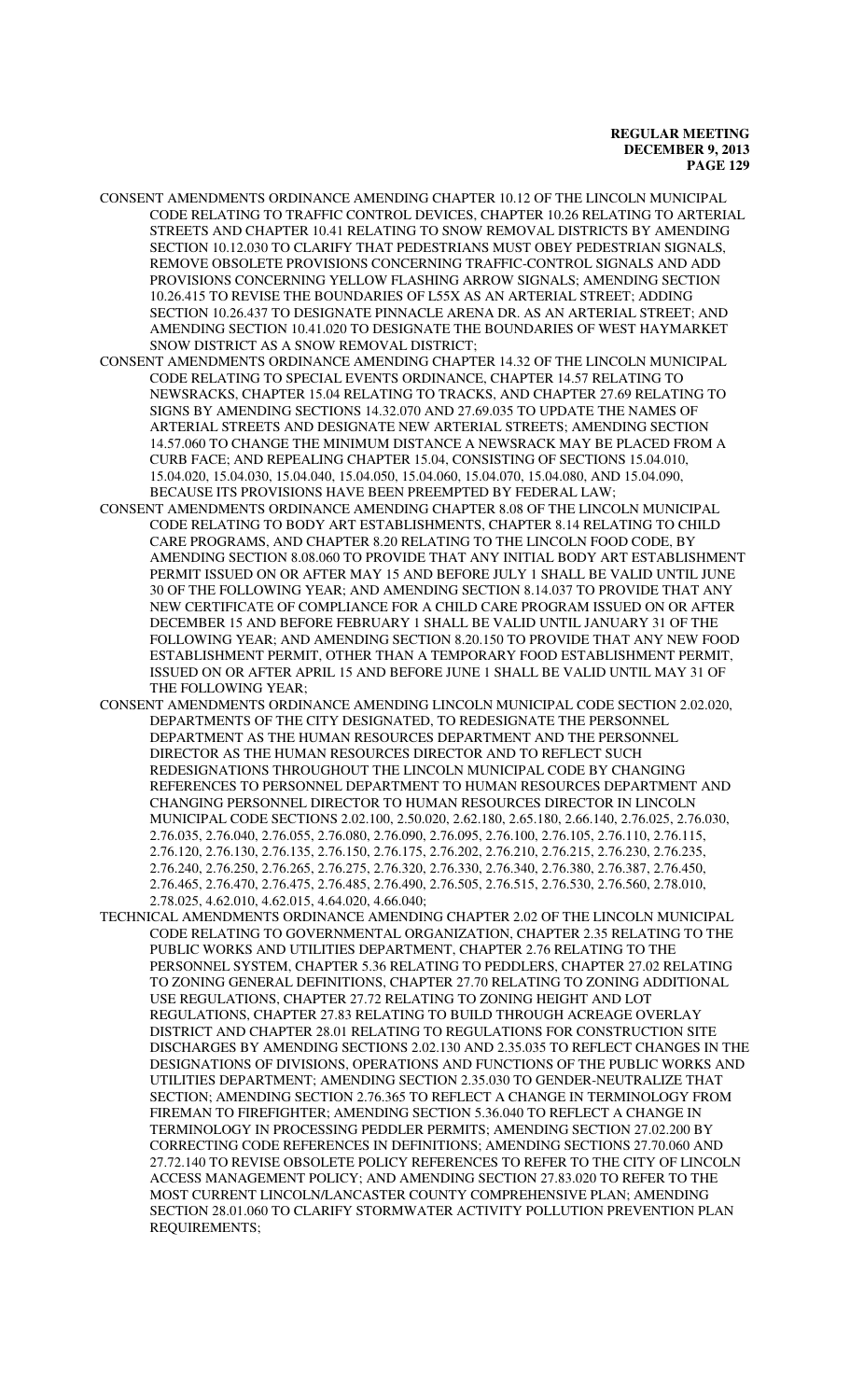- TECHNICAL AMENDMENTS ORDINANCE AMENDING CHAPTER 10.02 OF THE LINCOLN MUNICIPAL CODE RELATING TO VEHICLES AND TRAFFIC DEFINITIONS, CHAPTER 10.06 RELATING TO ADMINISTRATION AND ENFORCEMENT, CHAPTER10.12 RELATING TO TRAFFIC CONTROL DEVICES, CHAPTER 10.14 RELATING TO RULES OF THE ROAD, CHAPTER 10.20 RELATING TO AUTOMOBILE RACING, CHAPTER 10.30 RELATING TO PEDESTRIANS AND CHAPTER 10.32 RELATING TO STOPPING, STANDING AND PARKING, BY AMENDING SECTION 10.02.140 TO CORRECT A TYPOGRAPHICAL ERROR; AMENDING SECTION 10.02.315 TO CLARIFY THAT SCHOOL CROSSING REDUCED SPEED ZONES MAY EXIST ON ALL STREETS; AMENDING SECTION 10.06.050, 10.06.060 AND 10.06.070 TO ADOPT MORE CURRENT TERMINOLOGY; AMENDING SECTION 10.14.010 TO CLARIFY THAT VEHICLES STOPPED AT STOP SIGNS SHALL YIELD TO PEDESTRIANS; AMENDING SECTIONS 10.14.250 AND 10.14.330 TO STATE THE SPEED LIMITS IN ALLEYS IN THE SECTION DESIGNATING OTHER SPEED LIMITS; AMENDING SECTION 10.20.040 TO DELETE OBSOLETE PROVISIONS CONCERNING AUTO RACING AT THE STATE FAIRGROUNDS; AMENDING 10.30.020 TO UPDATE PROVISIONS ON PEDESTRIAN CONTROL SIGNALS; REPEALING SECTION 10.32.060 TO DELETE OBSOLETE PROVISIONS ON PAINTED CURBS FOR PARKING CONTROL; AND AMENDING SECTION 10.32.080 TO REMOVE OUTDATED PROVISIONS CONCERNING ANGLED PARKING SPACE DESIGNATION;
- TECHNICAL AMENDMENTS ORDINANCE AMENDING CHAPTER 14.36 OF THE LINCOLN MUNICIPAL CODE RELATING TO HOUSEMOVING, CHAPTER 14.44 RELATING TO OBSTRUCTIONS ON CORNER LOTS, CHAPTER 14.55 RELATING TO SIDEWALK VENDORS, CHAPTER 14.56 RELATING TO WORKS OF ART, CHAPTER 14.57 RELATING TO NEWSRACKS, CHAPTER 14.64 RELATING TO UTILITY POLES AND SERVICE LINES, AND 14.80 RELATING TO SIDEWALK CONSTRUCTION, BY AMENDING SECTION 14.36.030 TO DELETE THE REQUIREMENT THAT PERMITS BE APPROVED BY THE CITY ENGINEER; AMENDING SECTION 14.36.040 TO CORRECT THE NAME OF LINCOLN ELECTRIC SYSTEM; AMENDING SECTION 14.44.010 TO CORRECT AN ERRONEOUS CODE CITATION; AMENDING SECTION 14.56.070 TO CORRECT A TYPOGRAPHICAL ERROR; AMENDING SECTION 14.80.050 TO PROVIDE THAT THE DIRECTOR OF PUBLIC WORKS AND UTILITIES MAY WAIVE STANDARDS FOR LOCATION OF SIDEWALKS AND CLARIFYING STANDARDS FOR INCLINE OF SIDEWALKS; AND AMENDING SECTIONS 14.55.100, 14.57.050, 14.57.080, 14.57.110, 14.57.120, 14.57.130, 14.64.030, 14.80.080, 14.80.090, 14.80.100, 14.80.110, 14.80.160 TO RE-ASSIGN RESPONSIBILITIES FROM THE SIDEWALK INSPECTOR TO THE DIRECTOR OF PUBLIC WORKS AND TO GENDER-NEUTRALIZE LANGUAGE;
- TECHNICAL AMENDMENTS ORDINANCE AMENDING CHAPTER 17.02 OF THE LINCOLN MUNICIPAL CODE RELATING TO WATER DEFINITIONS, CHAPTER 17.10 RELATING TO CONNECTIONS TO WATER SYSTEM, CHAPTER 17.18 RELATING TO MAINS, PIPES, AND VALVES, CHAPTER 17.22 RELATING TO WATER USE CHARGE, 24.38 RELATING TO ON-SITE WASTEWATER TREATMENT SYSTEMS AND CHAPTER 24.60 RELATING TO SANITARY SEWER TAPS BY AMENDING SECTIONS 17.02.120, 17.10.020, 17.10.120, 17.18.150, 17.22.020 AND 17.22.025 TO GENDER-NEUTRALIZE LANGUAGE; AMENDING SECTION 17.10.030 TO UPDATE LANGUAGE; AMENDING SECTION 17.18.050 TO CLARIFY CURB STOP REQUIREMENTS; REPEALING SECTION 17.18.070 TO ELIMINATE OBSOLETE LANGUAGE CONCERNING REMOTE METER READING DEVICES; AMENDING SECTION 17.18.140 TO CLARIFY EXCAVATION AND BACKFILL REQUIREMENTS; AMENDING SECTION 24.38.080 BY CLARIFYING AND UPDATING LANGUAGE PERTAINING TO SEWAGE DISPOSAL; AND AMENDING SECTION 24.60.010 BY CLARIFYING REQUIREMENTS FOR INSTALLATION OF SANITARY SEWER SERVICE - Rod Confer, City Attorney, came forward to state that at the end of the year, there are several items brought before Council that are intended as cleanup of the Lincoln Municipal Code in order to keep it up to date and to ensure it accurately reflects real life procedures. Some notable changes include repealing the requirements for permits that are rarely used, repealing a section regarding railroad crossings now covered by State and Federal regulations, expansion of the Cable Advisory Board, the department name change from Personnel to Human Resources, gender neutralization of language, and other technical changes, error corrections, and terminology updates. The items are nonsubstantive, noncontroversial changes. Staff members from all departments are on hand to answer questions.

Steve Huggenberger, Assistant City Attorney, came forward to state that the Cable Advisory Board is unanimously in favor of changes affecting them.

Randy Hoskins, Assistant City Engineer, came forward to state the reason for the terminology change from "accident" to "crash" within the industry is to correlate cause to events, rather than implying things occur by chance.

Mr. Confer, in answer to Council questions, replied that if any item change creates unforeseen problems, they can be rectified through future changes.

This matter was taken under advisement.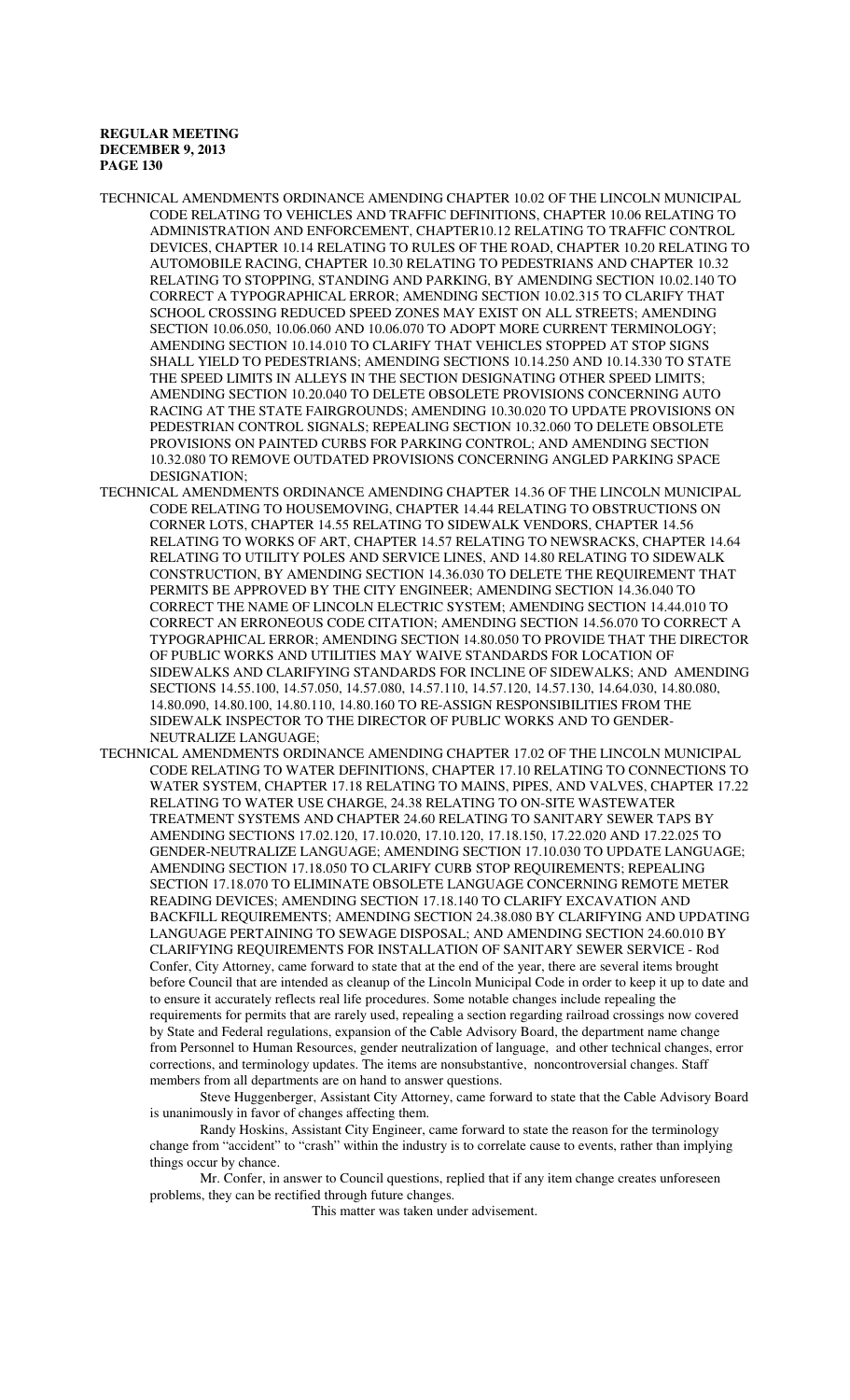ADOPTING THE CITY OF LINCOLN TITLE VI LIMITED ENGLISH PROFICIENCY PROGRAM PLAN TO SATISFY FEDERAL COMPLIANCE REQUIREMENTS - Jocelyn Golden, Assistant City Attorney, came forward to state this Limited English Proficiency Program Plan is proposed on behalf of the entire City of Lincoln pursuant to Title 6 of the Civil Rights Act of 1964 to prevent discrimination or denial of benefits to any person based on race, color, and national origin. This is also being proposed pursuant to Federal Executive Order 13166, adopted in 2000, which directed Federal agencies to publish guidance to recipients of Federal Aid, such as the City of Lincoln, to provide assistance to Limited English Proficiency individuals that might be seeking assistance from the City.

Kimberly Taylor-Riley, Director of Commission on Human Rights, came forward to state if the City receives Federal funds in any capacity, there must be an overarching LEP Plan. This plan was created using existing templates provided by the Federal Government and those used within City divisions at the point of grant application, and it meets Federal requirements. Now each division applying for Federal aid can rely upon the City-wide plan and can make smaller changes tailored to individual needs, as opposed to drafting an entire plan on their own. Discussion followed.

Mike Brienzo, Planning Deptartment, Metropolitan Planning Organization (MPO) , came forward to state that one role of the MPO is to provide oversight of Federal money. In the most recent Federal review, it was strongly recommended the City update this component. It is valuable for our City to be in compliance.

Olga Kanne, Urban Development Department, came forward to state that for many City community and minority outreach programs, funding is derived from the Department of Housing and Urban Development. They have also advised that the City needs this LEP Plan and that in future monitoring visits, they will be looking for it.

This matter was taken under advisement.

ACCEPTING THE REPORT OF NEW AND PENDING CLAIMS AGAINST THE CITY AND APPROVING DISPOSITION OF CLAIMS SET FORTH FOR THE PERIOD OF NOVEMBER 1 - 15, 2013 - Sam Beckman, 3330 Orchard Street, came forward to describe his October, 2013 traffic collision with a City bus in which approximately \$668 in damages occurred to his property. No citation was issued, but video footage clearly shows the bus was at fault.

Rod Confer, City Attorney, came forward to state that the City is governed by the Political Subdivision Tort Claims Act, and the Law Department based their recommendation for denial on comparative negligence. It appeared that Mr. Beckman was more than 50% at fault because the video shows that he passed the bus on the right hand side and clipped his own mirror. Discussion followed. This matter was taken under advisement.

APPROVING AN INTERLOCAL AGREEMENT BETWEEN THE CITY OF LINCOLN AND LANCASTER COUNTY ON BEHALF OF LANCASTER COUNTY CORRECTIONS COMMUNITY SERVICE PROGRAM TO CONDUCT ROADSIDE LITTER PICKUP ALONG COUNTY ROADS BY INMATES AND TO PROVIDE SUPERVISION OF THE INMATES FOR A TERM OF APRIL 15, 2013 THROUGH MAY 31, 2014 - Judy Halstead, Director of Health Department, came forward to state this grant has been used for many years for this project. This funding does not come from City dollars and it goes to pay supervisors, not inmates. Cleanup typically occurs two times a year. This matter was taken under advisement.

- AMENDING THE LINCOLN-LANCASTER COUNTY AIR POLLUTION CONTROL REGULATIONS AND STANDARDS TO MAKE UPDATES AND MINOR CHANGES TO PROVIDE GREATER CLARITY IN THE AIR POLLUTION REGULATIONS - Judy Halstead, Director of Health Department, came forward to state this item is simply proposed cleanup language. It appears separate from the overall Municipal Code changes because these regulations are specific to the Health Department and not are not part of City Ordinance. There are no funding or air emissions source program changes. This matter was taken under advisement.
- APPROVING THE INTENT TO CREATE A MAINTENANCE BUSINESS IMPROVEMENT DISTRICT TO BE KNOWN AS THE WEST HAYMARKET/DOWNTOWN MAINTENANCE BUSINESS IMPROVEMENT DISTRICT (REFERRED TO HEREIN AS THE "WHM MAINTENANCE BID") IN THE AREA ROUGHLY BOUNDED BY PINNACLE ARENA DRIVE ON THE WEST AND NORTH, NORTH 7TH, NORTH 8TH AND NORTH 9TH STREETS ON THE EAST, AND N STREET ON THE SOUTH;

APPROVING THE INTENT TO CREATE A MANAGEMENT BUSINESS IMPROVEMENT DISTRICT TO BE KNOWN AS THE WEST HAYMARKET/DOWNTOWN MANAGEMENT BUSINESS IMPROVEMENT DISTRICT (HEREINAFTER REFERRED TO AS THE "WHM MANAGEMENT BID") IN THE AREA ROUGHLY BOUNDED BY PINNACLE ARENA DRIVE ON THE WEST AND NORTH, NORTH 10TH STREET ON THE EAST, AND Q STREET BETWEEN NORTH 9TH AND NORTH 10TH STREETS, R STREET BETWEEN CANOPY STREET AND NORTH 9TH STREET, AND N STREET BETWEEN PINNACLE ARENA DRIVE AND SOUTH 8TH STREET ON THE SOUTH;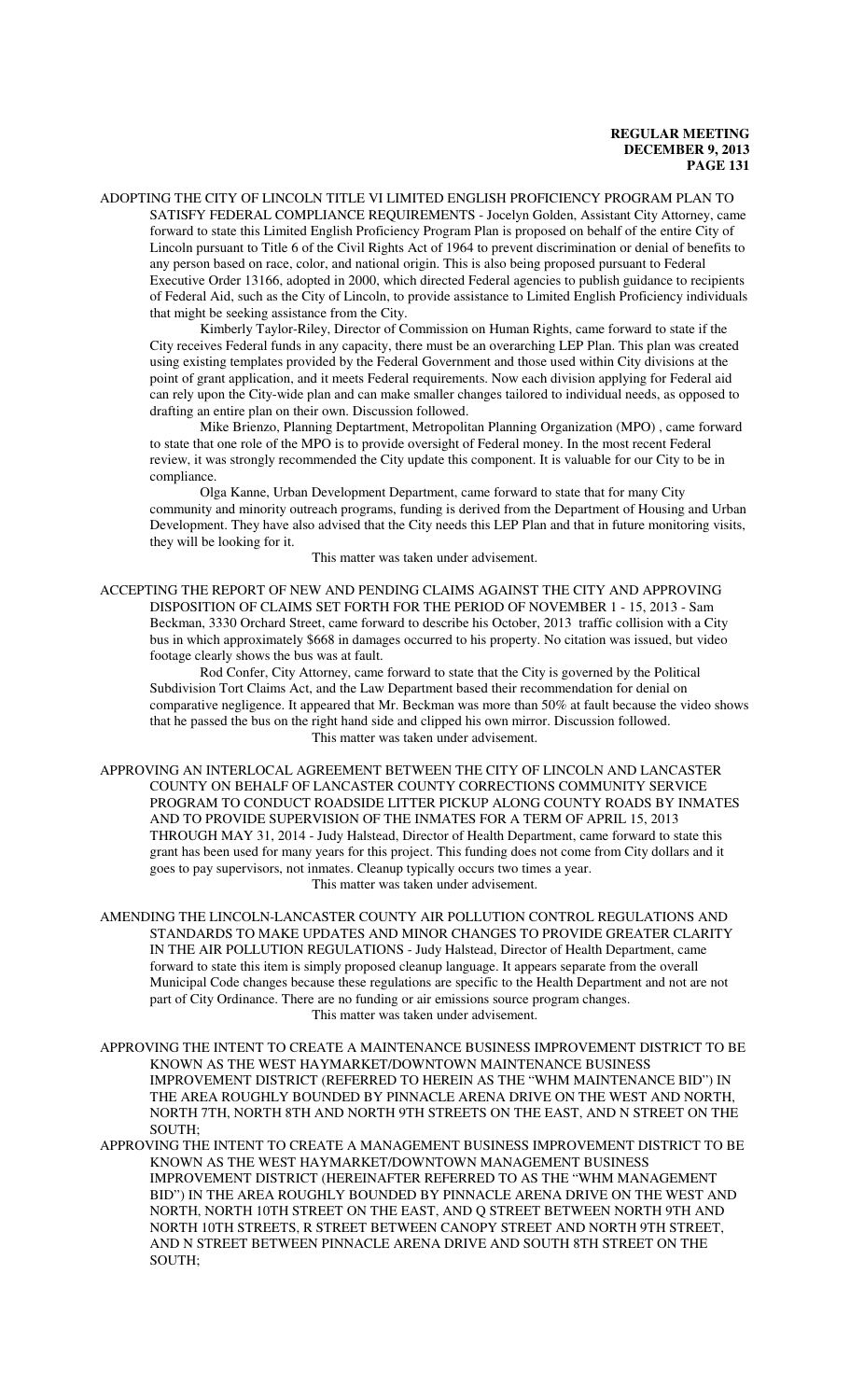APPROVING THE INTENT TO CREATE A CORE MANAGEMENT BUSINESS IMPROVEMENT DISTRICT TO BE KNOWN AS THE WEST HAYMARKET/DOWNTOWN CORE MANAGEMENT BUSINESS IMPROVEMENT DISTRICT ("WHM CORE BID") IN THE AREA ROUGHLY BOUNDED BY PINNACLE ARENA DRIVE ON THE WEST AND NORTH, NORTH 8TH AND NORTH 9TH STREETS ON THE EAST, AND O AND N STREETS ON THE SOUTH - Dallas McGee, Assistant Director of Urban development, came forward to state these resolution hearings represent the second of three public hearings regarding the creation of these districts. The first established the Board. If the Resolutions of Intent are approved, all owners within the districts will be notified and in January the districts will be created. They operate at a similar level and with similar assessment rates as the other districts, which have been part of downtown for approximately 30 years.

John Kaye, Chair of the BID Board, came forward to state this Board was comprised of eleven members and met four times over six weeks. The recommendations from the Downtown Lincoln Association were reviewed thoroughly.

Terry Uland, President of Downtown Lincoln Association, came forward to state that most of the large property owners have been consulted, though not all. A priority was the West Haymarket area. Discussion followed.

Ed Swotek, former Chair of Downtown Lincoln Association, came we wish to convey the support of the Downtown Lincoln Association. This model keeps downtown safe and inviting, promotes family and activity, and encourages financial growth. It creates a cohesive downtown community, making it a better place for citizens and guests. It has the unanimous support of the Association.

This matter was taken under advisement.

# **COUNCIL ACTION**

# **REPORTS OF CITY OFFICERS**

APPOINTING MICHAEL J. TAVLIN TO THE LINCOLN-LANCASTER COUNTY BOARD OF HEALTH FOR A TERM EXPIRING APRIL 15, 2015 - CLERK read the following resolution, introduced by Jonathan Cook, who moved its adoption:<br>A-87673 BE IT RESOLVED by

BE IT RESOLVED by the City Council of the City of Lincoln, Nebraska:

That the appointment of Michael J. Tavlin to the Lincoln-Lancaster County Board of Health for a term expiring April 15, 2015, is hereby approved.

Introduced by Jonathan Cook

Introduced by Jonathan Cook

Seconded by Christensen and carried by the following vote: AYES: Camp, Christensen, Cook, Emery, Eskridge, Fellers, Gaylor Baird; NAYS: None.

REAPPOINTMENT OF MIKE LANG TO THE DISTRICT ENERGY CORPORATION FOR A TERM EXPIRING DECEMBER 31, 2015 - CLERK read the following resolution, introduced by Jonathan Cook, who moved its adoption:

A-87674 BE IT RESOLVED by the City Council of the City of Lincoln, Nebraska: That the reappointment of Mike Lang to the District Energy Corporation for a term expiring December 31, 2015, is hereby approved.

Seconded by Christensen and carried by the following vote: AYES: Camp, Christensen, Cook, Emery, Eskridge, Fellers, Gaylor Baird; NAYS: None.

REPORT OF SETTLEMENT AGREEMENT UNDER NEB. REV. STAT. §84-713 (NON-TORT CLAIMS) WITH 6000 FULTON LLC - - CLERK presented said report which was placed on file in the Office of the City Clerk.

SETTING THE HEARING DATE OF MONDAY, JAN. 13, 2014, AT 3:00 P.M. FOR BOARD OF EQUALIZATION MEETING SPECIAL ASSESSMENT GROUP I - CLERK read the following resolution, introduced by Jonathan Cook, who moved its adoption:

A-87675 BE IT RESOLVED by the City Council of the City of Lincoln, Nebraska:

That the City Clerk be and she is hereby instructed to give ten days notice by publication according to law that the City Council will, at a regular meeting to be held on the  $6<sup>th</sup>$  day of January, 2014, at 3:00 p., assess the improvements in the following special assessment districts:

Sidewalk District No. 96 - Various Location

Sewer District No. 1187 - Almira West of 70<sup>th</sup>

BE IT FURTHER RESOLVED that the City Council will sit as a Board of Equalization for the purpose of distributing said tax and equalizing said assessments on Monday, January 13, 2014, at 3:00 p.m. with adjournments from day to day until said work of equalizing said assessments are completed. Introduced by Doug Emery

Seconded by Camp and carried by the following vote: AYES: Camp, Christensen, Cook, Emery, Eskridge, Fellers, Gaylor Baird; NAYS: None.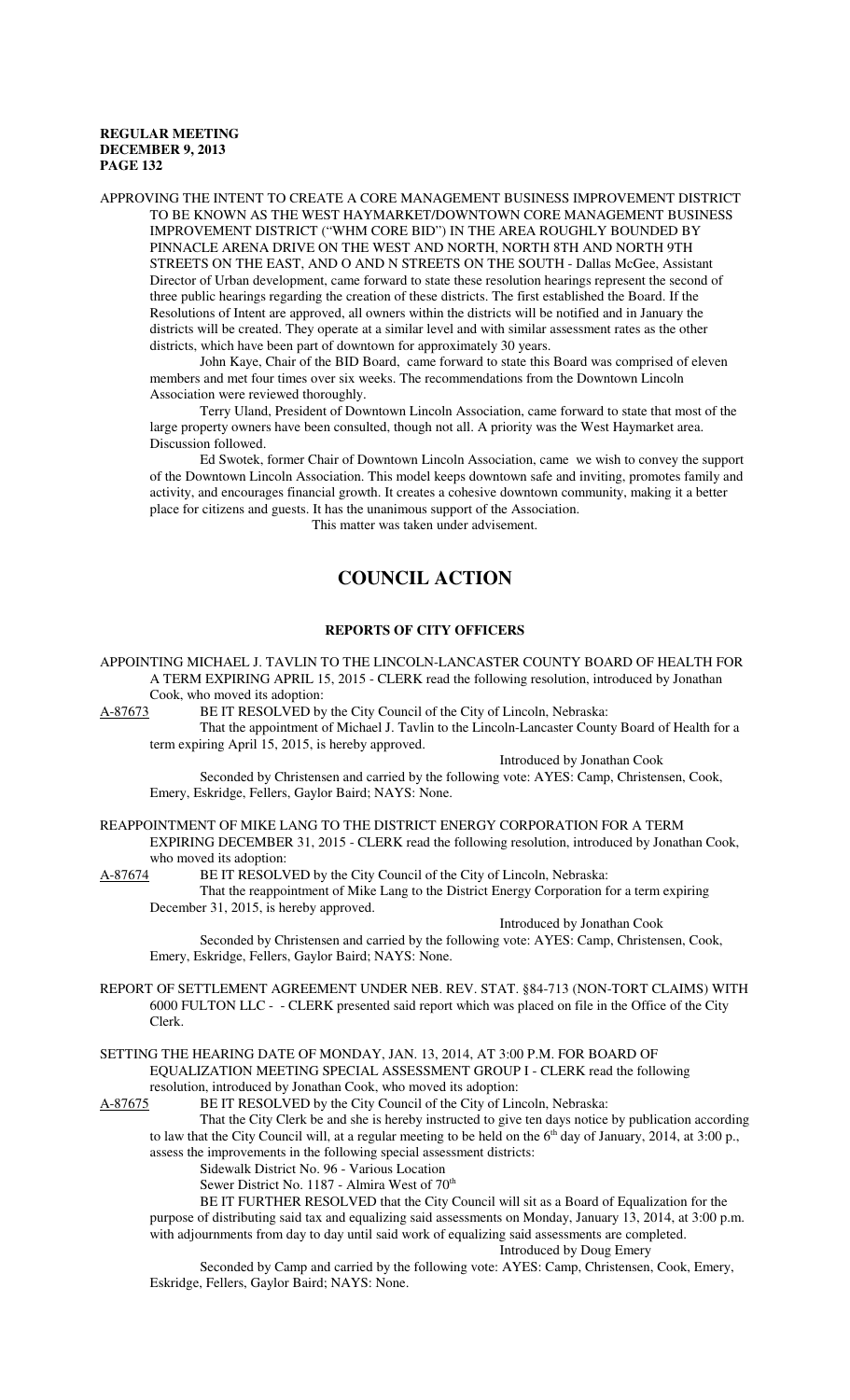#### RESOLUTION APPROVING THE DISTRIBUTION OF FUNDS REPRESENTING INTEREST EARNINGS ON SHORT-TERM INVESTMENTS OF IDLE FUNDS DURING THE MONTH ENDED OCTOBER 31, 2013 - CLERK read the following resolution, introduced by Jonathan Cook, who moved its adoption:

A-87676 BE IT RESOLVED by the City Council of the City of Lincoln, Nebraska:

That during the month ended October 31, 2013, \$128,354.18 was earned from the investments of "IDLE FUNDS". The same is hereby distributed to the various funds on a pro-rata basis using the balance of each fund and allocating a portion of the interest on the ratio that such balance bears to the total of all fund balances.

Introduced by Doug Emery

Seconded by Camp and carried by the following vote: AYES: Camp, Christensen, Cook, Emery, Eskridge, Fellers, Gaylor Baird; NAYS: None.

- SETTING THE HEARING DATE OF MON., JAN. 6, 2014, AT 3 P.M. ON THE MANAGER APPLICATION OF SAVANNA CARMAN FOR TRIPLE D LLC DBA DINO'S EASTSIDE GRILLE LOCATED AT 2901 S. 84<sup>TH</sup> ST., SUITE L - CLERK read the following resolution, introduced by Jonathan Cook, who moved its adoption:
- A-87677 BE IT RESOLVED by the City Council, of the City of Lincoln, that a hearing date is hereby set for Monday, January 6, 2014, at 3:00 p.m. or as soon thereafter as possible in the City Council Chambers, County-City Building, 555 S. 10th St., Lincoln, NE for the Manager Application of Savanna Carman in connection with Triple D, LLC dba Dino's Eastside Grille located at 2901 South 84<sup>th</sup> Street, Suite L. If the Police Dept. is unable to complete the investigation by said time, a new hearing date will be set.

Introduced by Doug Emery

Seconded by Camp and carried by the following vote: AYES: Camp, Christensen, Cook, Emery, Eskridge, Fellers, Gaylor Baird; NAYS: None.

SETTING THE HEARING DATE OF MON., JAN. 6, 2014, AT 3 P.M. ON THE APPLICATION OF SWEEP LEFT LLC DBA SWEEP LEFT LOCATED AT 815 O ST., SUITE 2 TO ADD AN OUTDOOR AREA MEASURING APPROX. 14' X 20' TO THE NORTH FOR THE PURPOSE OF A SIDEWALK CAFÉ - CLERK read the following resolution, introduced by Jonathan Cook, who moved its adoption:<br>A-87678 BE IT RESOLVED by the City Council, of the City of Lincoln, that a hearing date is

BE IT RESOLVED by the City Council, of the City of Lincoln, that a hearing date is hereby set for Monday, January 6, 2014, at 3:00 p.m. or as soon thereafter as possible in the City Council Chambers, County-City Building, 555 S. 10th St., Lincoln, NE for the Application of Sweep Left, LLC dba Sweep Left located at 815 O Street, Suite 2 to add an outdoor area measuring approximately 14' x 20' to the north for the purpose of a sidewalk café.

If the Police Dept. is unable to complete the investigation by said time, a new hearing date will be set. Introduced by Doug Emery

Seconded by Camp and carried by the following vote: AYES: Camp, Christensen, Cook, Emery, Eskridge, Fellers, Gaylor Baird; NAYS: None.

- SETTING THE HEARING DATE OF MON., JAN. 6, 2014, AT 3 P.M. ON THE APPLICATION OF COUNTRYVIEW STUDIOS INC DBA ART & SOUL LOCATED AT 5740 HIDCOTE DR. TO ADD AN OUTDOOR AREA MEASURING APPROX. 11' X 35' ON THE EAST SIDE OF BUILDING FOR THE PURPOSE OF A SIDEWALK CAFÉ - CLERK read the following resolution, introduced by Jonathan Cook, who moved its adoption:<br>A-87679 BE IT RESOLVED by
- BE IT RESOLVED by the City Council, of the City of Lincoln, that a hearing date is hereby set for Monday, January 6, 2014, at 3:00 p.m. or as soon thereafter as possible in the City Council Chambers, County-City Building, 555 S. 10th St., Lincoln, NE for the Application of Countryview Studios dba Art & Soul located at 5740 Hidcote Drive to add an outdoor area measuring approximately 11' x 35' on the east side of the building for the purpose of a sidewalk café.

If the Police Dept. is unable to complete the investigation by said time, a new hearing date will be set. Introduced by Doug Emery

Seconded by Camp and carried by the following vote: AYES: Camp, Christensen, Cook, Emery, Eskridge, Fellers, Gaylor Baird; NAYS: None.

- CLERK'S LETTER AND MAYOR'S APPROVAL OF RESOLUTIONS AND ORDINANCES PASSED BY THE CITY COUNCIL ON NOVEMBER 18, 2013 - CLERK presented said report which was placed on file in the Office of the City Clerk. **(27-1)**
- CLERK'S LETTER AND MAYOR'S APPROVAL OF RESOLUTIONS AND ORDINANCES PASSED BY THE CITY COUNCIL ON NOVEMBER 25, 2013. **(27-1)**
- REPORT FROM CITY TREASURER OF CITY CASH ON HAND AT THE CLOSE OF BUSINESS OCTOBER 31, 2013 - CLERK presented said report which was placed on file in the Office of the City Clerk. **(5-21)**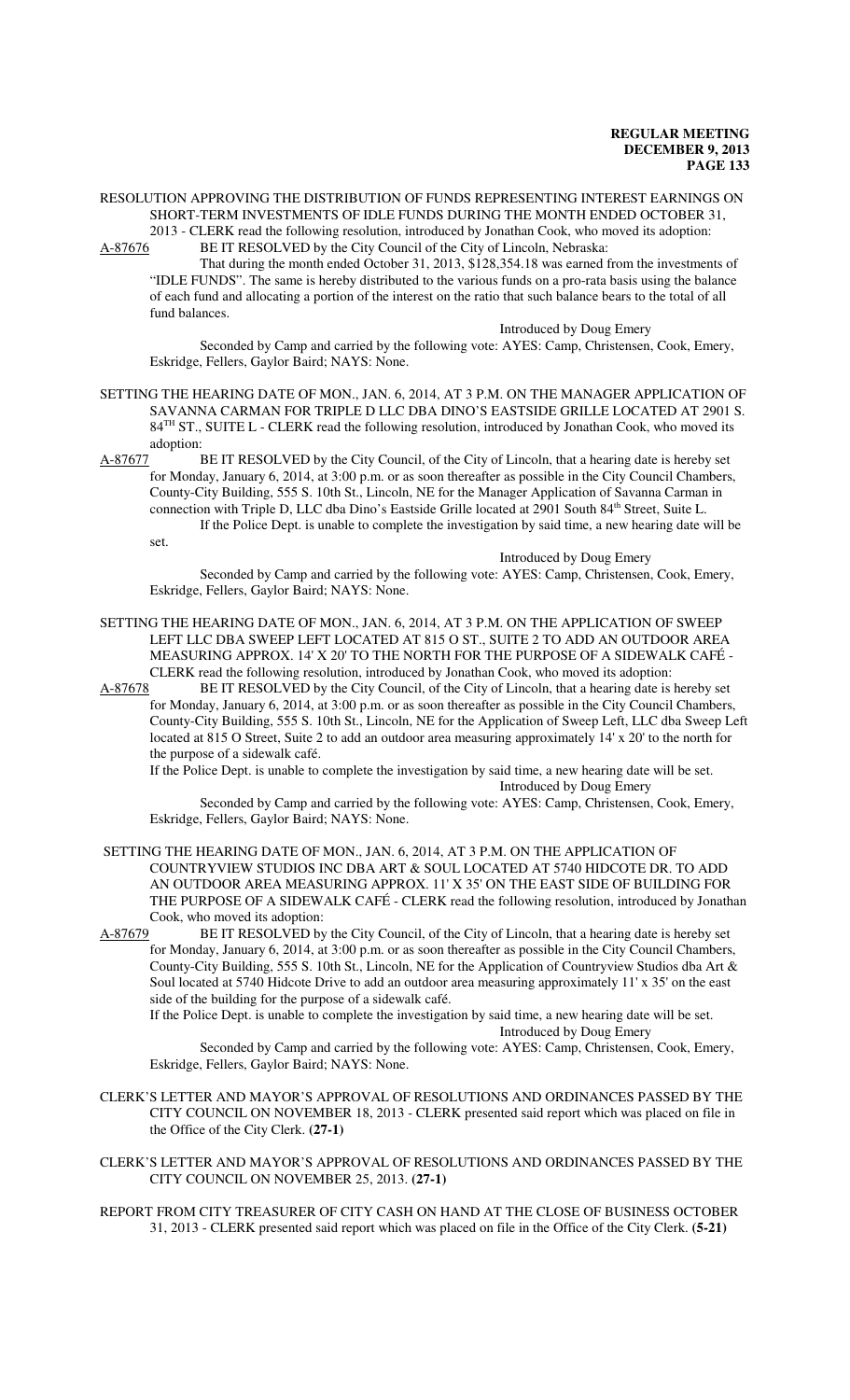# **PETITIONS & COMMUNICATIONS**

INFORMAL PETITION TO CREATE A WATER DISTRICT IN H ST., BETWEEN  $26^{TH}$  &  $27^{TH}$  STS., SUBMITTED BY SUN SANDERS - CLERK presented said petition which was referred to the Public Works & Utilities Department on December 4, 2013.

# PLACED ON FILE IN THE OFFICE OF THE CITY CLERK:

Administrative Amendment No. 13080 to Use Permit No. 04006A, Baron's Ridge, approved by the Planning Director on Nov. 20, 2013, requested by Tru-Built Investments, to revise the building envelope, reduce the side yard setback to 10 feet between Lot 9 and 10 and add parking stalls on the south side of the entrance drive, on property generally located at NW. 1<sup>st</sup> St. and W. Highland Blvd.

Administrative Amendment No. 13071 to Final Plat No. 05043, approved by the Planning Director on Nov. 22, 2013, requested by Dial-Salt Creek, L.P., to extend the time for two years to install sidewalks for Salt Creek Center  $2<sup>nd</sup>$  Addition. The improvements shall be completed by Nov. 22, 2015. Property is generally located at N.  $27<sup>th</sup>$  St. and Husker Cir.

Administrative Amendment No. 13072 to Final Plat No. 08013, approved by the Planning Director on Nov. 22, 2013, requested by Dial-Salt Creek, L.P., to extend the time for two years to install sidewalks for Salt Creek Center 4<sup>th</sup> Addition. The improvements shall be completed by Nov. 22, 2015. Property is generally located at N. 27<sup>th</sup> St. and Husker Cir.

Administrative Amendment No. 13065 to Use Permit No. 117C, Horizon Business Center, approved by the Planning Director on November 25, 2013, requested by Olsson Associates, to change the floor areas on Lot 19A and Lot 38, allow solar panels to be located in the floodplain as reviewed and approved by Watershed Management and allow for parking on Outlot I in a designated area, on property generally located at S. 14<sup>th</sup> St. and Infinity Ct.

Administrative Amendment No. 13077 to Special Permit No. 277I, Pine Lake Community Unit Plan, approved by the Planning Director on November 27, 2013, requested by Lisa Lannin-Clarke, to adjust the front setback from 30 feet to 28 feet on property generally located near S. 84<sup>th</sup> St. and Pine Lake Rd.

#### REFERRALS TO THE PLANNING DEPARTMENT:

Change of Zone 13026 - Requested by Hoppe Brothers, LLC, the "21st and N Mixed Use Development Planned Unit Development (PUD)", for a change of zone from B-4 Lincoln Center Business District to B-4 Lincoln Center Business District PUD, on property generally located southeast of the intersection of 21st and N Sts.; for a Planned Unit Development District designation of said property; and for approval of a development plan which proposes modifications to the Zoning Ordinance, Land Subdivision Ordinance and Design Standards to allow 93 dwelling units and approximately 10,000 square feet of commercial floor area on the underlying B-4 zoned area.

Change of Zone 13027 - Requested by the Director of Parks & Recreation, to designate the Muny Building as a Historic Landmark, on property located in Antelope Park south of 23rd and N Sts.

Special Permit 1665B - Requested by Chateau Development, LLC, for an amendment to the Van Dorn Meadows 1st Addition Community Unit Plan, to waive the requirement for a pedestrian easement when the block length exceeds 1,000 ft., on property generally located at S. 72nd St. and Van Dorn St.

Text Amendment 13014 - Requested by Mark Hunzeker, amending Section 27.63.630 to allow by special permit in the B-5 zoning district theater complexes located outside a 6.5-mile radius from the center of the intersection of 13th and O Sts. to have more than six screens; and repealing Section 27.63.630 of the Lincoln Municipal Code as hitherto existing.

Use Permit 13011 - Requested by Brehm Enterprises, Inc., to allow a grocery store and future pad site development for a total of 50,200 square feet of floor area, including a request to reduce the front yard setback along N. 84th St., 'O' St., Russwood Parkway and College Park Dr., on property generally located at the northwest corner of N. 84th St. and "O" St.

# **LIQUOR RESOLUTIONS**

APPLICATION OF MOMO FOOD SERVICE LLC DBA MOMO PIZZERIA & RISTORANTE FOR A CLASS C LIQUOR LICENSE AT 7701 PIONEERS BLVD - CLERK read the following resolution, introduced by Jon Camp, who moved its adoption for approval:

A-87680 BE IT RESOLVED by the City Council of the City of Lincoln, Nebraska:

That after hearing duly had as required by law, consideration of the facts of this application, the Nebraska Liquor Control Act, and the pertinent City ordinances, the City Council recommends that the application of MoMo Food Service LLC dba MoMo Pizzeria & Ristorante for a Class "C" liquor license at 7701 Pioneers Boulevard, Lincoln, Nebraska, for the license period ending October 31, 2014, be approved with the condition that:

1. Applicant must successfully complete the responsible beverage server training course required by Section 5.04.035 of the Lincoln Municipal Code within 30 days of approval of this resolution.

2. All employees must possess a valid Responsible Beverage Server/Seller Permit as required by Section 5.04.124 of the Lincoln Municipal Code.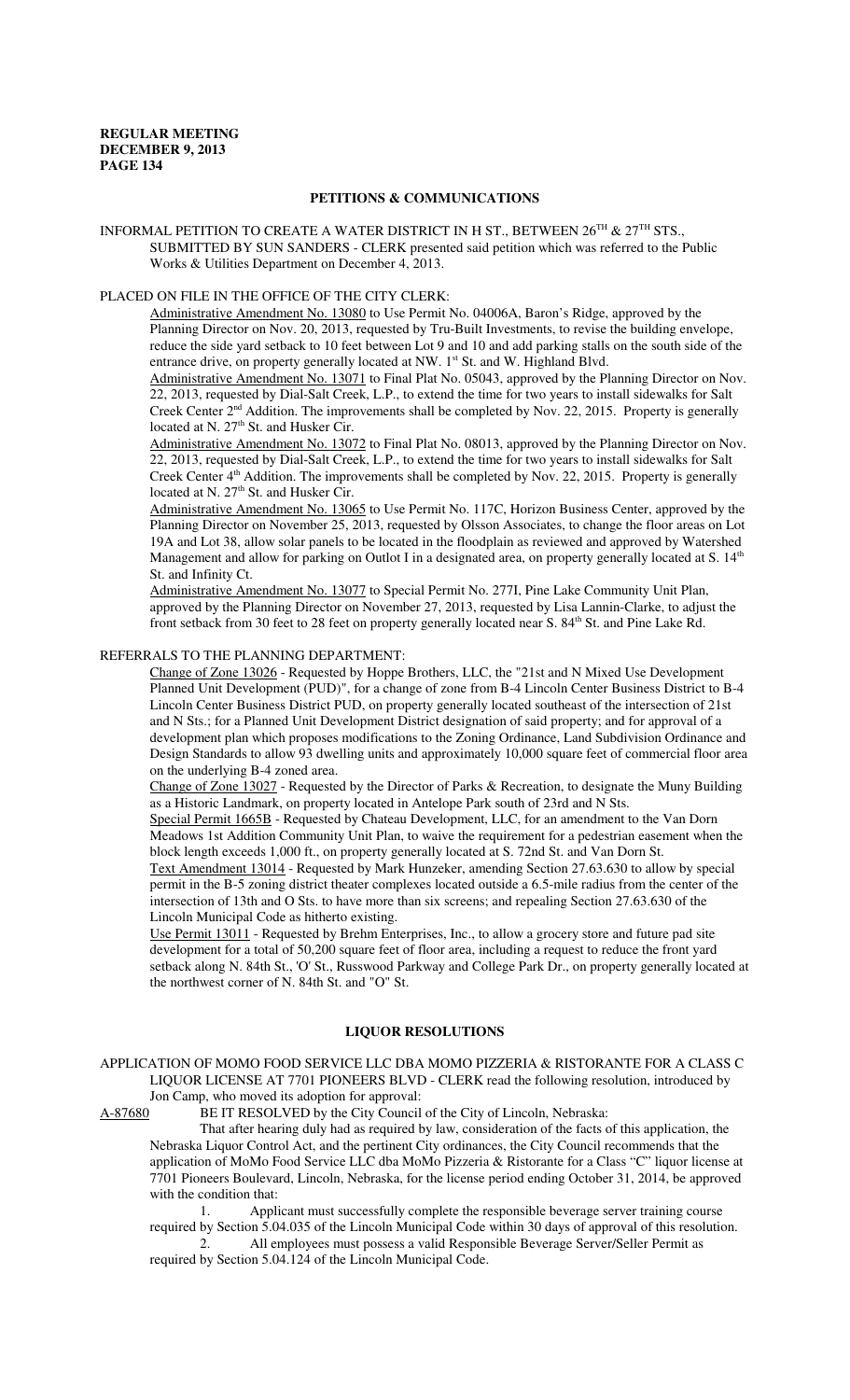The premises must comply in every respect with all city and state regulations. The City Clerk is directed to transmit a copy of this resolution to the Nebraska Liquor Control Commission

Introduced by Jon Camp

Seconded by Fellers and carried by the following vote: AYES: Camp, Christensen, Cook, Emery, Eskridge, Fellers, Gaylor Baird; NAYS: None.

MANAGER APPLICATION OF ANTHONY J. BONELLI FOR MOMO FOOD SERVICE LLC DBA MOMO PIZZERIA & RISTORANTE AT 7701 PIONEERS BLVD - CLERK read the following resolution, introduced by Jon Camp, who moved its adoption for approval:

A-87681 WHEREAS, MoMo Food Service LLC dba MoMo Pizzeria & Ristorante located at 7701 Pioneers Boulevard, Lincoln, Nebraska has been approved for a Retail Class "C" liquor license, and now requests that Anthony J. Bonelli be named manager;

WHEREAS, Anthony J. Bonelli appears to be a fit and proper person to manage said business. NOW, THEREFORE, BE IT RESOLVED by the City Council of the City of Lincoln, Nebraska: That after hearing duly had as required by law, consideration of the facts of this application, the Nebraska Liquor Control Act, and the pertinent City ordinances, the City Council recommends that Anthony J. Bonelli be approved as manager of this business for said licensee. The City Clerk is directed to transmit a copy of this resolution to the Nebraska Liquor Control Commission.

Introduced by Jon Camp

Seconded by Fellers and carried by the following vote: AYES: Camp, Christensen, Cook, Emery, Eskridge, Fellers, Gaylor Baird; NAYS: None.

- APPLICATION OF IVBAR INC. DBA HIDEAWAY LOUNGE FOR A CLASS C LIQUOR LICENSE AT 3233½ S. 13TH ST. - PRIOR to reading:
- Camp Moved to continue Public Hearing with Action one week to December 16, 2013. Seconded by Gaylor Baird & carried by the following vote: AYES: Camp, Christensen, Cook, Emery, Eskridge, Fellers, Gaylor Baird; NAYS: None.
- MANAGER APPLICATION OF AMY S. SHAFFER FOR IVBAR INC. DBA HIDEAWAY LOUNGE AT 3233½ S. 13TH ST - PRIOR to reading:

Camp Moved to continue Public Hearing with Action one week to December 16, 2013. Seconded by Gaylor Baird & carried by the following vote: AYES: Camp, Christensen, Cook, Emery, Eskridge, Fellers, Gaylor Baird; NAYS: None.

APPLICATION OF BLUE MANGO HOLDINGS LLC DBA BLUE MANGO FOR A CLASS C LIQUOR LICENSE AT 221 S. 9TH ST - CLERK read the following resolution, introduced by Jon Camp, who moved its adoption for approval:

A-87682 BE IT RESOLVED by the City Council of the City of Lincoln, Nebraska:

That after hearing duly had as required by law, consideration of the facts of this application, the Nebraska Liquor Control Act, and the pertinent City ordinances, the City Council recommends that the application of Blue Mango Holdings LLC dba Blue Mango for a Class "C" liquor license at 221 South 9th Street, Lincoln, Nebraska, for the license period ending October 31, 2014, be approved with the condition that:

1. Applicant must successfully complete the responsible beverage server training course required by Section 5.04.035 of the Lincoln Municipal Code within 30 days of approval of this resolution. 2. All employees must possess a valid Responsible Beverage Server/Seller Permit as

required by Section 5.04.124 of the Lincoln Municipal Code.

The premises must comply in every respect with all city and state regulations.

The City Clerk is directed to transmit a copy of this resolution to the Nebraska Liquor Control Commission.

Introduced by Jon Camp

Seconded by Fellers and carried by the following vote: AYES: Camp, Christensen, Cook, Emery, Eskridge, Fellers, Gaylor Baird; NAYS: None.

#### MANAGER APPLICATION OF ALEJANDRA N. LOPEZ FOR BLUE MANGO HOLDINGS LLC DBA BLUE MANGO AT 221 S. 9TH ST - CLERK read the following resolution, introduced by Jon Camp, who moved its adoption for approval:

A-87683 WHEREAS, Blue Mango Holdings LLC dba Blue Mango located at 221 South 9th Street, Lincoln, Nebraska has been approved for a Retail Class "C" liquor license, and now requests that Alejandra N. Lopez be named manager;

WHEREAS, Alejandra N. Lopez appears to be a fit and proper person to manage said business. NOW, THEREFORE, BE IT RESOLVED by the City Council of the City of Lincoln, Nebraska: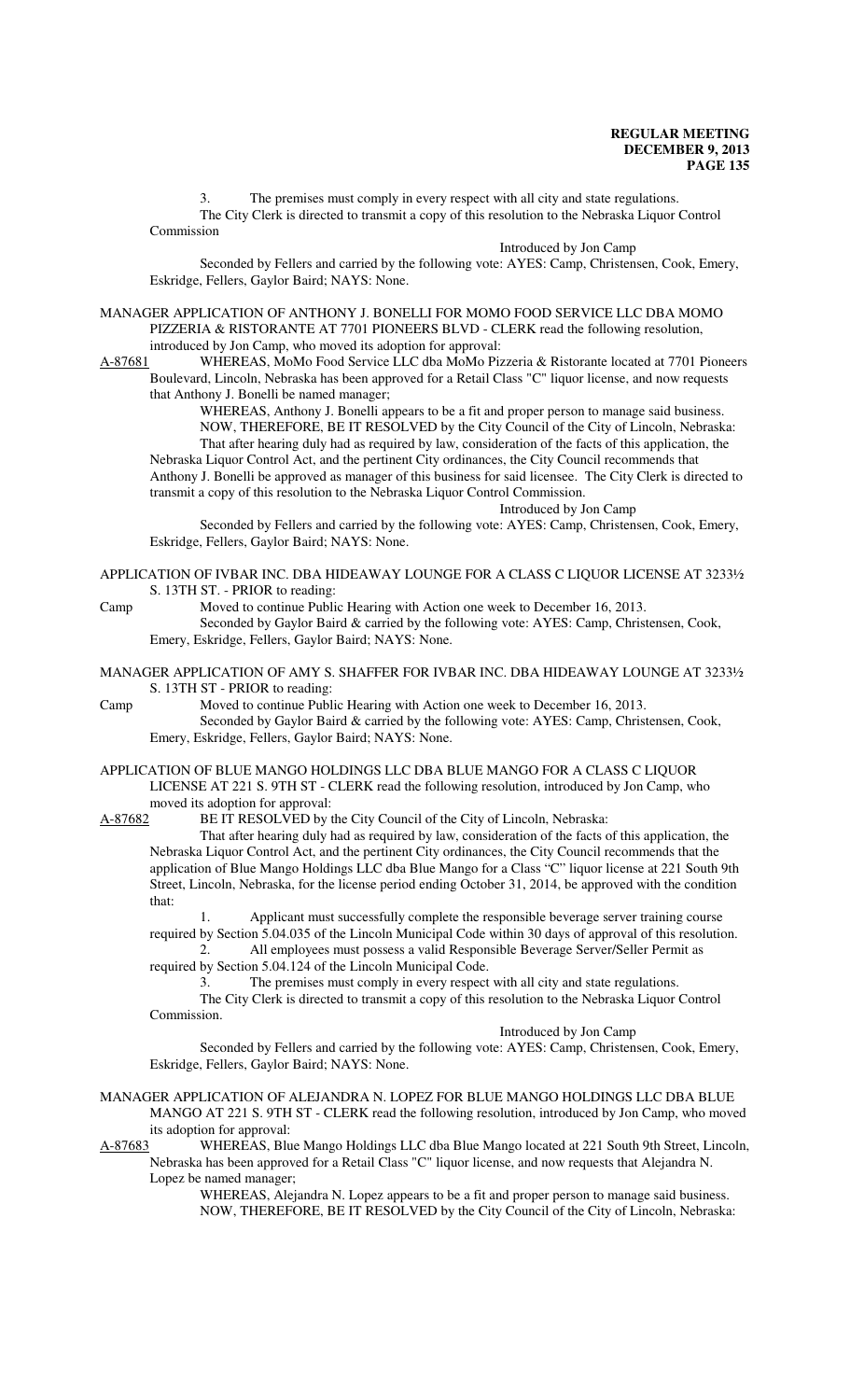That after hearing duly had as required by law, consideration of the facts of this application, the Nebraska Liquor Control Act, and the pertinent City ordinances, the City Council recommends that Alejandra N. Lopez be approved as manager of this business for said licensee. The City Clerk is directed to transmit a copy of this resolution to the Nebraska Liquor Control Commission.

Introduced by Jon Camp

Seconded by Fellers and carried by the following vote: AYES: Camp, Christensen, Cook, Emery, Eskridge, Fellers, Gaylor Baird; NAYS: None.

APPLICATION OF TAVERNS AND BARS LLC DBA SUN VALLEY BAR AND GRILL FOR A CLASS C LIQUOR LICENSE AT 300 W. P ST - CLERK read the following resolution, introduced by Jon Camp, who moved its adoption for approval:

A-87684 BE IT RESOLVED by the City Council of the City of Lincoln, Nebraska:

That after hearing duly had as required by law, consideration of the facts of this application, the Nebraska Liquor Control Act, and the pertinent City ordinances, the City Council recommends that the application of Taverns and Bars LLC dba Sun Valley Bar and Grill for a Class "C" liquor license at 300 West P Street, Lincoln, Nebraska, for the license period ending October 31, 2014, be approved with the condition that:

1. Applicant must successfully complete the responsible beverage server training course required by Section 5.04.035 of the Lincoln Municipal Code within 30 days of approval of this resolution. 2. All employees must possess a valid Responsible Beverage Server/Seller Permit as

required by Section 5.04.124 of the Lincoln Municipal Code.

3. The premises must comply in every respect with all city and state regulations. The City Clerk is directed to transmit a copy of this resolution to the Nebraska Liquor Control Commission.

Introduced by Jon Camp

Seconded by Fellers and carried by the following vote: AYES: Camp, Christensen, Cook, Emery, Eskridge, Fellers, Gaylor Baird; NAYS: None.

MANAGER APPLICATION OF JEFFERY J. FUNK FOR TAVERNS AND BARS LLC DBA SUN VALLEY BAR AND GRILL AT 300 W. P ST. - CLERK read the following resolution, introduced by Jon Camp, who moved its adoption for approval:<br>A-87685 WHEREAS, Taverns and Bar

WHEREAS, Taverns and Bars LLC dba Sun Valley Bar and Grill located at 300 West P Street, Lincoln, Nebraska has been approved for a Retail Class "C" liquor license, and now requests that Jeffery J. Funk be named manager;

WHEREAS, Jeffery J. Funk appears to be a fit and proper person to manage said business. NOW, THEREFORE, BE IT RESOLVED by the City Council of the City of Lincoln, Nebraska: That after hearing duly had as required by law, consideration of the facts of this application, the Nebraska Liquor Control Act, and the pertinent City ordinances, the City Council recommends that Jeffery J. Funk be approved as manager of this business for said licensee. The City Clerk is directed to transmit a copy of this resolution to the Nebraska Liquor Control Commission.

Introduced by Jon Camp

Seconded by Fellers and carried by the following vote: AYES: Camp, Christensen, Cook, Emery, Eskridge, Fellers, Gaylor Baird; NAYS: None.

#### **ORDINANCES - 2ND READING & RELATED RESOLUTIONS (as required)**

AMENDING CHAPTER 12.08 OF THE LINCOLN MUNICIPAL CODE RELATING TO PARKS, GENERAL RULES AND REGULATIONS BY AMENDING SECTION 12.08.160 TO PROVIDE THAT THE DIRECTOR'S AUTHORIZATION FOR ADVERTISING IN PARKS BE IN WRITING; AMENDING SECTION 12.08.200, 12.08.250, 12.08.260, AND 12.08.270 TO PROVIDE THAT THE PROVISIONS OF SAID SECTIONS SHALL APPLY TO ANY PARK OR PARK FACILITY; AMENDING SECTION 12.08.300 TO SET FORTH CONDITIONS RELATING TO SPECIAL USE PERMITS FOR THE USE OF ANY PARK OR PARK FACILITY; AMENDING SECTION 12.08.310 TO SET FORTH CONDITIONS RELATING TO A LICENSE FOR LONG-TERM OR MULTIPLE USE OF PARKS OR PARK FACILITIES; AND AMENDING SECTION 12.08.320 TO SET FORTH CONDITIONS FOR A PERMIT TO CONDUCT BUSINESS ON PARK PROPERTY - CLERK read an ordinance, introduced by Jonathan Cook, amending Chapter 12.08 of the Lincoln Municipal Code relating to General Rules and Regulations for parks by amending Section 12.08.160 to provide that the Director's authorization for advertising in parks be in writing; amending Section 12.08.200, 12.08.250 and 12.08.260 to provide that the provisions of said sections shall apply to any park or park facility; amending Section 12.08.270 to provide that alcohol may be permitted for fundraising activities sponsored by nonprofit organizations to benefit any city department; amending Section 12.08.300 to set forth conditions relating to special use permits for the use of any park or park facility; amending Section 12.08.310 to set forth conditions relating to a license for long-term or multiple use of parks or park facilities; amending Section 12.08.320 to set forth conditions for a permit to conduct business on park property; and repealing Sections 12.08.160, 12.08.200, 12.08.250, 12.08.260, 12.08.270, 12.08.300, 12.08.310, and 12.08.320 of the Lincoln municipal Code as hitherto existing, the second time.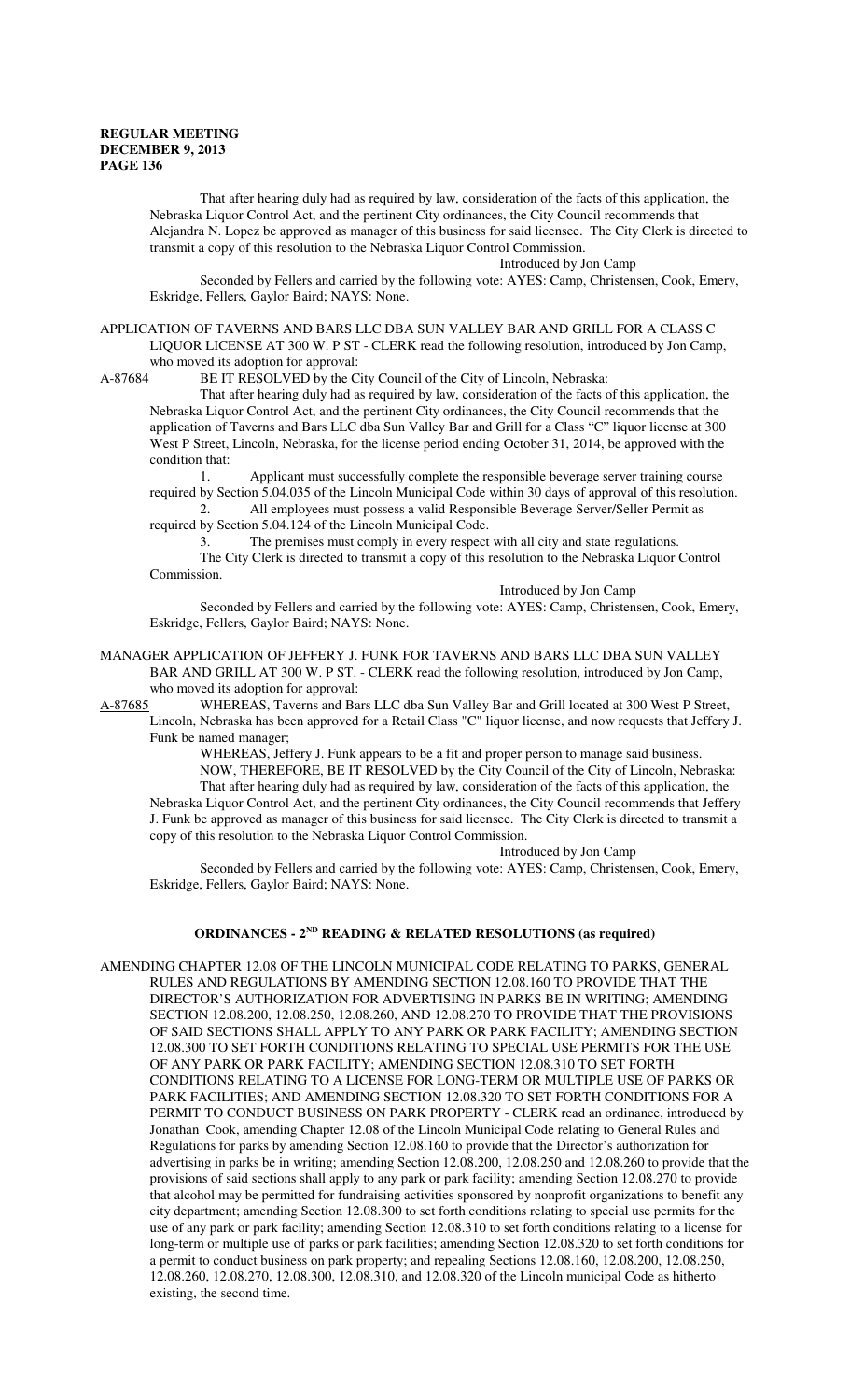REPEALING LINCOLN MUNICIPAL CODE CHAPTER 5.14 RELATING TO BOWLING CENTERS; CHAPTER 5.22 RELATING TO FIRE SALES AND GOING-OUT-OF-BUSINESS SALES; CHAPTER 5.30 RELATING TO MINIATURE GOLF; CHAPTER 5.32 RELATING TO CARNIVALS; CHAPTER 5.46 RELATING TO SKATING RINKS; AND CHAPTER 5.52 RELATING TO TEENAGE CLUBS, AS THESE CHAPTERS ARE OBSOLETE OR RARELY USED - CLERK read an ordinance, introduced by Jonathan Cook, repealing Lincoln Municipal Code Chapter 5.14 relating to Bowling Centers; Chapter 5.22 relating to Fire Sales and Going-out-of-business Sales; Chapter 5.30 relating to Miniature Golf; Chapter 5.32 relating to Carnivals; Chapter 5.46 relating to Skating Rinks; and Chapter 5.52 relating to Teenage Clubs as these chapters are obsolete or rarely used, for the second time.

#### AMENDING TITLE 5 OF THE LINCOLN MUNICIPAL CODE TO ESTABLISH THE

TELECOMMUNICATION/CABLE TELEVISION ADVISORY BOARD BY AMENDING SECTION 5.15.500 TO REPLACE REFERENCES TO THE CABLE ADVISORY BOARD WITH TELECOMMUNICATION/CABLE TELEVISION ADVISORY BOARD; REPEALING SECTION 5.15.510, CABLE ADVISORY BOARD; AND ADDING A NEW SECTION NUMBERED 5.17.575 TO ESTABLISH THE TELECOMMUNICATION/CABLE TELEVISION ADVISORY BOARD AND TO PROVIDE FOR THE BOARD'S POWERS AND FUNCTIONS - CLERK read an ordinance, introduced by Jonathan Cook, amending Title 5 of the Lincoln Municipal Code to establish the Telecommunications/Cable Television Advisory Board by amending Section 5.15.500 to replace references to the Cable Advisory Board with Telecommunication/Cable Television Advisory Board; repealing Section 5.15.510, Cable Advisory Board; and adding a new section numbered 5.17.575 to establish the Telecommunication/Cable Television Advisory Board and to provide for the Board's powers and functions; and repealing Section 5.15.500 of the Lincoln Municipal Code as hitherto existing, for the second time.

AMENDING CHAPTER 19.03 OF THE LINCOLN MUNICIPAL CODE RELATING TO THE FIRE CODE, CHAPTER 20.04 RELATING TO THE DANGEROUS BUILDING CODE, CHAPTER 24.05 RELATING TO THE GAS PIPING CODE, AND CHAPTER 24.10 RELATING TO THE LINCOLN PLUMBING CODE, BY AMENDING SECTION 19.03.120 TO PROVIDE FOR STAGGERED THREE-YEAR TERMS FOR MEMBERS OF THE FIRE CODE BOARD OF APPEALS; AMENDING SECTION 24.04.030 TO PROVIDE FOR STAGGERED THREE-YEAR TERMS FOR MEMBERS OF THE DANGEROUS BUILDINGS CODE BOARD OF APPEALS; AMENDING SECTION 24.05.240 TO CLARIFY THAT THE THREE-YEAR TERMS OF THE GAS PIPING CODE EXAMINING BOARD MEMBERS ARE TO BE STAGGERED TERMS; AND AMENDING SECTION 24.10.035 TO PROVIDE FOR STAGGERED THREE-YEAR TERMS FOR MEMBERS OF THE PLUMBING CODE BOARD OF APPEALS - CLERK read an ordinance, introduced by Jonathan Cook, amending Chapter 19.03 of the Lincoln Municipal Code relating to the Fire Code, Chapter 20.04 relating to the Dangerous Building Code, Chapter 24.05 relating to the Gas Piping Code, and Chapter 24.10 relating to the Lincoln Plumbing Code, by amending Section 19.03.120 to provide for staggered three-year terms for members of the Fire Code Board of Appeals; amending Section 24.04.030 to provide for staggered three-year terms for members of the Dangerous Building Code Board of Appeals; amending Section 24.05.240 to clarify that the three-year terms of the gas Piping Code Examining Board members are to be staggered terms; amending Section 24.10.035 to provide for staggered three-year terms for members of the Plumbing Code Board of Appeals; and repealing Sections 19.03.120, 20.04.030, 24.05.240, and 24.10.035 of the Lincoln Municipal Code as hitherto existing, for the second time.

AMENDING CHAPTER 19.03 OF THE LINCOLN MUNICIPAL CODE RELATING TO THE FIRE CODE, CHAPTER 20.08 RELATING TO THE LINCOLN BUILDING CODE, CHAPTER 21.05 RELATING TO THE PROPERTY MAINTENANCE CODE OF LINCOLN, CHAPTER 23.10 RELATING TO THE ELECTRICAL CODE, CHAPTER 24.10 RELATING TO THE LINCOLN PLUMBING CODE, AND CHAPTER 25.04 RELATING TO THE LINCOLN MECHANICAL CODE TO CREATE AN ADVISORY TASK FORCE FOR EACH SUCH CODE TO ADVISE THE MAYOR ON CHANGES TO AND DEVELOPMENT OF THE FIRE CODE, BUILDING CODE, PROPERTY MAINTENANCE CODE, ELECTRICAL CODE, PLUMBING CODE, AND MECHANICAL CODE, AND TO PROVIDE FOR THE APPOINTMENT AND TERMS OF THE TASK FORCE MEMBERS, BY ADDING A NEW SECTION 19.03.225 TO CREATE THE FIRE CODE TASK FORCE; ADDING A NEW SECTION 20.08.167 TO CREATE THE BUILDING CODE TASK FORCE; ADDING A NEW SECTION 20.08.168 TO CREATE THE CODE STUDY COMMITTEE TO ADVISE THE MAYOR ON THE SUITABILITY OF PROPOSED CHANGES TO CODES OR ORDINANCES FOUND IN LINCOLN MUNICIPAL CODE CHAPTERS 19.03, 20.08, 20.12, 21.05, 23.10, 24.01, 24.05 AND 25.10; ADDING A NEW SECTION 21.05.225 TO CREATE THE PROPERTY MAINTENANCE CODE TASK FORCE; ADDING A NEW SECTION 23.10.530 TO CREATE THE ELECTRICAL CODE TASK FORCE; ADDING A NEW SECTION NUMBERED 24.10.032 TO CREATE THE PLUMBING CODE TASK FORCE; AND ADDING A NEW SECTION 25.04.165 TO CREATE THE MECHANICAL CODE TASK FORCE - CLERK read an ordinance, introduced by Jonathan Camp, amending Chapter 19.03 of the Lincoln Municipal code relating to the Fire Code, Chapter 20.08 relating to the Lincoln Building Code, Chapter 21.05 relating to the Property Maintenance Code of Lincoln, Chapter 23.10 relating to the Electrical Code, Chapter 24.10 relating to the Lincoln Plumbing Code, and Chapter 25.04 relating to the Lincoln Mechanical Code to create an advisory task force for each such code to advise the Mayor on changes to and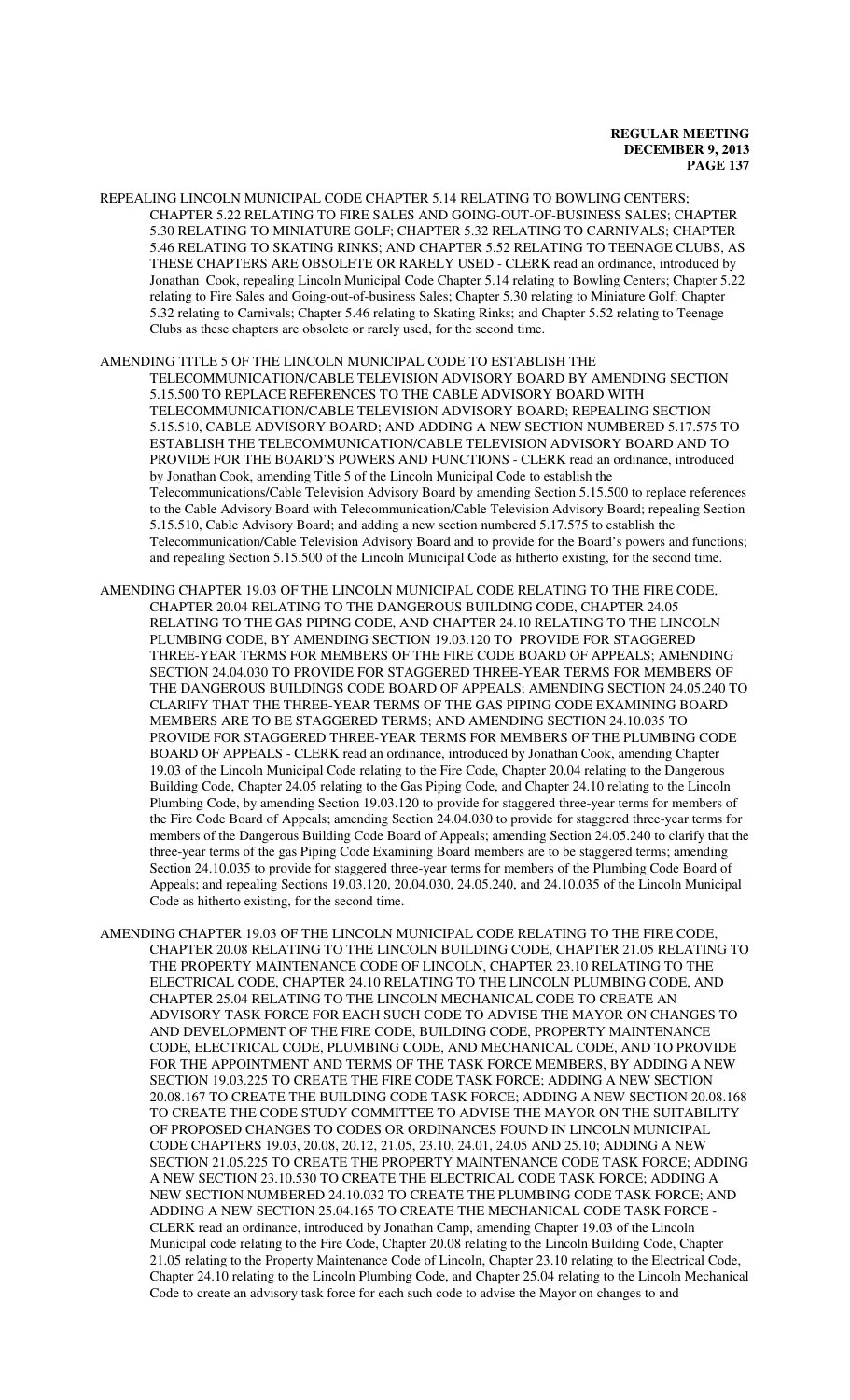development of the Fire Code, Building Code, Property Maintenance Code, Electrical Code, Plumbing Code, and mechanical Code, and to provide for the appointment and terms of the task force members, by adding a new section of 19.03.225 to create the Fire Code Task Force; adding a new section 20.08.167 to create the Building Code Task Force; adding a new section 20.08.168 to create the Code Study Committee to advise the Mayor on the suitability of proposed changes to codes or ordinances found in Lincoln Municipal Code Chapters 19.03, 20.08, 20.12, 21.05, 23.10, 24.01, 24.05, and 25.10; adding a new section 21.05.225 to create the Property Maintenance Code Task Force; adding a new section 23.10.530 to create the Electrical Code Task Force; adding a new section numbered 24.10.032 to create the Plumbing Code Task Force; and adding a new section 25.04.165 to create the Mechanical Code Task Force, for the second time.

- AMENDING SECTION NO. 8.06.020 OF THE LINCOLN MUNICIPAL CODE TO UPDATE THE DEFINITIONS OF PERSON AND STATIONARY SOURCE TO MAKE THEM CONSISTENT WITH THE LINCOLN-LANCASTER COUNTY AIR POLLUTION CONTROL REGULATIONS AND STANDARDS - CLERK read an ordinance, introduced by Jonathan Cook, amending Section 8.06.020 of the Lincoln Municipal Code relating to Air Pollution, Definitions, to update the definitions of "person" and "stationary source" to make them consistent with the Lincoln-Lancaster County Air Pollution Control Regulations and Standards; and repealing Section 8.06.020 of the Lincoln Municipal Code as to hitherto existing, for the second time.
- CONSENT AMENDMENTS ORDINANCE AMENDING CHAPTER 2.12 OF THE LINCOLN MUNICIPAL CODE RELATING TO THE CITY CLERK, CHAPTER 2.20 RELATING TO THE FIRE AND RESCUE DEPARTMENT, CHAPTER 2.35 RELATING TO THE PUBLIC WORKS AND UTILITIES DEPARTMENT, CHAPTER 2.42 RELATING TO THE URBAN DEVELOPMENT DEPARTMENT, AND CHAPTER 5.50 RELATING TO TAXICABS, BY AMENDING SECTION 2.12.170 TO PROVIDE THAT THE CITY CLERK SHALL APPOINT THE DEPUTY CLERK WITHOUT ACTION BY THE COUNCIL, AMENDING SECTION 2.20.010 TO PROVIDE THAT THE FIRE CHIEF SHALL COMPLY WITH REQUESTS TO SUPPLY DATA UPON REQUEST OF THE CITY'S FINANCIAL AUDITORS, AMENDING SECTIONS 2.35.037 AND 2.42.040 TO REFLECT THE TRANSFER OF PARKING FUNCTIONS TO THE URBAN DEVELOPMENT DEPARTMENT, AND AMENDING SECTION 5.50.040 TO CHANGE THE DATES OF TAXICAB REVIEW BOARD HEARINGS - CLERK read an ordinance, introduced by Jonathan Cook, amending Chapter 2.12 of the Lincoln Municipal Code relating to the City Clerk, Chapter 2.20 relating to the Fire and Rescue Department, Chapter 2.35 relating to the Public Works and Utilities Department, Chapter 2.42 relating to the Urban Development Department, and Chapter 5.50 relating to Taxicabs, by amending Section 2.12.170 to provide that the City Clerk shall appoint the deputy clerk without action by the Council, amending Section 2.20.010 to provide that the Fire Chief shall comply with requests to supply data upon request of the City's financial auditors, amending Sections 2.35.037 and 2.42.040 to reflect the transfer of parking functions to the Urban Development Department, amending Section 5.50.040 to change the dates of Taxicab Review Board hearings; and repealing Sections 2.12.170, 2.20.010, 2.35.037, 2.42.040, 5.50.040 of the Lincoln Municipal as hitherto existing, for the second time.
- CONSENT AMENDMENTS ORDINANCE AMENDING CHAPTER 10.12 OF THE LINCOLN MUNICIPAL CODE RELATING TO TRAFFIC CONTROL DEVICES, CHAPTER 10.26 RELATING TO ARTERIAL STREETS AND CHAPTER 10.41 RELATING TO SNOW REMOVAL DISTRICTS BY AMENDING SECTION 10.12.030 TO CLARIFY THAT PEDESTRIANS MUST OBEY PEDESTRIAN SIGNALS, REMOVE OBSOLETE PROVISIONS CONCERNING TRAFFIC-CONTROL SIGNALS AND ADD PROVISIONS CONCERNING YELLOW FLASHING ARROW SIGNALS; AMENDING SECTION 10.26.415 TO REVISE THE BOUNDARIES OF L55X AS AN ARTERIAL STREET; ADDING SECTION 10.26.437 TO DESIGNATE PINNACLE ARENA DRIVE AS AN ARTERIAL STREET; AND AMENDING SECTION 10.41.020 TO DESIGNATE THE BOUNDARIES OF WEST HAYMARKET SNOW DISTRICT AS A SNOW REMOVAL DISTRICT - CLERK read an ordinance, introduced by Jonathan Cook, amending Chapter 10.12 of the Lincoln Municipal Code relating to Traffic Control Devices, Chapter 10.26 relating to Arterial Streets and Chapter 10.41 relating to Snow Removal Districts by amending Section 10.12.030 to clarify that pedestrians must obey pedestrian signals, removed obsolete provisions concerning traffic-control signals and add provisions concerning yellow flashing arrow signals; amending Section 10.26.415 to revise the boundaries of L55X as an arterial Street; adding Section 10.26.437 to designate Pinnacle Arena Drive as an arterial street; and amending Section 10.41.020 to designate the boundaries of West Haymarket Snow District as a snow removal district; and repealing Sections 10.12.030, 10.26.415, and 10.41.020 of the Lincoln Municipal code as hitherto existing, for the second time.
- CONSENT AMENDMENTS ORDINANCE AMENDING CHAPTER 14.32 OF THE LINCOLN MUNICIPAL CODE RELATING TO SPECIAL EVENTS ORDINANCE, CHAPTER 14.57 RELATING TO NEWSRACKS, CHAPTER 15.04 RELATING TO TRACKS, AND CHAPTER 27.69 RELATING TO SIGNS BY AMENDING SECTIONS 14.32.070 AND 27.69.035 TO UPDATE THE NAMES OF ARTERIAL STREETS AND DESIGNATE NEW ARTERIAL STREETS; AMENDING SECTION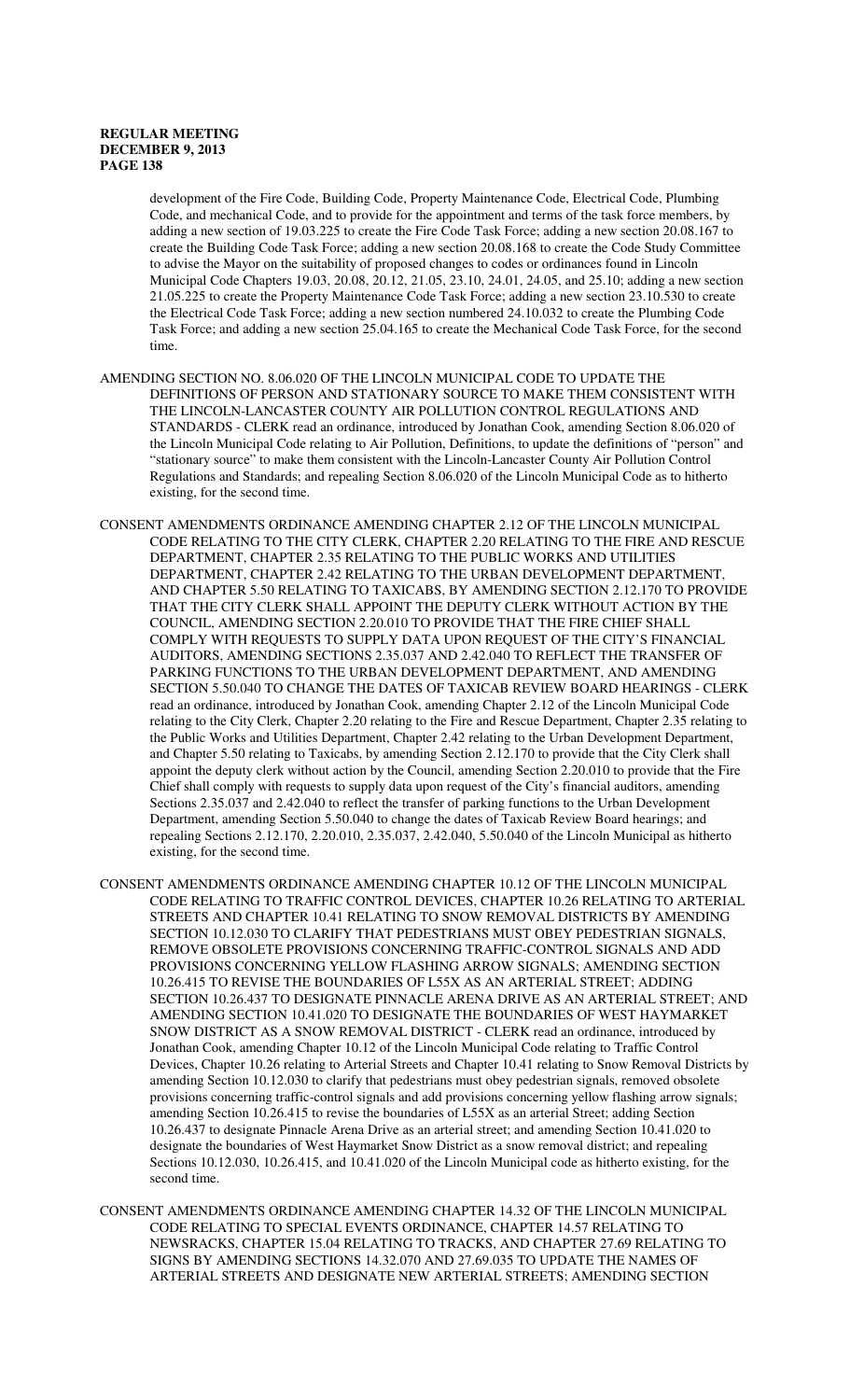14.57.060 TO CHANGE THE MINIMUM DISTANCE A NEWSRACK MAY BE PLACED FROM A CURB FACE; AND REPEALING CHAPTER 15.04, CONSISTING OF SECTIONS 15.04.010, 15.04.020, 15.04.030, 15.04.040, 15.04.050, 15.04.060, 15.04.070, 15.04.080, AND 15.04.090, BECAUSE ITS PROVISIONS HAVE BEEN PREEMPTED BY FEDERAL LAW - CLERK read an ordinance, introduced by Jonathan Camp, amending Chapter 14.32 of the Lincoln Municipal Code relating to Special Events Ordinance, Chapter 14.57 relating to Newsracks, Chapter 15.04 relating to Tracks, and Chapter 27.69 relating to Signs by amending Section 14.32.070 and 27.69.035 to update the names of arterial streets and designate new arterial streets; amending Section 14.57.060 to change the minimum distance a newsrack may be placed from a curb face; repealing Chapter 15.04, consisting of Sections 15.04.010, 15.04.020, 15.04.030, 15.04.040, 15.04.050, 15.04.060, 15.04.070, 15.04.080, and 15.04.090, because its provisions have been preempted by federal law; and repealing Sections 14.32.070, 14.57.060, and 27.69.035 of the Lincoln Municipal Code as hitherto existing, for the second time.

CONSENT AMENDMENTS ORDINANCE AMENDING CHAPTER 8.08 OF THE LINCOLN MUNICIPAL CODE RELATING TO BODY ART ESTABLISHMENTS, CHAPTER 8.14 RELATING TO CHILD CARE PROGRAMS, AND CHAPTER 8.20 RELATING TO THE LINCOLN FOOD CODE, BY AMENDING SECTION 8.08.060 TO PROVIDE THAT ANY INITIAL BODY ART ESTABLISHMENT PERMIT ISSUED ON OR AFTER MAY 15 AND BEFORE JULY 1 SHALL BE VALID UNTIL JUNE 30 OF THE FOLLOWING YEAR; AND AMENDING SECTION 8.14.037 TO PROVIDE THAT ANY NEW CERTIFICATE OF COMPLIANCE FOR A CHILD CARE PROGRAM ISSUED ON OR AFTER DECEMBER 15 AND BEFORE FEBRUARY 1 SHALL BE VALID UNTIL JANUARY 31 OF THE FOLLOWING YEAR; AND AMENDING SECTION 8.20.150 TO PROVIDE THAT ANY NEW FOOD ESTABLISHMENT PERMIT, OTHER THAN A TEMPORARY FOOD ESTABLISHMENT PERMIT, ISSUED ON OR AFTER APRIL 15 AND BEFORE JUNE 1 SHALL BE VALID UNTIL MAY 31 OF THE FOLLOWING YEAR - CLERK read an ordinance, introduced by Jonathan Cook, amending Chapter 8.08 of the Lincoln Municipal Code relating to Body Art Establishments, Chapter 8.14 relating to Child Care Programs, and Chapter 8.20 relating to the Lincoln Food Code, by amending Section 8.08.060 to provide that any initial body art establishment permit issued on or after May 15 and before July 1 shall be valid until June 30 of the following year; amending Section 8.14.037 to provide that any new certificate of compliance for a child care program issued on or after December 15 and before February 1 shall be valid until January 31 of the following year; amending Section 8.20.150 to provide that any new food establishment permit, other than a temporary food establishment permit, issued on or after April 15 and before June 1 shall be valid until May 31 of the following year; and repealing Sections 8.08.060, and 8.14.037, and 8.20.150 of the Lincoln Municipal as hitherto existing, for the second time.

CONSENT AMENDMENTS ORDINANCE AMENDING LINCOLN MUNICIPAL CODE SECTION 2.02.020, DEPARTMENTS OF THE CITY DESIGNATED, TO REDESIGNATE THE PERSONNEL DEPARTMENT AS THE HUMAN RESOURCES DEPARTMENT AND THE PERSONNEL DIRECTOR AS THE HUMAN RESOURCES DIRECTOR AND TO REFLECT SUCH REDESIGNATIONS THROUGHOUT THE LINCOLN MUNICIPAL CODE BY CHANGING REFERENCES TO PERSONNEL DEPARTMENT TO HUMAN RESOURCES DEPARTMENT AND CHANGING PERSONNEL DIRECTOR TO HUMAN RESOURCES DIRECTOR IN LINCOLN MUNICIPAL CODE SECTIONS 2.02.100, 2.50.020, 2.62.180, 2.65.180, 2.66.140, 2.76.025, 2.76.030, 2.76.035, 2.76.040, 2.76.055, 2.76.080, 2.76.090, 2.76.095, 2.76.100, 2.76.105, 2.76.110, 2.76.115, 2.76.120, 2.76.130, 2.76.135, 2.76.150, 2.76.175, 2.76.202, 2.76.210, 2.76.215, 2.76.230, 2.76.235, 2.76.240, 2.76.250, 2.76.265, 2.76.275, 2.76.320, 2.76.330, 2.76.340, 2.76.380, 2.76.387, 2.76.450, 2.76.465, 2.76.470, 2.76.475, 2.76.485, 2.76.490, 2.76.505, 2.76.515, 2.76.530, 2.76.560, 2.78.010, 2.78.025, 4.62.010, 4.62.015, 4.64.020, 4.66.040 - CLERK read an ordinance, introduced by Jonathan Camp, amending Lincoln Municipal Code Section 2.02.020, Departments of the City Designated, to redesignate the Personnel Department as the Human Resources Department and the personnel Director as the Human Resources Director and to reflect such redesignations throughout the Lincoln Municipal Code by changing references to Personnel Department to Human Resources Department and changing Personnel Director to Human Resources Director in Lincoln Municipal Code Sections 2.02.100, 2.50.020, 2.62.180, 2.65.180, 2.66.140, 2.76.025, 2.76.030, 2.76.035, 2.76.040, 2.76.055, 2.76.080, 23.76.090, 2.76.095, 2.76.100, 2.76.105, 2.76.110, 2.76.115, 2.76.120, 2.76.130, 2.76.135, 2.76.150, 2.76.175, 2.76.202, 2.76.210, 2.76.215, 2.76.230, 2.76.235, 2.76.240, 2.76.250, 2.76.265, 2.76.275, 2.76.320, 2.76.330, 2.76.340, 2.76.380, 2.76.387, 2.76.450, 2.76.465, 2.76.470, 2.76.475, 2.76.485, 2.76.490, 2.76.505, 2.76.515, 2.76.530, 2.76.560, 2.78.010, 2.78.025, 4.62.010, 4.62.015, 4.64.020, 4.66.040; and repealing said sections as hitherto existing, for the second time.

TECHNICAL AMENDMENTS ORDINANCE AMENDING CHAPTER 2.02 OF THE LINCOLN MUNICIPAL CODE RELATING TO GOVERNMENTAL ORGANIZATION, CHAPTER 2.35 RELATING TO THE PUBLIC WORKS AND UTILITIES DEPARTMENT, CHAPTER 2.76 RELATING TO THE PERSONNEL SYSTEM, CHAPTER 5.36 RELATING TO PEDDLERS, CHAPTER 27.02 RELATING TO ZONING GENERAL DEFINITIONS, CHAPTER 27.70 RELATING TO ZONING ADDITIONAL USE REGULATIONS, CHAPTER 27.72 RELATING TO ZONING HEIGHT AND LOT REGULATIONS, CHAPTER 27.83 RELATING TO BUILD THROUGH ACREAGE OVERLAY DISTRICT AND CHAPTER 28.01 RELATING TO REGULATIONS FOR CONSTRUCTION SITE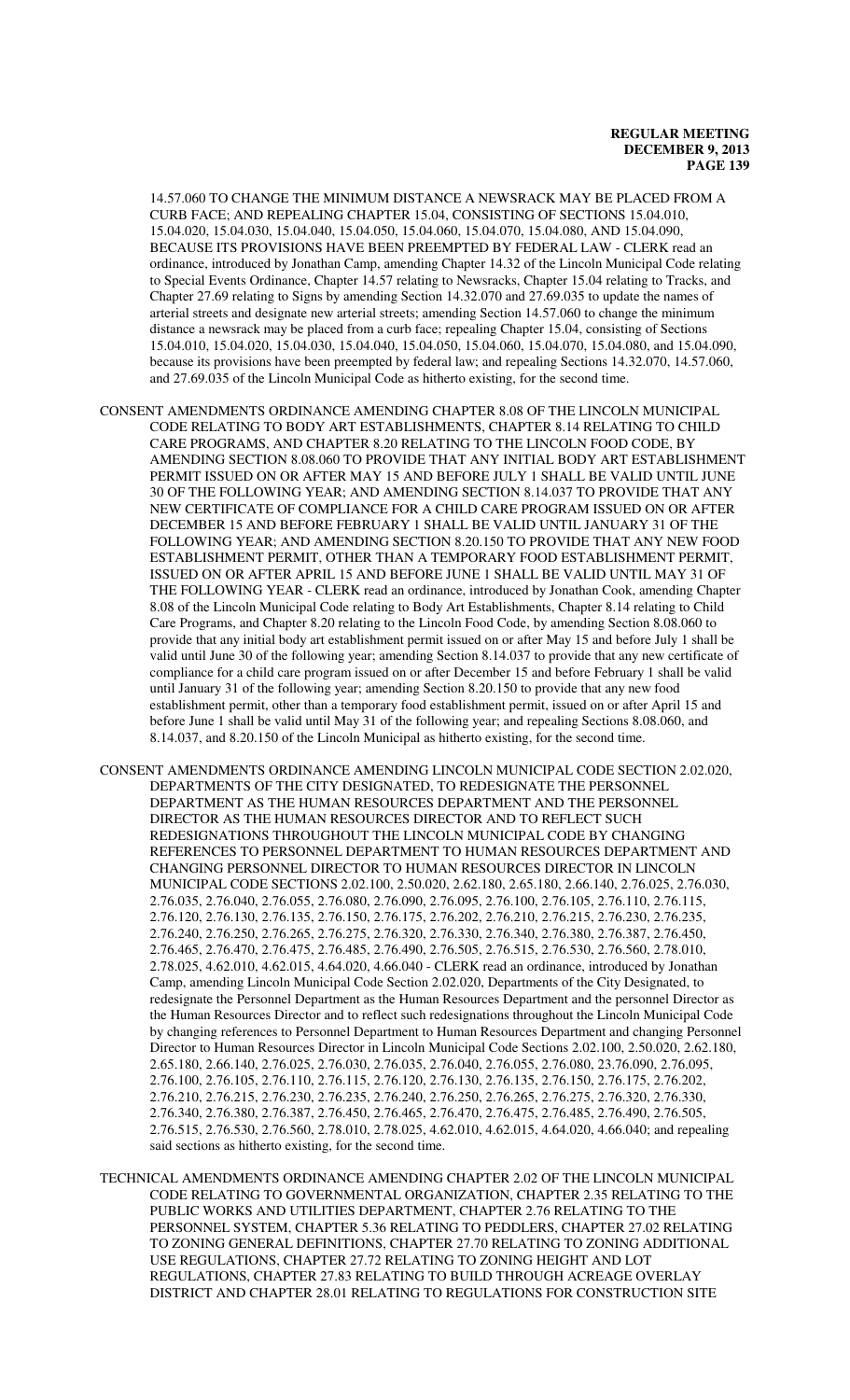DISCHARGES BY AMENDING SECTIONS 2.02.130 AND 2.35.035 TO REFLECT CHANGES IN THE DESIGNATIONS OF DIVISIONS, OPERATIONS AND FUNCTIONS OF THE PUBLIC WORKS AND UTILITIES DEPARTMENT; AMENDING SECTION 2.35.030 TO GENDER-NEUTRALIZE THAT SECTION; AMENDING SECTION 2.76.365 TO REFLECT A CHANGE IN TERMINOLOGY FROM FIREMAN TO FIREFIGHTER; AMENDING SECTION 5.36.040 TO REFLECT A CHANGE IN TERMINOLOGY IN PROCESSING PEDDLER PERMITS; AMENDING SECTION 27.02.200 BY CORRECTING CODE REFERENCES IN DEFINITIONS; AMENDING SECTIONS 27.70.060 AND 27.72.140 TO REVISE OBSOLETE POLICY REFERENCES TO REFER TO THE CITY OF LINCOLN ACCESS MANAGEMENT POLICY; AND AMENDING SECTION 27.83.020 TO REFER TO THE MOST CURRENT LINCOLN/LANCASTER COUNTY COMPREHENSIVE PLAN; AMENDING SECTION 28.01.060 TO CLARIFY STORMWATER ACTIVITY POLLUTION PREVENTION PLAN REQUIREMENTS - CLERK read an ordinance, introduced by Jonathan Cook, amending Chapter 2.02 of the Lincoln Municipal Code relating to Governmental Organization, Chapter 2.35 relating to the Public Works and Utilities Department, Chapter 2.76 relating to the Personnel System, Chapter 5.36 relating to the peddlers, Chapter 27.02 relating to Zoning General Definitions, Chapter 27.70 relating to Zoning Additional Use Regulations, Chapter 27.72 relating to Zoning Height and Lot Regulations, Chapter 27.83 relating to Build Through Acreage Overlay District and Chapter 28.01 relating to Regulations for Construction Site Discharges by amending Sections 2.02.130 and 2.35.035 to reflect changes in the designations of divisions, operations and functions of the Public Works and Utilities Department; amending Section 2.35.030 to gender-neutralize that section; amending Section 2.76.365 to reflect a change in terminology from fireman to firefighter; amending Section 5.36.040 to reflect a change in terminology in processing peddler permits; amending Section 27.02.200 by correcting Code references in definitions; amending Sections 27.70.060 and 27.72.140 to revise obsolete policy references to refer to the City of Lincoln Access Management Policy; amending Section 27.83.020 to refer to the most current Lincoln/Lancaster County Comprehensive Plan; amending Section28.01.060 to clarify Stormwater Activity Pollution Prevention Plan requirements; and repealing Sections 2.02.130, 2.35.030, 2.35.035, 2.76.365, 5.36.040, 27.02.200, 27.70.060, 27.72.140, 27.83.020 and 28.01.060 of the Lincoln Municipal code as hitherto existing, for the second time.

TECHNICAL AMENDMENTS ORDINANCE AMENDING CHAPTER 10.02 OF THE LINCOLN MUNICIPAL CODE RELATING TO VEHICLES AND TRAFFIC DEFINITIONS, CHAPTER 10.06 RELATING TO ADMINISTRATION AND ENFORCEMENT, CHAPTER10.12 RELATING TO TRAFFIC CONTROL DEVICES, CHAPTER 10.14 RELATING TO RULES OF THE ROAD, CHAPTER 10.20 RELATING TO AUTOMOBILE RACING, CHAPTER 10.30 RELATING TO PEDESTRIANS AND CHAPTER 10.32 RELATING TO STOPPING, STANDING AND PARKING, BY AMENDING SECTION 10.02.140 TO CORRECT A TYPOGRAPHICAL ERROR; AMENDING SECTION 10.02.315 TO CLARIFY THAT SCHOOL CROSSING REDUCED SPEED ZONES MAY EXIST ON ALL STREETS; AMENDING SECTION 10.06.050, 10.06.060 AND 10.06.070 TO ADOPT MORE CURRENT TERMINOLOGY; AMENDING SECTION 10.14.010 TO CLARIFY THAT VEHICLES STOPPED AT STOP SIGNS SHALL YIELD TO PEDESTRIANS; AMENDING SECTIONS 10.14.250 AND 10.14.330 TO STATE THE SPEED LIMITS IN ALLEYS IN THE SECTION DESIGNATING OTHER SPEED LIMITS; AMENDING SECTION 10.20.040 TO DELETE OBSOLETE PROVISIONS CONCERNING AUTO RACING AT THE STATE FAIRGROUNDS; AMENDING 10.30.020 TO UPDATE PROVISIONS ON PEDESTRIAN CONTROL SIGNALS; REPEALING SECTION 10.32.060 TO DELETE OBSOLETE PROVISIONS ON PAINTED CURBS FOR PARKING CONTROL; AND AMENDING SECTION 10.32.080 TO REMOVE OUTDATED PROVISIONS CONCERNING ANGLED PARKING SPACE DESIGNATION - CLERK read an ordinance, introduced by Jonathan Cook, amending Chapter 10.02 of the Lincoln Municipal Code relating to Vehicles and Traffic Definitions, Chapter 10.06 relating to Administration and Enforcement, Chapter 10.12 relating to Traffic Control Devices, Chapter 10.14 relating to Rules of the Road, Chapter 10.20 relating to Automobile Racing, Chapter 10.30 relating to pedestrians and Chapter 10.32 relating to Stopping, Standing and Parking, by amending Section 10.02.140 to correct a typographical error; amending Section 10.02.315 to clarify that school crossing reduced speed zones may exist on all streets; amending Section 10.06.050, 10.06.060 and 10.06.070 to adopt more current terminology; amending Section 10.14.010 to clarify that vehicles stopped at stop signs shall yield to pedestrians; amending Sections 10.14.250 and 10.14.330 to state the speed limits in alleys in the section designating other speed limits; amending Section 10.20.040 to delete obsolete provisions concerning auto racing at the state fairgrounds; amending 10.30.020 to update provisions on pedestrian control signals; repealing Section 10.32.060 to delete obsolete provisions on painted curbs for parking control; amending Section 10.32.080 to remove outdated provisions concerning angled parking space designation; and repealing Sections 10.02.140, 10.02.315, 10.06.050, 10.06.060, 10.06.070, 10.14.010, 10.14.250, 10.14.330, 10.20.040, 10.30.020, and 10.32.080 of the Lincoln Municipal Code as hitherto existing, for the second time.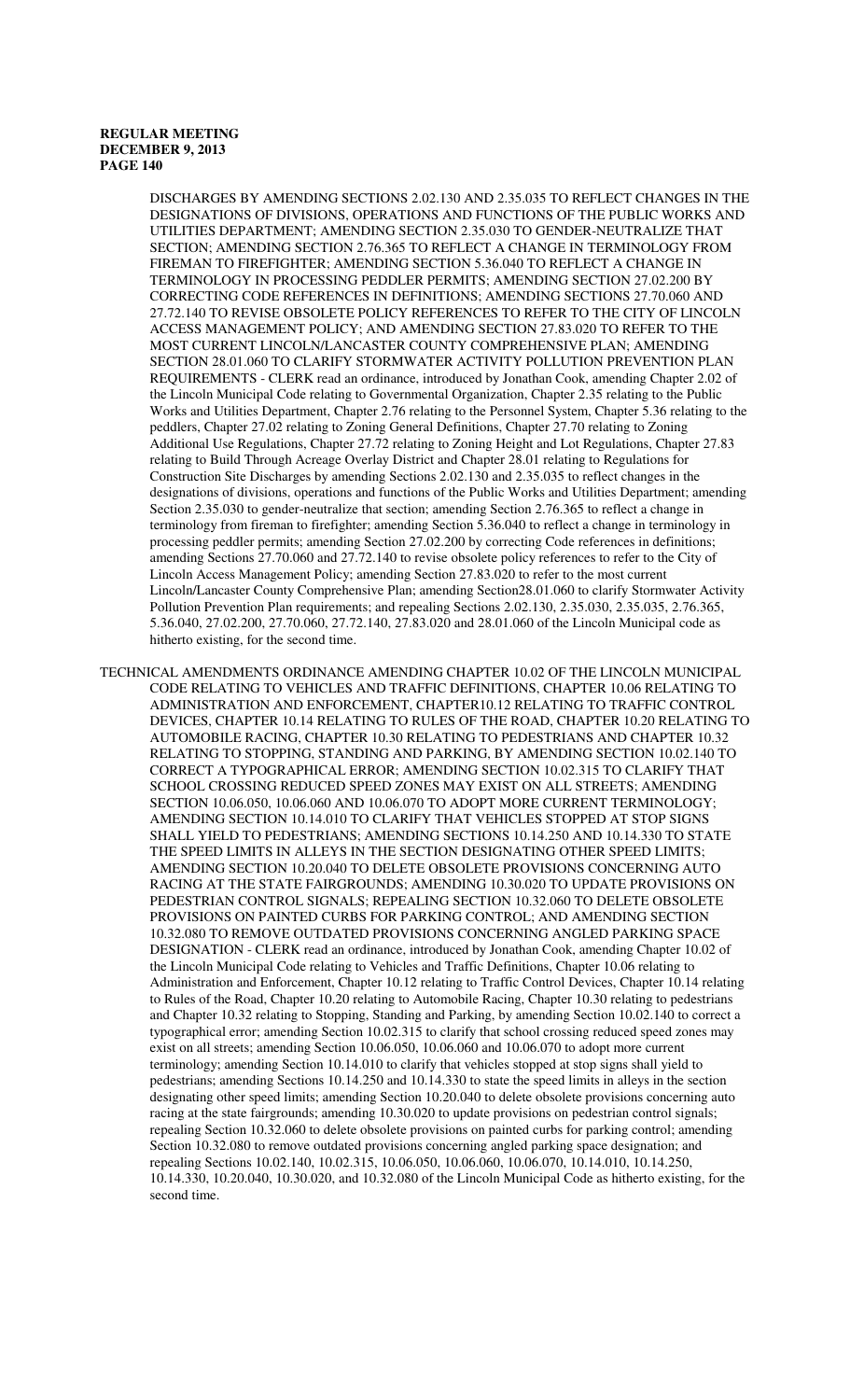- TECHNICAL AMENDMENTS ORDINANCE AMENDING CHAPTER 14.36 OF THE LINCOLN MUNICIPAL CODE RELATING TO HOUSEMOVING, CHAPTER 14.44 RELATING TO OBSTRUCTIONS ON CORNER LOTS, CHAPTER 14.55 RELATING TO SIDEWALK VENDORS, CHAPTER 14.56 RELATING TO WORKS OF ART, CHAPTER 14.57 RELATING TO NEWSRACKS, CHAPTER 14.64 RELATING TO UTILITY POLES AND SERVICE LINES, AND 14.80 RELATING TO SIDEWALK CONSTRUCTION, BY AMENDING SECTION 14.36.030 TO DELETE THE REQUIREMENT THAT PERMITS BE APPROVED BY THE CITY ENGINEER; AMENDING SECTION 14.36.040 TO CORRECT THE NAME OF LINCOLN ELECTRIC SYSTEM; AMENDING SECTION 14.44.010 TO CORRECT AN ERRONEOUS CODE CITATION; AMENDING SECTION 14.56.070 TO CORRECT A TYPOGRAPHICAL ERROR; AMENDING SECTION 14.80.050 TO PROVIDE THAT THE DIRECTOR OF PUBLIC WORKS AND UTILITIES MAY WAIVE STANDARDS FOR LOCATION OF SIDEWALKS AND CLARIFYING STANDARDS FOR INCLINE OF SIDEWALKS; AND AMENDING SECTIONS 14.55.100, 14.57.050, 14.57.080, 14.57.110, 14.57.120, 14.57.130, 14.64.030, 14.80.080, 14.80.090, 14.80.100, 14.80.110, 14.80.160 TO RE-ASSIGN RESPONSIBILITIES FROM THE SIDEWALK INSPECTOR TO THE DIRECTOR OF PUBLIC WORKS AND TO GENDER-NEUTRALIZE LANGUAGE - CLERK read an ordinance, introduced by Jonathan Cook, amending Chapter 14.36 of the Lincoln Municipal Code relating to Housemoving, Chapter 14.44 relating to Obstructions on Corner Lots, Chapter 14.55 relating to Sidewalk Vendors, Chapter 14.56 relating to Works of Art, Chapter 14.57 relating to Newsracks, Chapter 14.64 relating to Utility Poles and Service Lines, and 14.80 relating to Sidewalk Construction, by amending Section 14.36.030 to delete the requirement that permits be approved by the City Engineer; amending Section 14.36.040 to correct the name of Lincoln Electric System; amending Sections 14.44.010 to correct an erroneous Code Citation; amending Section 14.56.070 to correct a typographical error; amending Section 14.80.050 to provide that the Director of Public Works and utilities may waive standards for location of sidewalks and clarifying standards for incline of sidewalks; amending Sections 14.55.100, 14.57.050, 14.57.080, 14.57.110, 14.57.120, 14.57.130, 14.64.030, 14.80.080, 14.180.090, 14.80.100, 14.80.110, 14.80.160, to re-assign responsibilities from the Sidewalk Inspector to the Director of Public works and to gender-neutralize language; and repealing Sections 14.36.030, 14.36.040, 14.44.010, 14.55.100, 14.56.070, 14.57.050, 14.57.080, 14.57.110, 14.57.120, 14.57.130, 14.64.030, 14.80.050, 14.80.080, 14.80.090, 14.80.100, 14.80.110, and 14.80.160 of the Lincoln Municipal Code as hitherto existing, for the second time.
- TECHNICAL AMENDMENTS ORDINANCE AMENDING CHAPTER 17.02 OF THE LINCOLN MUNICIPAL CODE RELATING TO WATER DEFINITIONS, CHAPTER 17.10 RELATING TO CONNECTIONS TO WATER SYSTEM, CHAPTER 17.18 RELATING TO MAINS, PIPES, AND VALVES, CHAPTER 17.22 RELATING TO WATER USE CHARGE, 24.38 RELATING TO ON-SITE WASTEWATER TREATMENT SYSTEMS AND CHAPTER 24.60 RELATING TO SANITARY SEWER TAPS BY AMENDING SECTIONS 17.02.120, 17.10.020, 17.10.120, 17.18.150, 17.22.020 AND 17.22.025 TO GENDER-NEUTRALIZE LANGUAGE; AMENDING SECTION 17.10.030 TO UPDATE LANGUAGE; AMENDING SECTION 17.18.050 TO CLARIFY CURB STOP REQUIREMENTS; REPEALING SECTION 17.18.070 TO ELIMINATE OBSOLETE LANGUAGE CONCERNING REMOTE METER READING DEVICES; AMENDING SECTION 17.18.140 TO CLARIFY EXCAVATION AND BACKFILL REQUIREMENTS; AMENDING SECTION 24.38.080 BY CLARIFYING AND UPDATING LANGUAGE PERTAINING TO SEWAGE DISPOSAL; AND AMENDING SECTION 24.60.010 BY CLARIFYING REQUIREMENTS FOR INSTALLATION OF SANITARY SEWER SERVICE - CLERK read an ordinance, introduced by Jonathan Cook, amending Chapter 17.02 of the Lincoln Municipal Code relating to Water Definitions, Chapter 17.10 relating to Connections to Water System, Chapter 17.18 relating to Mains, Pipes, and Valves, Chapter 17.22 relating to Water Use Charge, 24.38 relating to On-site Wastewater Treatment Systems and Chapter 24.60 relating to Sanitary Sewer Taps by amending Sections 17.02.120, 17.10.020, 17.10.120, 17.18.150, 17.22.020 and 17.22.025 to gender-neutralize language; amending Section 17.10.030 to update language; amending Section 17.18.050 to clarify curb stop requirements; repealing Section 17.18.070 to eliminate obsolete language concerning remote meter reading devices; amending Section 17.18.140 to clarify excavation and backfill requirements; amending Section 24.38.080 by clarifying and updating language pertaining to sewage disposal; and amending Section 24.60.010 by clarifying requirements for installation of sanitary sewer service; and repealing Sections 17.02.120, 17.10.020, 17.10.030, 17.10.120, 17.18.050, 17.18.140, 17.18.150, 17.22.020, 17.22.025, 24.38.080, and 24.60.010 of the Lincoln Municipal Code as hitherto existing, for the second time.

#### **PUBLIC HEARING - RESOLUTIONS**

APPROVING THE DESIGNATION OF AN ADDITIONAL \$14,625.00 FROM KENO LOTTERY GROSS PROCEEDS FOR HUMAN SERVICES TO BE ALLOCATED TO THE 2013 H.S. EMERGENCY FUND IN ORDER FOR HUMAN SERVICES TO PROVIDE \$4,875.00 TO EACH OF THE FOLLOWING THREE AGENCIES FOR THE HIRING OF THREE PART TIME AMERICORP WORKERS: GOLDEN WARRIORS AT EL CENTRO DE LAS AMERICAS; TALENTED TENTH SCHOLARS AT MALONE CENTER; AND THE SALVATION ARMY SUDANESE PROGRAM - CLERK read the following resolution, introduced by Jonathan Cook, who moved its adoption: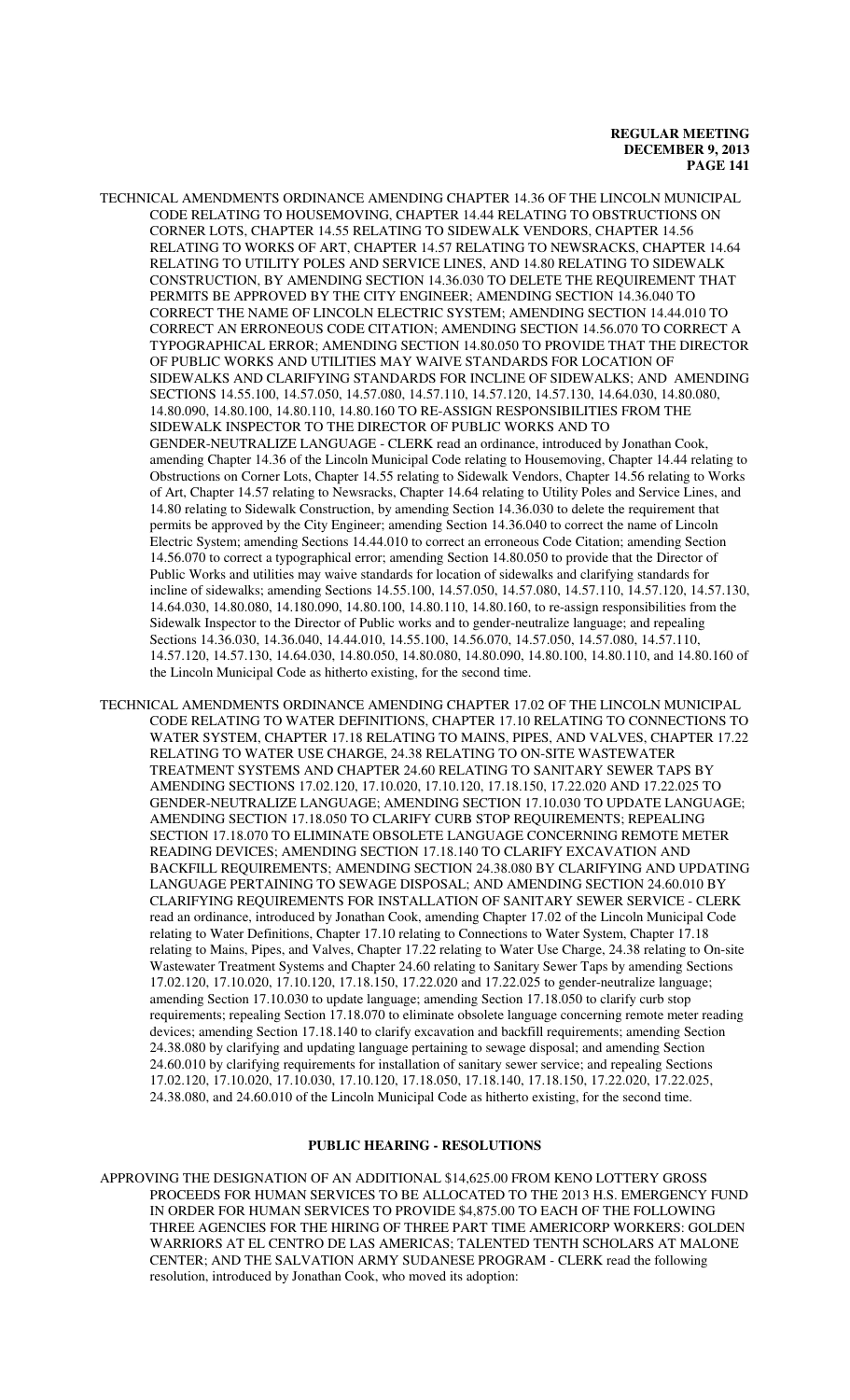A-87686 WHEREAS, Resolution No. A-75378 provides that five percent of the gross proceeds realized by the City of Lincoln from the operation of a keno lottery shall be designated for such human services as may be recommended and approved by the Joint Budget Committee, City Council and Lancaster Board of Commissioners; and

WHEREAS, Resolution No. A-87255 allocated \$5,000.00 from said gross funds to the 2013 H.S. Emergency Fund to be used by Human Services to fund emergency needs; and

WHEREAS, the Joint Budget Committee has recommended that the City Council and Lancaster County Board of Commissioners approve the designation of an additional \$14,625.00 from said gross proceeds for human services to be allocated to the 2013 H.S. Emergency Fund in order for Human Services to maintain \$5,000.00 in the 2013 H.S. Emergency Fund to be available for use over the course of next year as well as to provide a grant of \$4,875.00 to each of the following three agencies for the hiring of a part time Americorp worker: Golden Warriors at El Centro de las Americas; Talented Tenth Scholars at Malone Center; and the Salvation Army Sudanese Program.

NOW, THEREFORE, BE IT RESOLVED by the City Council of the City of Lincoln, Nebraska: The designation of an additional \$14,625.00 of gross proceeds from the operation of keno lottery for human services to the 2013 H.S. Emergency Fund in order for Human Services to maintain \$5,000.00 in the 2013 H.S. Emergency Fund to be available for use over the course of the next year as well as to provide a grant of \$4,875.00 to each of the following three agencies for the hiring of a part time Americorp worker: Golden Warriors at El Centro de las Americas; Talented Tenth Scholars at Malone Center; and the Salvation Army Sudanese Program, is hereby approved and the Mayor is authorized to enter into grant contracts with the above named agencies providing said human services.

Introduced by Jonathan Cook

Seconded by Emery and carried by the following vote: AYES: Camp, Christensen, Cook, Emery, Eskridge, Fellers, Gaylor Baird; NAYS: None.

# ADOPTING THE CITY OF LINCOLN TITLE VI LIMITED ENGLISH PROFICIENCY PROGRAM PLAN TO SATISFY FEDERAL COMPLIANCE REQUIREMENTS - CLERK read the following resolution,

introduced by Jonathan Cook, who moved its adoption:

A-87687 BE IT RESOLVED by the City Council of the City of Lincoln, Nebraska:

That the attached Title VI Limited English Proficiency Program Plan to set out the responsibilities of the City of Lincoln regarding City-wide responsibilities under Title VI as a recipient of federal financial assistance and to satisfy federal compliance requirements pursuant to the Civil Rights Act of 1964, is hereby adopted and approved. This Plan does not supersede or replace prior Title VI plans for federal aid transportation programs adopted by City specific to certain City departments.

The Mayor is hereby authorized to approve further amendments to this Plan without further action by the City Council.

The City Clerk is directed to transmit a final copy of the adopted Resolution and Plan to Kimberly Tayor-Riley for transmittal to the requisite federal agencies.

Introduced by Jonathan Cook

Seconded by Emery and carried by the following vote: AYES: Camp, Christensen, Cook, Emery, Eskridge, Fellers, Gaylor Baird; NAYS: None.

#### ACCEPTING THE REPORT OF NEW AND PENDING CLAIMS AGAINST THE CITY AND APPROVING DISPOSITION OF CLAIMS SET FORTH FOR THE PERIOD OF NOVEMBER 1 - 15, 2013 - CLERK read the following resolution, introduced by Jonathan Cook, who moved its adoption:

A-87688 BE IT RESOLVED by the City Council of the City of Lincoln, Nebraska:

That the claims listed in the attached report, marked as Exhibit "A", dated November 16, 2013, of various new and pending tort claims filed against the City of Lincoln with the Office of the City Attorney or the Office of the City Clerk, as well as claims which have been disposed of, are hereby received as required by Neb. Rev. Stat. § 13-905 (Reissue 1997). The dispositions of claims by the Office of the City Attorney, as shown by the attached report, are hereby approved:

| DENIED CLAIM  |                   | ALLOWED/SETTLED CLAIMS |            |        |
|---------------|-------------------|------------------------|------------|--------|
| Colby Schuman | <b>NAS</b><br>SS. | Gary Shafer            | \$2,500.00 |        |
| Sam Beckman   | 676.69            | Marjorie Ames          |            | 598.86 |
|               |                   | Rick Melichar          | 260.74     |        |

The City Attorney is hereby directed to mail to the various claimants listed herein a copy of this resolution which shows the final disposition of their claim.

Introduced by Jonathan Cook

Seconded by Emery and carried by the following vote: AYES: Camp, Christensen, Cook, Emery, Eskridge, Fellers, Gaylor Baird; NAYS: None.

APPROVING AN INTERLOCAL AGREEMENT BETWEEN THE CITY OF LINCOLN AND LANCASTER COUNTY ON BEHALF OF LANCASTER COUNTY CORRECTIONS COMMUNITY SERVICE PROGRAM TO CONDUCT ROADSIDE LITTER PICKUP ALONG COUNTY ROADS BY INMATES AND TO PROVIDE SUPERVISION OF THE INMATES FOR A TERM OF APRIL 15, 2013 THROUGH MAY 31, 2014 - CLERK read the following resolution, introduced by Jonathan Cook, who moved its adoption: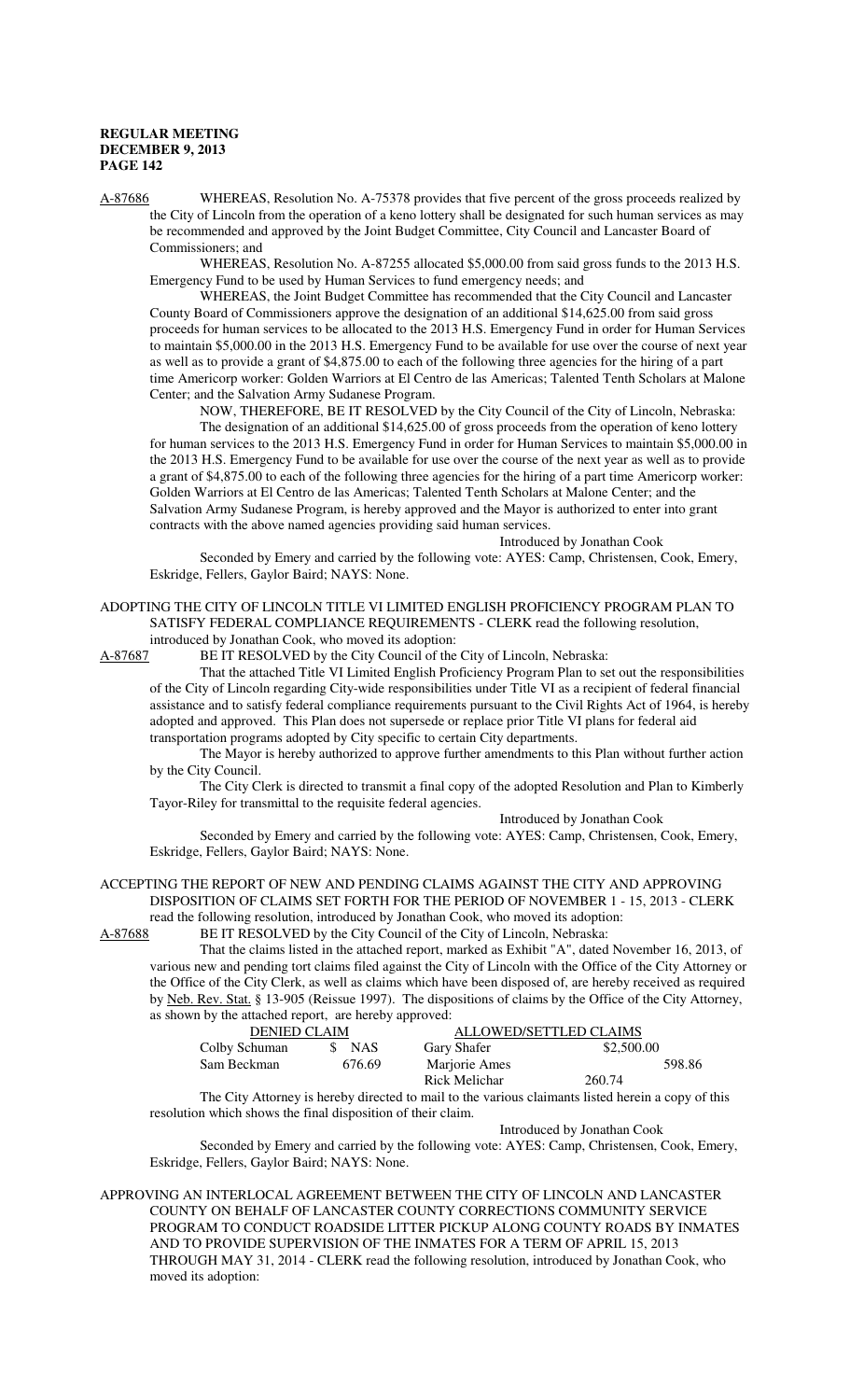A-87689 BE IT RESOLVED by the City Council of the City of Lincoln, Nebraska:

That the Interlocal Agreement between the City of Lincoln and Lancaster County on behalf of Lancaster County Corrections Community Service Program to conduct roadside litter pickup along county roads by inmates for a term of April 15, 2013 to May 31, 2014, upon the terms and conditions set out in the Agreement which is attached hereto marked as Attachment "A", is hereby approved and the Mayor is authorized to execute the same on behalf of the City of Lincoln.

The City Clerk is directed to transmit an executed copy of the Agreement to Judy Halstead, Director of the Lincoln-Lancaster County Health Department, and to the Clerk of Lancaster County. Introduced by Jonathan Cook

Seconded by Emery and carried by the following vote: AYES: Camp, Christensen, Cook, Emery, Eskridge, Fellers, Gaylor Baird; NAYS: None.

AMENDING THE LINCOLN-LANCASTER COUNTY AIR POLLUTION CONTROL REGULATIONS AND STANDARDS TO MAKE UPDATES AND MINOR CHANGES TO PROVIDE GREATER CLARITY IN THE AIR POLLUTION REGULATIONS - CLERK read the following resolution, introduced by Jonathan Cook, who moved its adoption:

A-87690 BE IT RESOLVED by the City Council of the City of Lincoln, Nebraska:

That the Interlocal Agreement between the City of Lincoln and Lancaster County on behalf of Lancaster County Corrections Community Service Program to conduct roadside litter pickup along county roads by inmates for a term of April 15, 2013 to May 31, 2014, upon the terms and conditions set out in the Agreement which is attached hereto marked as Attachment "A", is hereby approved and the Mayor is authorized to execute the same on behalf of the City of Lincoln.

The City Clerk is directed to transmit an executed copy of the Agreement to Judy Halstead, Director of the Lincoln-Lancaster County Health Department, and to the Clerk of Lancaster County. Introduced by Jonathan Cook

Seconded by Emery and carried by the following vote: AYES: Camp, Christensen, Cook, Emery, Eskridge, Fellers, Gaylor Baird; NAYS: None.

APPROVING THE INTENT TO CREATE A MAINTENANCE BUSINESS IMPROVEMENT DISTRICT TO BE KNOWN AS THE WEST HAYMARKET/DOWNTOWN MAINTENANCE BUSINESS IMPROVEMENT DISTRICT (REFERRED TO HEREIN AS THE "WHM MAINTENANCE BID") IN THE AREA ROUGHLY BOUNDED BY PINNACLE ARENA DRIVE ON THE WEST AND NORTH, NORTH 7TH, NORTH 8TH AND NORTH 9TH STREETS ON THE EAST, AND N STREET ON THE SOUTH - PRIOR to reading: Emery Moved to amend Bill No. 13R-278 by accepting the substitute Resolution of Intent attached hereto

as Bill No. 13R-278S.

Seconded by Fellers & carried by the following vote: AYES: Camp, Christensen, Cook, Emery, Eskridge, Fellers, Gaylor Baird; NAYS: None.

CLERK Read the following resolution, introduced by Jonathan Cook, who moved its adoption: A-87691 RESOLUTION of Intention to create a maintenance business improvement district to be known as the West Haymarket/Downtown Maintenance Business Improvement District (referred to herein as the "WHM Maintenance BID") in the area defined below as the WHM Maintenance BID Boundary Area.

WHEREAS, the City Council of the City of Lincoln created the West Haymarket/ Downtown Business Improvement Board by Resolution No. A-87459; and

WHEREAS, the West Haymarket/Downtown Business Improvement Board recommended that the City Council create a new maintenance business improvement district to be known as the WHM Maintenance BID within the WHM Maintenance BID Boundary Area to be funded by special assessments levied based on valuation and based on special benefits to the property within the WHM Maintenance BID as the same may be fairly and equitably adjusted by the City Council of the City of Lincoln, Nebraska, sitting as a Board of Equalization; and

WHEREAS, the Lincoln-Lancaster County Planning Commission has reviewed the West Haymarket/Downtown Business Improvement Board recommendation and has found the proposed WHM Maintenance BID to be in conformance with the Lincoln City Comprehensive Plan; and

WHEREAS, following the adoption of this Resolution of Intention, the City Council of the City of Lincoln, Nebraska intends to consider at public hearing on January 13, 2014, an ordinance to create the recommended WHM Maintenance BID in the WHM Maintenance BID Boundary Area, as more particularly described below.

BE IT RESOLVED by the City Council of the City of Lincoln, Nebraska:

Under the authority of the Business Improvement District Act, *Neb. Rev. Stat*. § 19-4015 to 19- 038 (Reissue 2012) (the Act) and based upon the recommendations received from the duly appointed West Haymarket/Downtown Business Improvement Board and the Lincoln-Lancaster County Planning Commission, the City Council of the City of Lincoln, Nebraska hereby states its intention to create a new maintenance business improvement district to be known as the WHM Maintenance BID for the purpose of providing work and improvement programs under the Act for the betterment of the WHM Maintenance BID and employing or contracting for personnel, including administrators, and providing for any service as may be necessary or proper to carry out the purposes of the Act as provided in the ordinance creating the WHM Maintenance BID.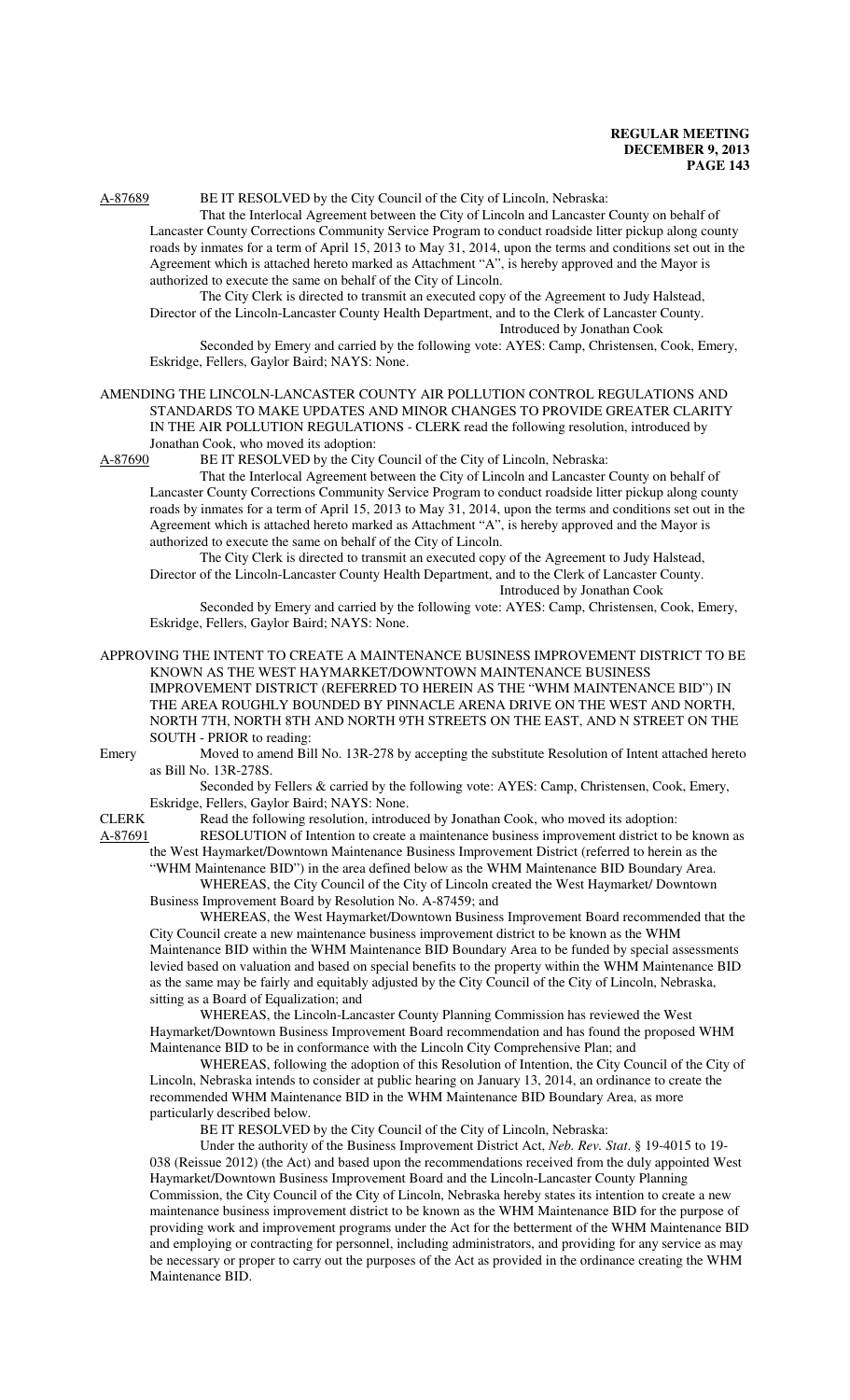BE IT FURTHER RESOLVED that in accordance with the Act the following information is provided regarding the proposed creation of the WHM Maintenance BID:

1. DESCRIPTION OF BOUNDARIES. The boundaries of the proposed WHM Maintenance BID shall generally extend along the west line of Outlot C, West Haymarket Addition from approximately K Street on the south, north to N Street and continuing north along the center line of Pinnacle Arena Drive to approximately 9th and 10th Streets, thence south to R Street, thence west to 7th Street, thence south to O Street, thence east to 8th Street, thence south to the alley south of N Street, thence west to the east line of Outlot C, West Haymarket Addition, as more particularly shown on the attached WHM Maintenance BID Boundary Area Map attached hereto as **Attachment A** and incorporated herein by this reference. The properties included within the WHM Maintenance BID are those properties lying within the exterior boundaries of the WHM Maintenance BID Boundary Area. Said properties are more particularly described in the list of properties which is attached hereto marked as Attachment B, and made a part hereof by this reference. Commonly owned properties that are intersected by a boundary line establishing the WHM Maintenance BID shall be considered as entirely within the WHM Maintenance BID unless otherwise determined by the City Council when sitting as a Board of Equalization.

TIME AND PLACE OF HEARING ON CREATION OF THE WHM MAINTENANC BID. The City Council of the City of Lincoln, Nebraska will hold a public hearing on an ordinance to create the WHM Maintenance BID on January 13, 2014, at the hour of 3:00 p.m., or as soon thereafter as possible in the City Council Chambers, first floor, County-City Building, 555 South 10th Street, Lincoln, Nebraska 68508.

3. IMPROVEMENTS TO BE PERFORMED IN THE WHM MAINTENANCE BID. The work performed and specific improvements to be made or maintained for the WHM Maintenance BID shall consist of (a) litter pick up from the sidewalks, planting areas, and beautification areas within the public right-of-way, (b) care and maintenance of all ornamental/small trees, shrubbery, and other plantings, but not including major street trees, which maintenance shall include watering, fertilizing, weeding, pruning, spraying, and removal and replacement of dead plantings, (c) maintenance of public sidewalks, which maintenance shall include periodic cleaning and sweeping of sidewalks to remove litter, dirt, liquid spills, food residue, and stains and bird droppings [such cleaning shall be by washing down where water is available], (d) snow removal from sidewalks located at intersections and handicapped ramps in high traffic areas.

4. ANNUAL BUDGET AND LIMITATIONS. The estimated total annual costs and expenses for the work to be performed within the WHM Maintenance BID during the remainder of the September 1, 2013 through August 31, 2014 fiscal year are \$55,726 (first partial fiscal year estimate); provided that the maximum amount of the first partial fiscal year's annual assessment for the WHM Maintenance BID shall not exceed \$55,800). The specific improvements for the first partial fiscal year are listed for purposes of estimating the costs and expenses of performing the proposed work and improvements. The City Council after public hearing shall approve an annual budget for specific work and improvements in each succeeding fiscal year consistent with the ordinance creating the WHM Maintenance BID. The City Council retains the authority to change, modify and remove proposed improvements; however, the proposed improvements cannot exceed the scope of improvements and the annual assessment cannot exceed the maximum amounts of the annual assessment provided by the ordinance creating the WHM Maintenance BID.

5. METHOD OF ASSESSMENT. The costs and expenses for the work proposed to be performed within the WHM Maintenance BID will be raised through special assessments based upon the special benefits to the property as fairly and equitably assessed by the City Council. The assessments will be levied annually on a front foot basis.

6. ENFORCEMENT. The special assessments provided herein shall be a lien on the property assessed superior and prior to all other liens except general taxes and other special assessments which shall be of equal priority. Liens for special assessments may be foreclosed and are subject to interest at the statutory rate when payment of the assessment is delinquent as provided by law. No special assessment made hereunder shall be void for any irregularity, defect, error, or informality in procedure, in levy or equalization thereof.

BE IT FURTHER RESOLVED that the City Clerk is directed to place an ordinance to create the WHM Maintenance BID on the City Council formal agenda for introduction on January 6, 2014, with public hearing to be held on January 13, 2014.

BE IT FURTHER RESOLVED that the City Clerk is directed to publish a complete copy of this Resolution of Intention one time in a newspaper of general circulation in the City of Lincoln at least ten (10) days prior to the public hearing to be held on January 13, 2014.

BE IT FURTHER RESOLVED that the Director of Urban Development shall mail a complete copy of this Resolution of Intention, including any attachments hereto, to each owner of taxable property in the proposed WHM Maintenance BID as shown on the latest tax roles of the County Treasurer for Lancaster County, Nebraska at least ten days prior to the public hearing to be held on January 13, 2014. Introduced by Jonathan Cook

Seconded by Emery and carried by the following vote: AYES: Camp, Christensen, Cook, Emery, Eskridge, Fellers, Gaylor Baird; NAYS: None.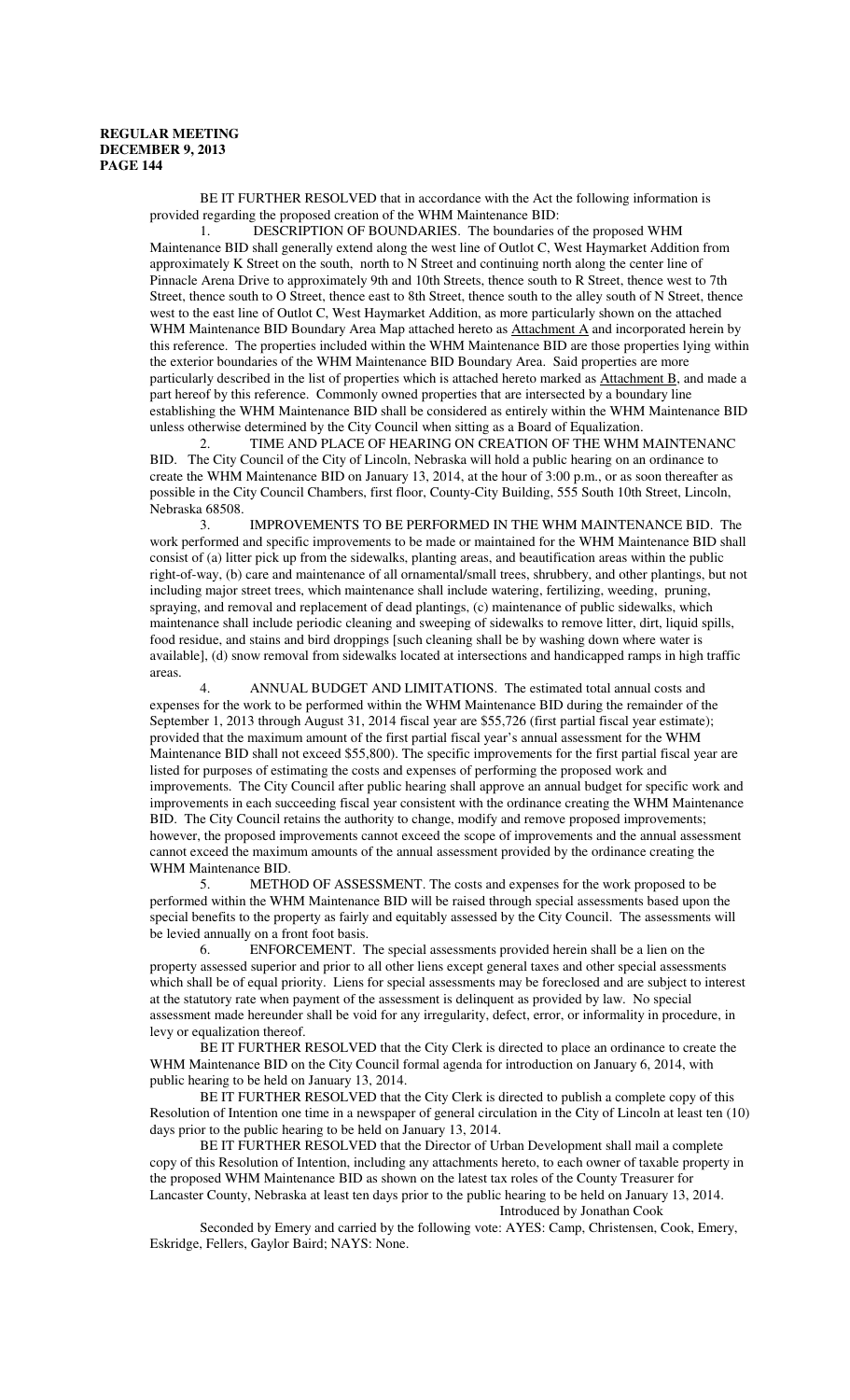APPROVING THE INTENT TO CREATE A MANAGEMENT BUSINESS IMPROVEMENT DISTRICT TO BE KNOWN AS THE WEST HAYMARKET/DOWNTOWN MANAGEMENT BUSINESS IMPROVEMENT DISTRICT (HEREINAFTER REFERRED TO AS THE "WHM MANAGEMENT BID") IN THE AREA ROUGHLY BOUNDED BY PINNACLE ARENA DRIVE ON THE WEST AND NORTH, NORTH 10TH STREET ON THE EAST, AND Q STREET BETWEEN NORTH 9TH AND NORTH 10TH STREETS, R STREET BETWEEN CANOPY STREET AND NORTH 9TH STREET, AND N STREET BETWEEN PINNACLE ARENA DRIVE AND SOUTH 8TH STREET ON THE SOUTH - PRIOR to reading:

Fellers Moved to amend Bill No. 13R-279 by accepting the substitute Resolution of Intent attached hereto as Bill No. 13R-279S.

Seconded by Christensen & carried by the following vote: AYES: Camp, Christensen, Cook, Emery, Eskridge, Fellers, Gaylor Baird; NAYS: None.

CLERK Read the following resolution, introduced by Jonathan Cook, who moved its adoption:

A-87692 RESOLUTION of Intention to create a management business improvement district to be known as the West Haymarket/Downtown Management Business Improvement District (hereinafter referred to as the "WHM Management BID") in the area roughly bounded by Pinnacle Arena Drive on the west and north, North 10th Street on the east, and Q, R and N Streets on the south,("WHM Management BID Boundary Area") as more particularly shown on the WHM Management BID Boundary Map attached hereto as Attachment A and made a part hereof by this reference.

WHEREAS, the City Council of the City of Lincoln created the West Haymarket/ Downtown Business Improvement Board by Resolution No. A-87459; and

WHEREAS, the West Haymarket/Downtown Business Improvement Board recommended that the City Council create a new management business improvement district to be known as the WHM Management BID within the WHM Management BID Boundary Area to be funded by special assessments levied based on actual assessed valuation and based on special benefits to the property within the WHM Management BID as the same may be fairly and equitably adjusted by the City Council of the City of Lincoln, Nebraska, sitting as a Board of Equalization; and

WHEREAS, the Lincoln-Lancaster County Planning Commission has reviewed the West Haymarket/Downtown Business Improvement Board recommendation and has found the proposed WHM Management BID to be in conformance with the Lincoln City Comprehensive Plan; and

WHEREAS, following the adoption of this Resolution of Intention, the City Council of the City of Lincoln, Nebraska intends to consider at public hearing on January 13, 2014, an ordinance to create the recommended WHM Management BID in the WHM Management BID Boundary Area, as more particularly described below.

BE IT RESOLVED by the City Council of the City of Lincoln, Nebraska:

Under the authority of the Business Improvement District Act, *Neb. Rev. Stat*. § 19-4015 to 19- 038 (Reissue 2012) (the Act) and based upon the recommendations received from the duly appointed West Haymarket/Downtown Business Improvement Board and the Lincoln-Lancaster County Planning Commission, the City Council of the City of Lincoln, Nebraska hereby states its intention to create a new management business improvement district to be known as the WHM Management BID for the purpose of providing work and improvement programs under the Act for the betterment of the WHM Management BID and employing or contracting for personnel, including administrators, and providing for any service as may be necessary or proper to carry out the purposes of the Act as provided in the ordinance creating the WHM Management BID.

BE IT FURTHER RESOLVED that in accordance with the Act the following information is provided regarding the proposed creation of the WHM Management BID:

1. DESCRIPTION OF BOUNDARIES. The boundaries of the proposed WHM Management BID shall generally extend along the exterior lines of the WHM Management BID Boundary Area and shall include those properties within the WHM Management BID Boundary Area. Said properties included therein are more particularly described in the list of properties which is attached hereto marked as **Attachment B** and made a part hereof by this reference. Commonly owned properties that are intersected by a boundary line establishing the WHM Management BID shall be considered as entirely within the WHM Management BID unless otherwise determined by the City Council when sitting as a Board of Equalization.

2. TIME AND PLACE OF HEARING ON CREATION OF THE WHM Management BID. The City Council of the City of Lincoln, Nebraska will hold a public hearing on an ordinance to create the WHM Management BID on January 13, 2014, at the hour of 3:00 p.m., or as soon thereafter as possible in the City Council Chambers, first floor, County-City Building, 555 South 10th Street, Lincoln, Nebraska 68508.

IMPROVEMENTS TO BE PERFORMED IN THE WHM MANAGEMENT BID. The work performed and specific improvements to be made or maintained for the WHM Management BID shall consist of:

#### **a. Economic Development.**

Economic development activities will aim to improve the business climate of downtown with the goal of attracting and retaining businesses, jobs and investment. While annual work programs and budgets will be developed in collaboration with stakeholders and approved by the Downtown Lincoln Association board of directors, programs will be selected from a variety of options that may include the following: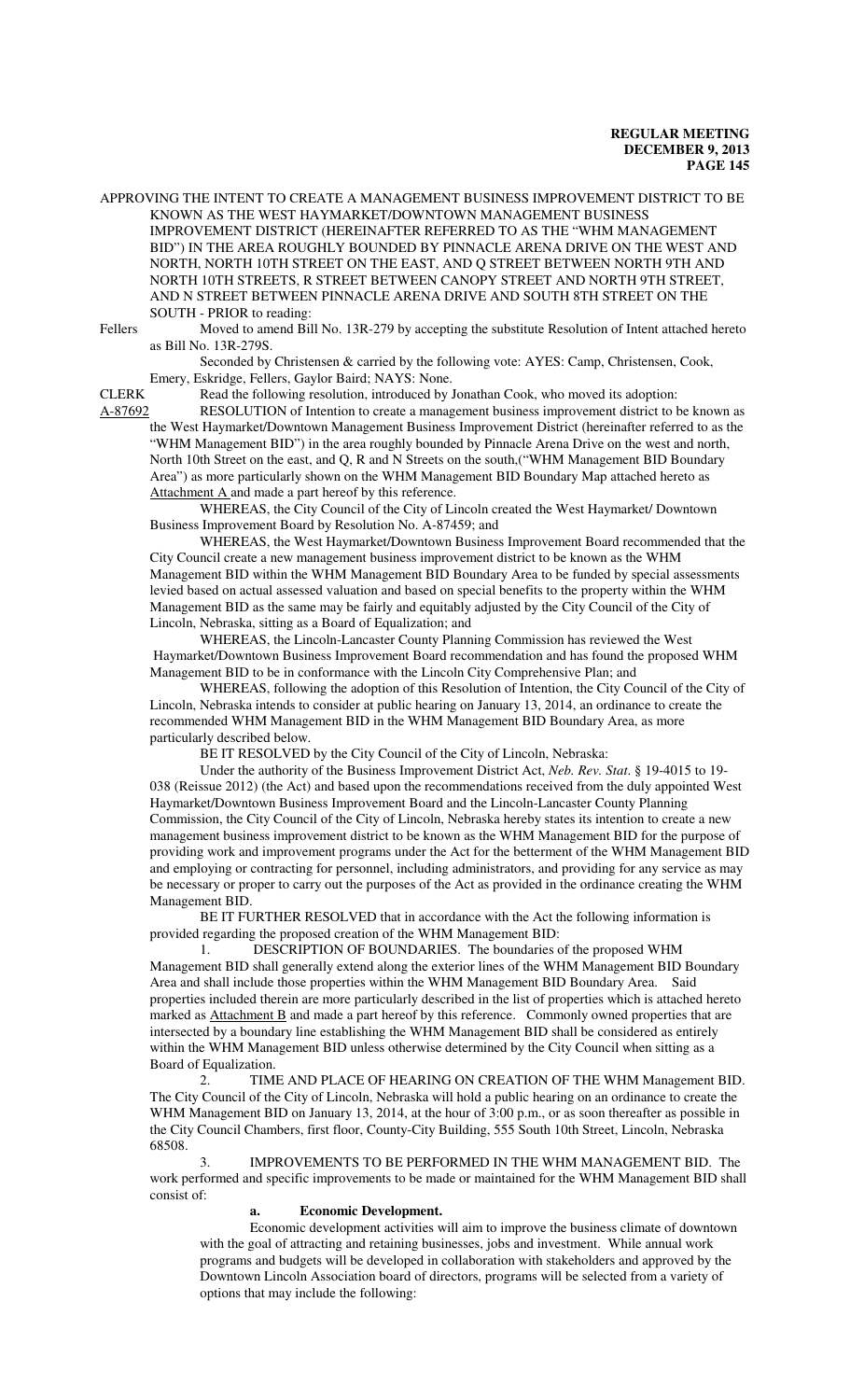(1) Facilitate efforts with property owners, brokers and businesses to fill under-utilized downtown properties.

(2) Conduct business retention efforts to encourage existing businesses to grow, including initiatives and support services to encourage local independent retail.

(3) Help attract new investment and catalytic projects that are consistent with the vision and goals of the 2005 Downtown Master Plan (as updated).

(4) Design and produce investor marketing packages to assist real estate brokers, developers and property owners in business recruitment efforts.

(5) Maintain a WHM Management BID database with local market and real estate information.

(6) Trouble-shoot and provide liaison services to assist property and business owners to invest and operate in the WHM Management BID.

(7) Enhance research and development of the downtown website.

(8) Advertising, including branding and cooperative campaigns and increased placement and frequency in local media.

(9) Promote housing and residential development in downtown.

(10) Work with the Lincoln Partnership for Economic Development (LPED) and the Lincoln Chamber of Commerce to collaboratively position Lincoln for new business and downtown as a prime business location.

#### **b. Parking and Transportation.**

Parking and transportation initiatives aim to make it easier for customers, employees and visitors to park in and get around the downtown. Approaches include a combination of improved parking management, promotion, innovative finance and partnerships, including:

(1) Allocation of revenue from a meter increase to the City's parking enterprise fund that has allowed the City to reinvest parking revenues in WHM Management BID parking improvements.

- (2) Construction of parking garages.
- (3) Creation of a database of parking options.
- (4) Management of a parking validation program for customers.
- (5) Marketing and education of parking and transportation options.

**c. Communications and Advocacy.**

Support ongoing efforts by the Downtown Lincoln Association to champion downtown interests and involve property owners, businesses and residents in crafting pro-active solutions to issues that affect WHM Management BID Boundary Area. Ongoing communications and advocacy initiatives may include:

(1) Continue to publish a downtown newsletter.

(2) Conduct periodic WHM Management BID ratepayer surveys to measure overall satisfaction with programs.

(3) Manage media relations activities to project a positive image in local, regional and national media.

(4) Increase distribution and enhance the quality of publications, including the downtown map and directory and activity guides.

(5) Maintain and improve the Downtown Lincoln website.

(6) Public relations efforts to promote a positive image and overall experience.

(7) Conduct periodic forums and "town hall" meetings to keep ratepayers informed and involved in downtown development and management issues.

## **d. Management, Support and Reserve:**

Support Downtown Lincoln Association professional staff that delivers programs and advocates on behalf of the WHM Management BID. Assist WHM Management BID property owners to project a unified voice and elevate their influence in policies and issues that affect the WHM Management BID business district. Funds are allocated to office and support services such as bookkeeping, office rent, insurance, office equipment and professional development and training for the staff and Downtown Lincoln Association board. An operating reserve is also budgeted as a contingency for any payment delinquencies and/or unforeseen budget adjustments.

4. ANNUAL BUDGET AND LIMITATIONS. The estimated total annual costs and expenses for the work to be performed within the WHM Management BID during the remainder of the September 1, 2013 through August 31, 2014 fiscal year are \$38,375 (first partial fiscal year estimate); provided that the maximum amount of the first partial fiscal year's annual assessment for the WHM Management BID shall not exceed \$38,500). The specific improvements for the first partial fiscal year are listed for purposes of estimating the costs and expenses of performing the proposed work and improvements. The City Council after public hearing shall approve an annual budget for specific work and improvements in each succeeding fiscal year consistent with the ordinance creating the WHM Management BID. The City Council retains the authority to change, modify and remove proposed improvements; however, the proposed improvements cannot exceed the scope of improvements provided by the ordinance creating the WHM Management BID.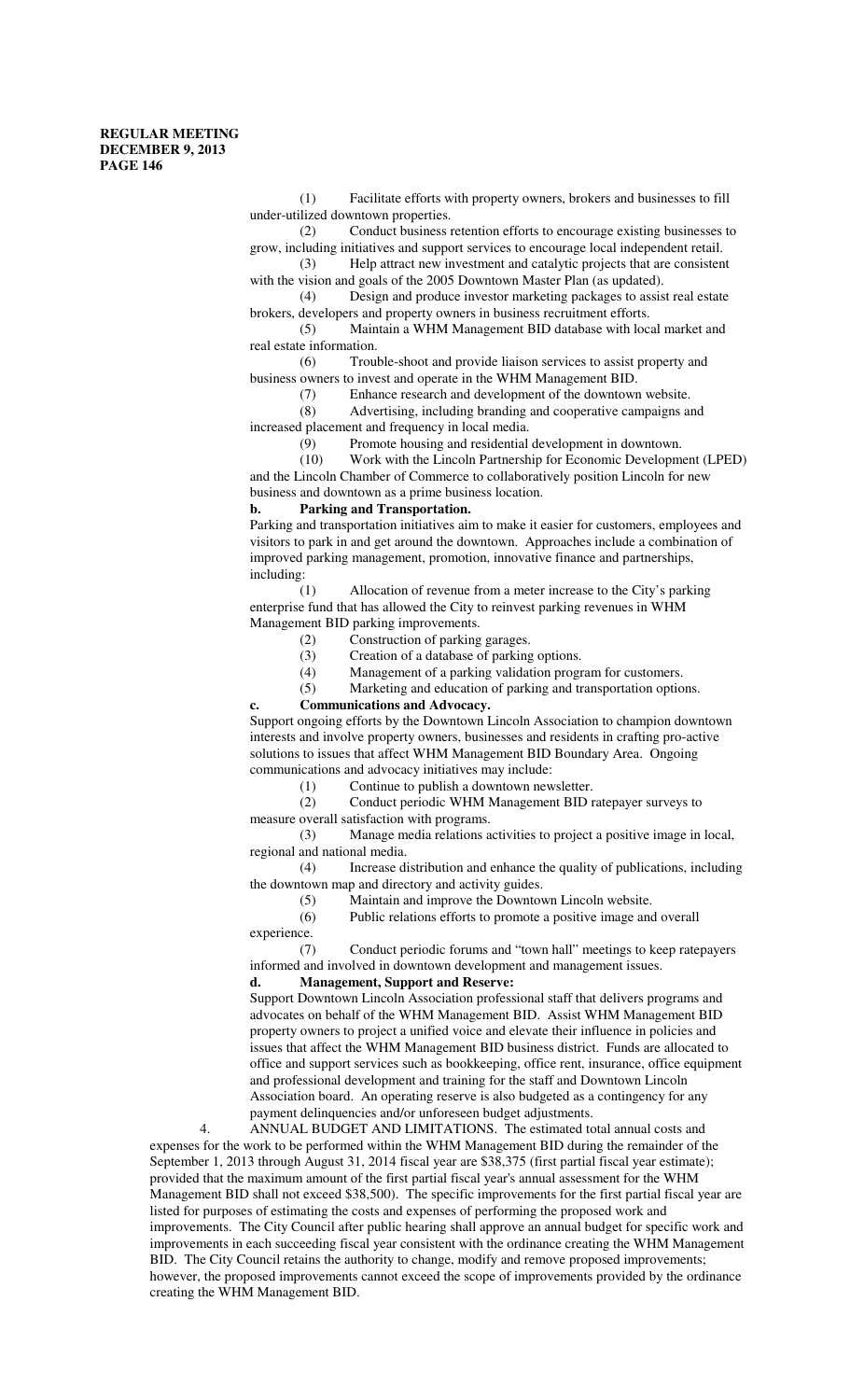5. METHOD OF ASSESSMENT. The costs and expenses for the work proposed to be performed within the WHM Management BID will be raised through special assessments based upon the special benefits to the property as fairly and equitably assessed by the City Council. The assessments will be levied annually as a percentage of the actual assessed valuation of the taxable property within the district. Based on the recommendation of the West Haymarket/Downtown Business Improvement Board, residential properties, both owner-occupied and rental, are expected to only receive full benefit from communications and advocacy services. This adjustment results in residential properties being assessed at 35% of the WHM Management BID assessment rate for the purpose of assessments. Thirty-five percent (35%) is the communication and advocacy services portion of in the first year budget. For income-assisted residential properties that provide low-to-moderate income owner-occupied and/or rental housing, the residential assessment rate will be 50% of the full residential rate, or 17.5% of the district assessment rate for the purpose of WHM Management BID assessments. The income-assisted adjustment will apply only to units that are restricted to occupancy by "low-to-moderate income households." For mixed use buildings that combine residential and other uses, the property owner may submit evidence supporting a percentage split of the assessed value between residential and other uses for the City Council to consider when sitting as a Board of Equalization.

 6. CONTRIBUTIONS. Based on the recommendation of the West Haymarket/ Downtown Business Improvement Board, all owners of property exempt from ad valorem taxes within the WHM Management BID shall be invited annually to contribute annually to the City of Lincoln to support the business improvement district activities, promotions and improvements. Any contributions shall be allocated to reduce assessment rates in the district.

7. ENFORCEMENT. The special assessments provided herein shall be a lien on the property assessed superior and prior to all other liens except general taxes and other special assessments which shall be of equal priority. Liens for special assessments may be foreclosed and are subject to interest at the statutory rate when payment of the assessment is delinquent as provided by law. No special assessment made hereunder shall be void for any irregularity, defect, error, or informality in procedure, in levy or equalization thereof.

BE IT FURTHER RESOLVED that the City Clerk is directed to place an ordinance to create the WHM Management BID on the City Council formal agenda for introduction on January 6, 2014, with public hearing to be held on January 13, 2014.

BE IT FURTHER RESOLVED that the City Clerk is directed to publish a complete copy of this Resolution of Intention one time in a newspaper of general circulation in the City of Lincoln at least ten (10) days prior to the public hearing to be held on January 13, 2014.

BE IT FURTHER RESOLVED that the Director of Urban Development shall mail a complete copy of this Resolution of Intention, including any attachments hereto, to each owner of taxable property in the proposed WHM Management BID as shown on the latest tax roles of the County Treasurer for Lancaster County, Nebraska at least ten days prior to the public hearing to be held on January 13, 2014. Introduced by Jonathan Cook

Seconded by Emery and carried by the following vote: AYES: Camp, Christensen, Cook, Emery, Eskridge, Fellers, Gaylor Baird; NAYS: None.

APPROVING THE INTENT TO CREATE A CORE MANAGEMENT BUSINESS IMPROVEMENT DISTRICT TO BE KNOWN AS THE WEST HAYMARKET/DOWNTOWN CORE MANAGEMENT BUSINESS IMPROVEMENT DISTRICT ("WHM CORE BID") IN THE AREA ROUGHLY BOUNDED BY PINNACLE ARENA DRIVE ON THE WEST AND NORTH, NORTH 8TH AND NORTH 9TH STREETS ON THE EAST, AND O AND N STREETS ON THE SOUTH - PRIOR to reading: Fellers Moved to amend Bill No. 13R-280 by accepting the substitute Resolution of

Intent attached hereto as Bill No. 13R-280S. Seconded by Gaylor Baird & carried by the following vote: AYES: Christensen, Cook, Emery,

Eskridge, Fellers, Gaylor Baird; NAYS: None; ABSTAINED: Camp.

CLERK Read the following resolution, introduced by Jonathan Cook, who moved its adoption: A-87693 RESOLUTION of Intention to create a core management business improvement district to be known as the West Haymarket/Downtown Core Management Business Improvement District (sometimes hereinafter referred to as the "WHM Core BID") in the area roughly bounded by Pinnacle Arena Drive on the west and north, North 8th and North 9th Street on the east, O and N Streets on the south, as more particularly shown on the WHM Core BID Boundary Map attached hereto as Attachment "A".

WHEREAS, the City Council of the City of Lincoln created the West Haymarket/ Downtown Business Improvement Board by Resolution No. A-87459; and

WHEREAS, the West Haymarket/Downtown Business Improvement Board recommended that the City Council create a new core management business improvement district to be known as the WHM Core BID within the WHM Core BID Boundary Area to be funded by special assessments levied based on a percentage of the actual assessed valuation and based on special benefits to the property within the WHM Core BID as the same may be fairly and equitably adjusted by the City Council of the City of Lincoln, Nebraska, sitting as a Board of Equalization; and

WHEREAS, the Lincoln-Lancaster County Planning Commission has reviewed the Wes Haymarket/Downtown Business Improvement Board recommendation and has found the proposed WHM Core BID to be in conformance with the Lincoln City Comprehensive Plan; and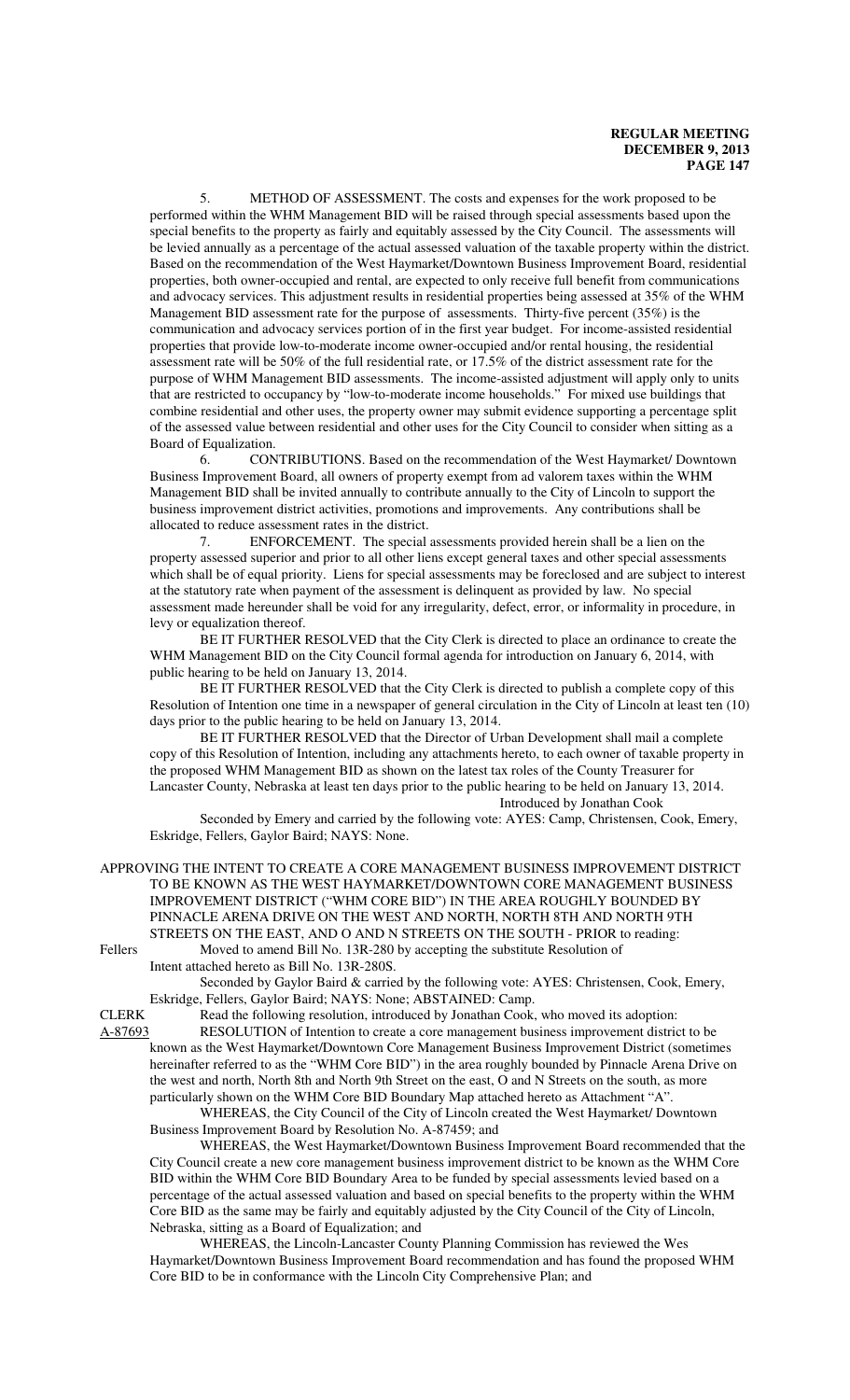WHEREAS, following the adoption of this Resolution of Intention, the City Council of the City of Lincoln, Nebraska intends to consider at public hearing on January 13, 2014, an ordinance to create the recommended WHM Core BID in the WHM Core BID Boundary Area, as more particularly described below.

BE IT RESOLVED by the City Council of the City of Lincoln, Nebraska:

Under the authority of the Business Improvement District Act, *Neb. Rev. Stat*. § 19-4015 to 19- 038 (Reissue 2012) (the Act) and based upon the recommendations received from the duly appointed West Haymarket/Downtown Business Improvement Board and the Lincoln-Lancaster County Planning Commission, the City Council of the City of Lincoln, Nebraska hereby states its intention to create a new core management business improvement district to be known as the WHM Core BID for the purpose of providing work and improvement programs under the Act for the betterment of the WHM Core BID and employing or contracting for personnel, including administrators, and providing for any service as may be necessary or proper to carry out the purposes of the Act as provided in the ordinance creating the WHM Core BID.

BE IT FURTHER RESOLVED that in accordance with the Act the following information is provided regarding the proposed creation of the WHM Core BID:

1. DESCRIPTION OF BOUNDARIES. The boundaries of the proposed WHM Core BID shall generally extend along the exterior lines of the WHM Core BID Boundary Area and shall include those properties within the WHM Core BID Boundary Area. Said properties included therein are more particularly described in the list of properties which is attached hereto marked as Attachment "B", and made a part hereof by this reference. Commonly owned properties that are intersected by a boundary line establishing the WHM Core BID shall be considered as entirely within the WHM Core BID unless otherwise determined by the City Council when sitting as a Board of Equalization.

2. TIME AND PLACE OF HEARING ON CREATION OF THE WHM Core BID. The City Council of the City of Lincoln, Nebraska will hold a public hearing on an ordinance to create such WHM Core BID on January 13, 2014, at the hour of 3:00 p.m., or as soon thereafter as possible in the City Council Chambers, first floor, County-City Building, 555 South 10th Street, Lincoln, Nebraska 68508.

3. IMPROVEMENTS TO BE PERFORMED IN THE WHM CORE BID. The work performed and specific improvements to be made or maintained for the WHM Core BID shall consist of:

a. Planning and feasibility studies for civic projects and improvements, including projects identified in the 2005 Downtown Master Plan (including the 2012 Downtown Master Plan Update) that are located within the District;

b. Capital costs of holiday decorations;

c. Banners, lighting and other signage to create a core district identity;

d. Enhanced maintenance and landscaping services;

e. Cosmetic capital improvements, including streetscape design plans, landscaping, lighting and sidewalk improvements;

f. Public art;

g. Tourism and visitor information services and promotions that benefit downtown hotels and the hospitality segment;

- h. Retail promotions to support shopping activity;
- i. Event management support and seed funds for new special events;

j. Street furniture, including kiosks and benches;

k. Other promotions and improvements within the WHM Core BID;

l. Staff support to support promotions and improvements within the WHM Core

BID.

4. ANNUAL BUDGET AND LIMITATIONS. The estimated total annual costs and expenses for the work to be performed within the WHM Core BID during the remainder of the September 1, 2013 through August 31, 2014 fiscal year are \$43,850 (first partial fiscal year estimate); provided that the maximum amount of the first partial fiscal year's annual assessment for the WHM Core BID shall not exceed \$44,000). The specific improvements for the first partial fiscal year are listed for purposes of estimating the costs and expenses of performing the proposed work and improvements. The City Council after public hearing shall approve an annual budget for specific work and improvements in each succeeding fiscal year consistent with the ordinance creating the WHM Core BID. The City Council retains the authority to change, modify and remove proposed improvements; however, the proposed improvements cannot exceed the scope of improvements provided by the ordinance creating the WHM Core BID.

5. METHOD OF ASSESSMENT. The costs and expenses for the work proposed to be performed within the WHM Core BID will be raised through special assessments based upon the special benefits to the property as fairly and equitably assessed by the City Council. The assessments will be levied annually as a percentage of the actual assessed valuation of the taxable non-residential property within the district. For mixed use buildings that combine residential and other uses, the property owner may submit evidence supporting the percentage split of the actual assessed value between residential and other uses for the City Council to consider when sitting as the Board of Equalization.

6. CONTRIBUTIONS. Based on the recommendation of the West Haymarket/ Downtown Business Improvement Board, all owners of property exempt from ad valorem taxes within the WHM Core BID shall be invited annually to contribute annually to the City of Lincoln to support the business improvement district activities, promotions and improvements. Any contributions shall be allocated to reduce assessment rates in the WHM Core BID.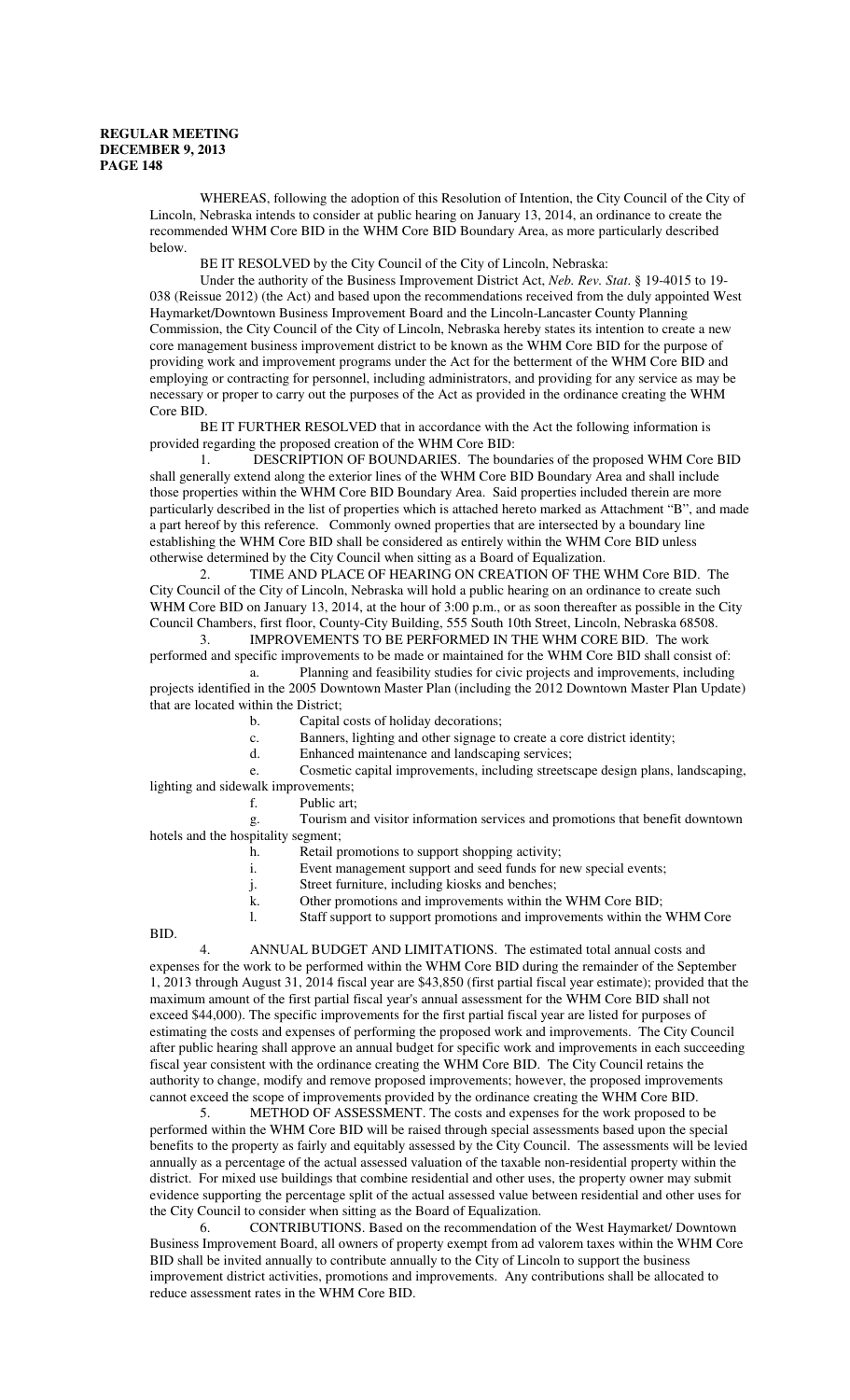7. ENFORCEMENT. The special assessments provided herein shall be a lien on the property assessed superior and prior to all other liens except general taxes and other special assessments which shall be of equal priority. Liens for special assessments may be foreclosed and are subject to interest at the statutory rate when payment of the assessment is delinquent as provided by law. No special assessment made hereunder shall be void for any irregularity, defect, error, or informality in procedure, in levy or equalization thereof.

BE IT FURTHER RESOLVED that the City Clerk is directed to place an ordinance to create the West Haymarket/Downtown Core Management Business Improvement District on the City Council formal agenda for introduction on January 6, 2014, with public hearing to be held on January 13, 2014.

BE IT FURTHER RESOLVED that the City Clerk is directed to publish a complete copy of this Resolution of Intention one time in a newspaper of general circulation in the City of Lincoln at least ten (10) days prior to the public hearing to be held on January 13, 2014.

BE IT FURTHER RESOLVED that the Director of Urban Development shall mail a complete copy of this Resolution of Intention, including any attachments hereto, to each owner of taxable property in the proposed WHM Core BID as shown on the latest tax roles of the County Treasurer for Lancaster County, Nebraska at least ten days prior to the public hearing to be held on January 13, 2014.

Introduced by Jonathan Cook

Seconded by Emery and carried by the following vote: AYES: Christensen, Cook, Emery, Eskridge, Fellers, Gaylor Baird; NAYS: None; ABSTAINED: Camp

#### **ORDINANCES - 3RD READING & RELATED RESOLUTIONS (as required)**

CREATING SPECIAL ASSESSMENT WATER DISTRICT NO. 1204 1205 FOR THE PURPOSE OF CONSTRUCTING AN 8-INCH DIAMETER WATER MAIN IN W. PROSPECTOR CT. FROM S. FOLSOM STREET TO S.W. 6TH STREET, A 6-INCH DIAMETER WATER MAIN IN S.W. 6TH STREET FROM W. PROSPECTOR CT. TO APPROXIMATELY 400 FEET SOUTH OF W. HIGH STREET, AND A 6-INCH DIAMETER WATER MAIN IN W. HIGH STREET FROM S. FOLSOM STREET TO S.W. 6TH STREET, AND ASSESSING THE COSTS THEREOF AGAINST THE BENEFITTED PROPERTY - CLERK read an ordinance, introduced by Roy Christensen, creating Water District No. **1204 1205**, designating the real estate to be benefitted, providing for assessment of the costs of the improvements constructed therein, providing for the acquisition of easements and additional right-ofway, if necessary, and repealing all ordinances or parts of ordinances in conflict herewith, the third time. CHRISTENSEN Moved to pass the ordinance as read.

Seconded by Fellers and carried by the following vote: AYES: Camp, Christensen, Cook, Emery, Eskridge, Fellers, Gaylor Baird; NAYS: None.

The ordinance, being numbered **#19951**, is recorded in Ordinance Book #209, Page .

COMP. PLAN AMENDMENT NO. 13002 - AMENDING THE 2040 LINCOLN-LANCASTER COUNTY COMPREHENSIVE PLAN TO CHANGE APPROXIMATELY 477 ACRES OF LAND FROM PUBLIC AND SEMI-PUBLIC TO INDUSTRIAL, TO ADD A MODERATE TO HEAVY INDUSTRIAL CENTER TO THE EXISTING AND PROPOSED INDUSTRIAL CENTERS MAP, AND TO CHANGE APPROXIMATELY 395 ACRES FROM TIER I, PRIORITY C, TO TIER I, PRIORITY A, ON PROPERTY GENERALLY LOCATED AT N.W. 27TH STREET AND HIGHWAY 34. (RELATED ITEMS: 13R-263, 13R-264, 13-136, 13-137) - CLERK read a resolution, introduced by Roy Christensen, who moved its adoption:<br>A-87694 WHEREAS, the

WHEREAS, the Planning Director, on behalf of the Lincoln Airport Authority, has made application to amend the 2040 Lincoln-Lancaster County Comprehensive Plan to change the land use designation in the Lancaster County Future Land Use Plan and the Lincoln Area Future Land Use Plan from Public and Semi Public to Industrial on approximately 477 acres of land generally located south of U.S. Highway 34 and N.W. 31st Street, to add a Moderate to Heavy Industrial Center to the Existing and Proposed Industrial Centers map, and to change approximately 395 acres from Tier I, Priority C to Tier I, Priority A and to make associated amendments to the Comprehensive Plan; and

WHEREAS, the Lincoln City - Lancaster County Planning Commission has recommended approval of the requested amendment.

NOW, THEREFORE, BE IT RESOLVED by the City Council of the City of Lincoln, Nebraska that the 2040 Lincoln-Lancaster County Comprehensive Plan be and the same is hereby amended in the following manner:

1. Amend the Lancaster County Future Land Use Plan on pages 1.8 and 12.2, an the Lincoln Area Future Land Use Plan on pages 1.9 and 12.3 to reflect Industrial land use on approximately 477 acres of land generally located south of U.S. Highway 34 and N.W. 31st Street as shown on Attachment "A".

2. Amend the Existing and Proposed Industrial Centers map on page 5.17 to reflect a new Unbuilt Approved Moderate to Heavy Industrial Center as shown on Attachment "B".

3. Amend the 2040 Priority Growth Areas map on pages 1.10 and 12.6 to reflect the change from Tier 1, Priority C, to Tier 1, Priority A as shown on Attachment "C".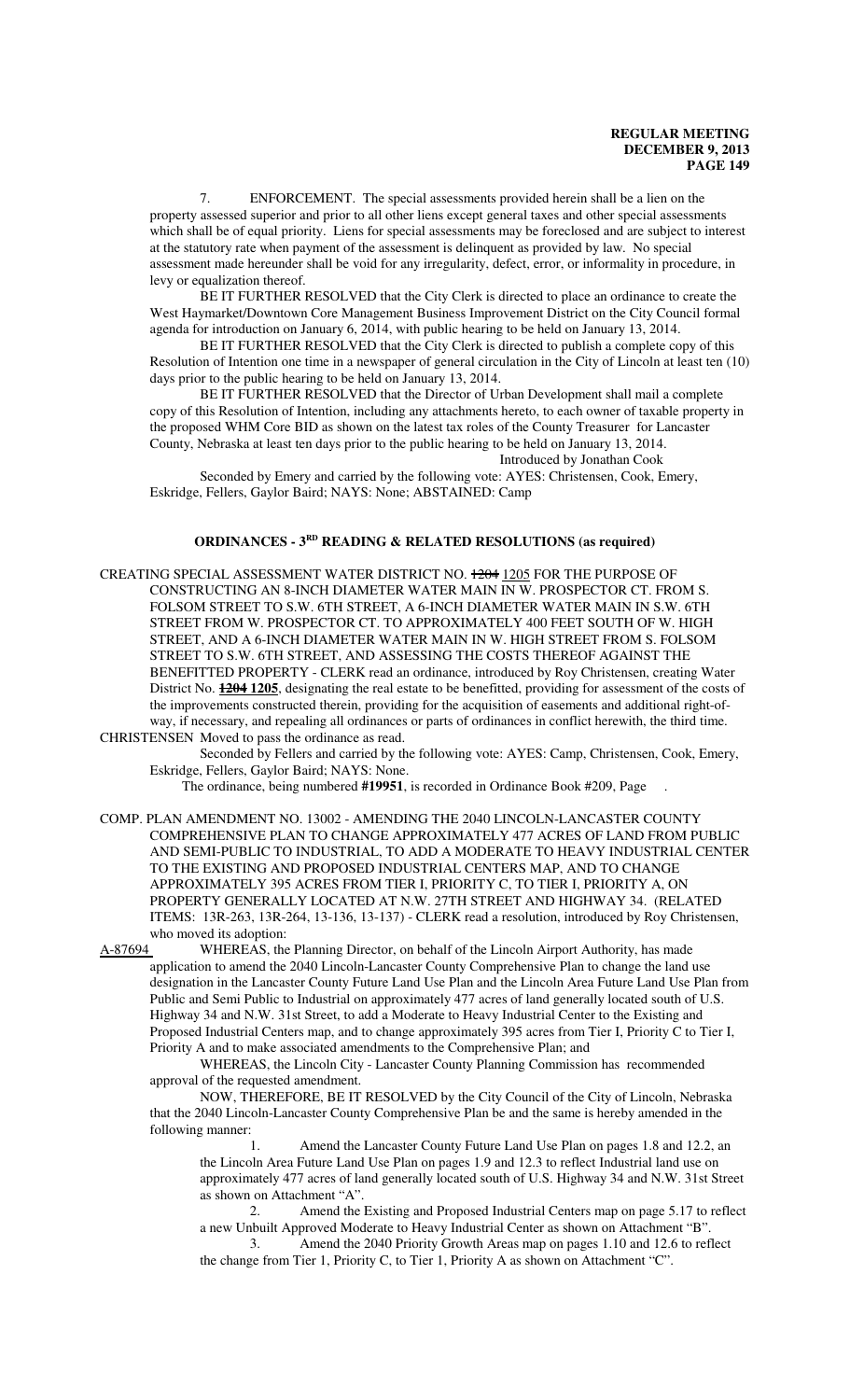BE IT FURTHER RESOLVED that all other maps, figures, and plans where the land use map is displayed and other references in said plan which may be affected by the above-specified amendment be, and they hereby are amended to conform with such specific amendments.

Introduced by Roy Christensen

Seconded by Fellers and carried by the vote: AYES: Camp, Christensen, Cook, Emery, Eskridge, Fellers, Gaylor Baird; NAYS: None.

APPROVING A MEMORANDUM OF UNDERSTANDING BETWEEN THE CITY OF LINCOLN AND THE AIRPORT AUTHORITY OF THE CITY OF LINCOLN OUTLINING THE INFRASTRUCTURE REQUIREMENTS RELATED TO THE ANNEXATION OF APPROXIMATELY 435 ACRES OF PROPERTY, TO BE KNOWN AS RAILPARK, GENERALLY LOCATED AT N.W. 27TH STREET AND HIGHWAY 34. (RELATED ITEMS: 13R-264, 13R-263, 13-136, 13-137) - CLERK read a resolution, introduced by Roy Christensen, who moved its adoption:

A-87695 BE IT RESOLVED by the City Council of the City of Lincoln, Nebraska:

That the Memorandum of Understanding (Annexation of Railpark), which is attached hereto, marked as Attachment "A" and made a part hereof by reference, between the City of Lincoln, Nebraska and the Airport Authority of the City of Lincoln, Nebraska, outlining certain conditions and understandings relating to the annexation of approximately 435 acres of property generally located at N.W. 27th Street and Highway 34, is approved.

 BE IT FURTHER RESOLVED that the Mayor is authorized to execute the Memorandum of Understanding regarding the annexation of Railpark on behalf of the City.

BE IT FURTHER RESOLVED that the City Clerk is directed to return one fully executed copy of this Memorandum of Understanding to Rick Peo, Chief Assistant City Attorney, for distribution to the Airport Authority of the City of Lincoln, Nebraska.

BE IT FURTHER RESOLVED that the City Clerk is directed to record the Memorandum of Understanding regarding the annexation of Railpark with the Register of Deeds, filing fees to be paid by the Lincoln Airport Authority.

BE IT FURTHER RESOLVED that the City Clerk is directed to forward a copy of this Agreement to Michaela Dugan, Impact Fee Administrator.

Introduced by Roy Christensen

Seconded by Fellers and carried by the vote: AYES: Camp, Christensen, Cook, Emery, Eskridge, Fellers, Gaylor Baird; NAYS: None.

ANNEXATION NO. 13005 - AMENDING THE LINCOLN CORPORATE LIMITS MAP BY ANNEXING

APPROXIMATELY 435 ACRES GENERALLY LOCATED AT N.W. 27TH STREET AND HIGHWAY 34. (RELATED ITEMS: 13-136, 13-137, 13R-263, 13R-264) - CLERK read an ordinance, introduced by Roy Christensen, annexing and including the below described land as part of the City of Lincoln, Nebraska and amending the corporate Limits Map attached to and made a part of Ordinance No. 18208, to reflect the extension of the corporate limits boundary of the City of Lincoln, Nebraska established and shown thereon, the third time.

CHRISTENSEN Moved to pass the ordinance as read.

Seconded by Fellers and carried by the following vote: AYES: Camp, Christensen, Cook, Emery, Eskridge, Fellers, Gaylor Baird; NAYS: None.

The ordinance, being numbered **#19952**, is recorded in Ordinance Book #209, Page .

- CHANGE OF ZONE 13022 APPLICATION OF LINCOLN AIRPORT AUTHORITY FOR A CHANGE OF ZONE FROM P PUBLIC USE DISTRICT AND AG AGRICULTURE DISTRICT TO I-1 INDUSTRIAL DISTRICT, AND FROM P PUBLIC USE DISTRICT, AG AGRICULTURE DISTRICT AND B-1 LOCAL BUSINESS DISTRICT TO H-3 HIGHWAY COMMERCIAL DISTRICT, ON PROPERTY GENERALLY LOCATED AT N.W. 27TH STREET AND HIGHWAY 34. (RELATED ITEMS: 13-137, 13-136, 13R-263, 13R-264) - CLERK read an ordinance, introduced by Roy Christensen, amending the Lincoln Zoning District Maps adopted by reference and made a part of Title 27 of the Lincoln Municipal Code, pursuant to Section 27.05.020 of the Lincoln Municipal Code, by changing the boundaries of the districts established and shown thereon, the third time.
- CHRISTENSEN Moved to pass the ordinance as read.

Seconded by Fellers and carried by the following vote: AYES: Camp, Christensen, Cook, Emery, Eskridge, Fellers, Gaylor Baird; NAYS: None.

The ordinance, being numbered **#19953**, is recorded in Ordinance Book #209, Page .

TEXT AMENDMENT NO. 13006 - AMENDING CHAPTER 27.72 OF THE LINCOLN MUNICIPAL CODE, HEIGHT AND LOT REGULATIONS, BY AMENDING SECTION 27.72.020 TO REDUCE THE REQUIRED REAR YARD IN THE R-1 THROUGH R-4 ZONING DISTRICTS FOR SINGLE- AND TWO-FAMILY DWELLINGS AS SET FORTH IN TABLE 27.72.020(A); BY AMENDING SECTION 27.72.060 TO MODIFY THE PROVISIONS REGARDING THE PROJECTION OF PATIOS, TERRACES, UNCOVERED DECKS, AND ORNAMENTAL FEATURES INTO A REQUIRED YARD; AND ADDING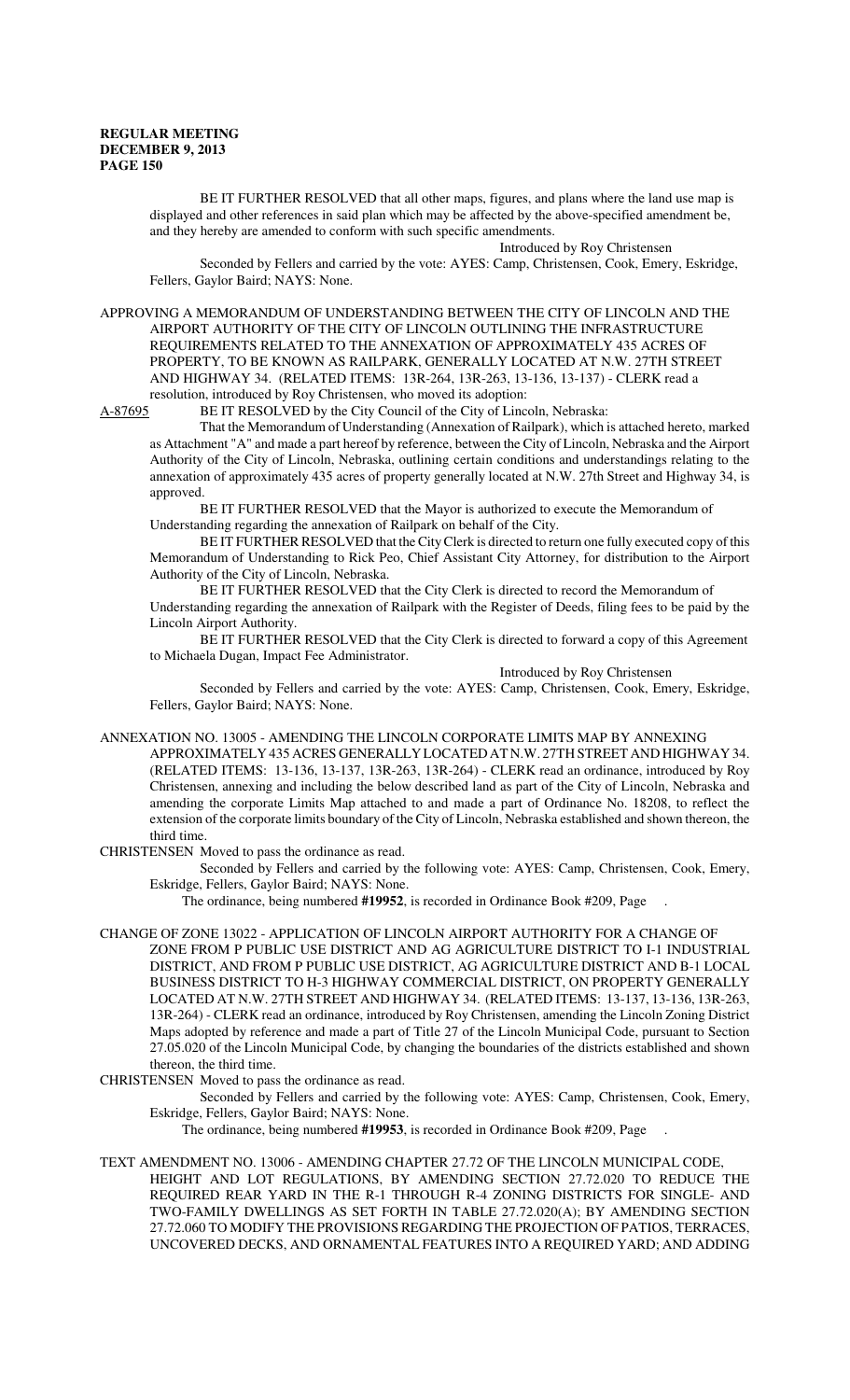A NEW SECTION NUMBERED 27.72.190 GRANTING THE PLANNING DIRECTOR AUTHORITY TO APPROVE MINOR MODIFICATIONS TO THE REAR YARD SETBACK UNDER SPECIFIED CONDITIONS - PRIOR to reading:

Fellers Moved to amend Bill No. 13-138 (TX 13006) by striking the following language from Page 6, Lines  $27-29$ 

"and that the combined floor area of any patio, terrace, deck and any accessory

building located in the rear yard shall not occupy more than forty percent (40%) of the rear yard"

Seconded by Camp & carried by the following vote: AYES: Camp, Christensen, Cook, Emery, Eskridge, Fellers, Gaylor Baird; NAYS: None.

CLERK Read an ordinance, introduced by Roy Christensen, amending Chapter 27.72 of the Lincoln Municipal Code, Height and Lot Regulations, by amending Section 27.72.020 to reduce the required rear yard in the R-1 through R-4 zoning districts for single- and two-family dwellings as set forth in Table 27.72.020(a); by amending Section 27.72.060 to modify the provisions regarding the projection of patios, terraces, uncovered decks, and ornamental features into a required yard; adding a new modifications to the rear yard setback under specified conditions; and repealing Sections 27.72.020 and 27.72.060 of the Lincoln Municipal Code as hitherto existing, the third time.

CHRISTENSEN Moved to pass the ordinance as amended.

Seconded by Fellers and carried by the following vote: AYES: Camp, Christensen, Cook, Emery, Eskridge, Fellers, Gaylor Baird; NAYS: None.

The ordinance, being numbered **#19954**, is recorded in Ordinance Book #209, Page .

CHANGE OF ZONE 13024 - APPLICATION OF CHARLES EARLEY FOR A CHANGE OF ZONE FROM R-2 RESIDENTIAL DISTRICT TO R-5 RESIDENTIAL DISTRICT ON PROPERTY GENERALLY LOCATED AT 4926 GARLAND STREET - CLERK read an ordinance, introduced by Roy Christensen, amending the Lincoln Zoning District Maps adopted by reference and made a part of Title 27 of the Lincoln Municipal Code, pursuant to Section 27.05.020 of the Lincoln Municipal Code, by changing the boundaries of the districts established and shown thereon, the third time.

CHRISTENSEN Moved to pass the ordinance as read.

Seconded by Fellers and carried by the following vote: AYES: Camp, Christensen, Cook, Emery, Eskridge, Fellers, Gaylor Baird; NAYS: None.

The ordinance, being numbered **#19955**, is recorded in Ordinance Book #209, Page .

VACATION NO. 12007 - VACATING THE EAST-WEST ALLEY BETWEEN S. 1ST AND S. 2ND STREETS AND BETWEEN N AND O STREETS; VACATING N STREET BETWEEN S. 1ST AND S. 2ND STREET AND VACATING THE WEST 14 FEET OF S. 2ND STREET BETWEEN O AND M STREETS - CLERK read an ordinance, introduced by Roy Christensen, vacating the east-west alley between South 1st Street and South 2nd Street, and between N Street and O Street; vacating N Street between south 1st Street and South 2nd Street; and vacating the west 14 feet of South 2nd Street between O Street and M Street and retaining title thereto in the City of Lincoln, Lancaster County, Nebraska, the third time.

CHRISTENSEN Moved to pass the ordinance as read.

Seconded by Fellers and carried by the following vote: AYES: Camp, Christensen, Cook, Emery, Eskridge, Fellers, Gaylor Baird; NAYS: None.

The ordinance, being numbered **#19956**, is recorded in Ordinance Book #209, Page .

- APPROVING A SUBLEASE AGREEMENT BETWEEN THE NEBRASKA DEPARTMENT OF
	- ADMINISTRATIVE SERVICES ON BEHALF OF THE NEBRASKA DEPARTMENT OF EDUCATION VOCATIONAL REHABILITATION SERVICES AND THE CITY OF LINCOLN FOR THE SUBLEASE BY NEBRASKA DEPARTMENT OF ADMINISTRATIVE SERVICES OF 160 SQUARE FEET OF SPACE AT 1111 O STREET, SUITE 205, FOR PURPOSES OF WORKFORCE INVESTMENT ACT SERVICES AND THE AMERICAN JOB CENTER FOR A FOUR YEAR TERM OF OCTOBER 1, 2013 THROUGH SEPTEMBER 30, 2017 - CLERK read an ordinance, introduced by Roy Christensen, accepting and approving a Sublease Agreement between the City of Lincoln, Nebraska and Nebraska Department of Administrative Services on behalf of the Nebraska Vocational Rehabilitation for the sublease of space at 1111 O Street, Suite 205, Lincoln, Lancaster county, Nebraska for a term of October 1, 2013 through September 30, 2017 whereby the City of Lincoln is subleasing space to Nebraska Department of Administrative Services on behalf of Nebraska Vocational Rehabilitation for the purposes of Workforce Investment Act Services and the American Job Center; and rescinding Ordinance No. 19925 passed on September 30, 2013, the third time.

CHRISTENSEN Moved to pass the ordinance as read.

Seconded by Gaylor Baird and carried by the following vote: AYES: Camp, Christensen, Cook, Emery, Eskridge, Fellers, Gaylor Baird; NAYS: None.

The ordinance, being numbered **#19957**, is recorded in Ordinance Book #209, Page .

APPROVING A SUBLEASE AGREEMENT BETWEEN THE NEBRASKA DEPARTMENT OF ADMINISTRATIVE SERVICES ON BEHALF OF THE NEBRASKA DEPARTMENT OF LABOR, OFFICE OF UNEMPLOYMENT INSURANCE AND THE CITY OF LINCOLN FOR THE SUBLEASE BY NEBRASKA DEPARTMENT OF ADMINISTRATIVE SERVICES OF 53.75 SQUARE FEET OF SPACE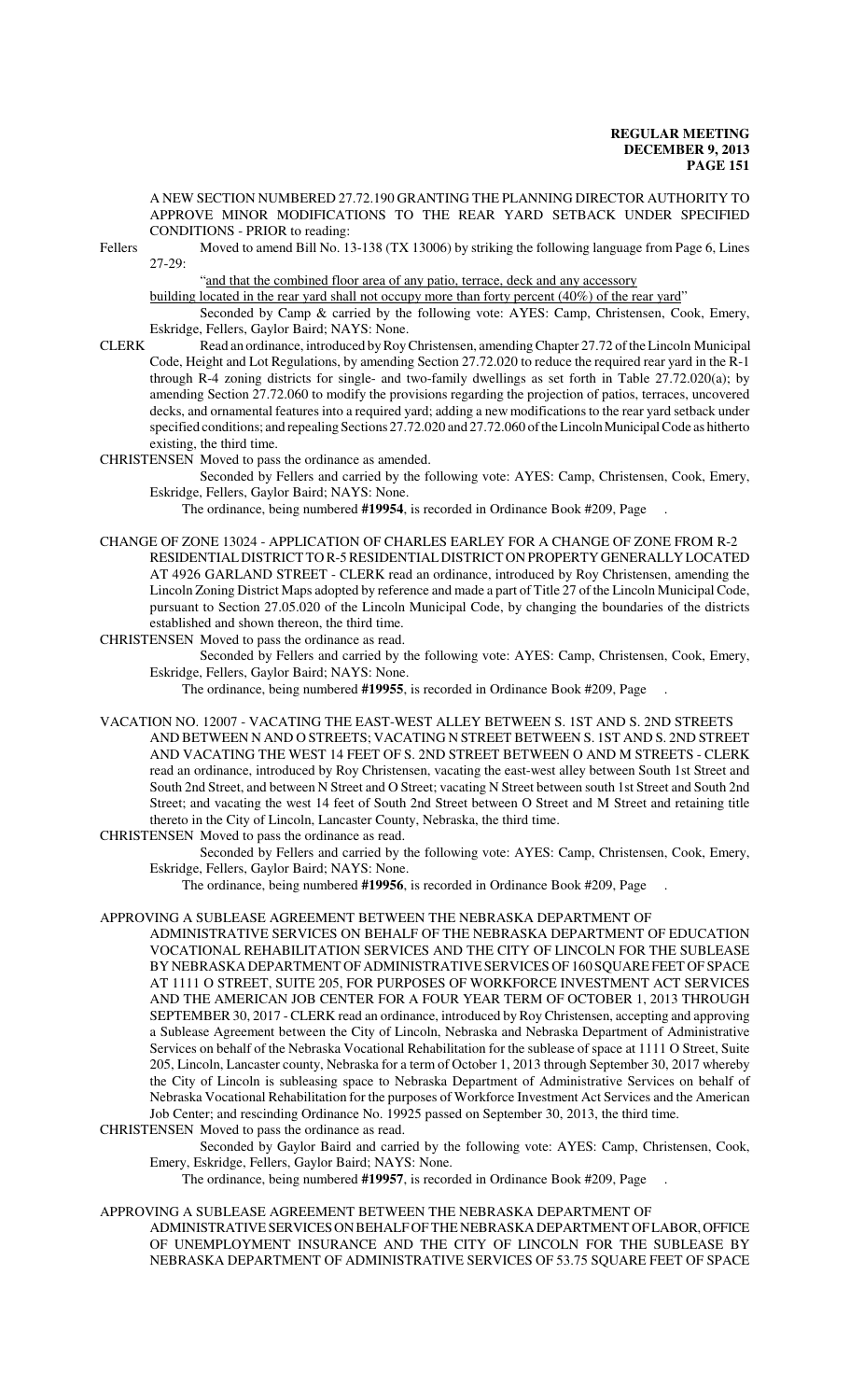AT 1111 O STREET, SUITE 205, FOR PURPOSES OF WORKFORCE INVESTMENT ACT SERVICES AND THE AMERICAN JOB CENTER FOR A FOUR YEAR TERM OF OCTOBER 1, 2013 THROUGH SEPTEMBER 30, 2017 - CLERK read an ordinance, introduced by Roy Christensen, accepting and approving a Sublease Agreement between the City of Lincoln, Nebraska and the State of Nebraska Department of Administrative Services on behalf of the Department of Labor, Office of Unemployment Insurance for the sublease of space at 1111 O Street, Lincoln, Lancaster County, Nebraska for a term of October 1, 2013 through September 30, 2017, where by the City of Lincoln is subleasing space to the Nebraska Department of Administrative Services on behalf of the Nebraska Department of Labor for the purposes of Workforce Investment Act Services and the American Job Center, the third time.

CHRISTENSEN Moved to pass the ordinance as read.

Seconded by Fellers and carried by the following vote: AYES: Camp, Christensen, Cook, Emery, Eskridge, Fellers, Gaylor Baird; NAYS: None.

The ordinance, being numbered **#19958**, is recorded in Ordinance Book #209, Page .

# **ORDINANCES - 1ST READING & RELATED RESOLUTIONS (as required)**

- AMENDING THE CLASS TITLE AND PAY SCHEDULE FOR THE EMPLOYEE GROUP WHOSE CLASSIFICATIONS ARE ASSIGNED TO THE PAY RANGE PREFIXED BY THE LETTER "A" BY CHANGING THE TITLE AND PAY RANGE OF FORESTRY SUPERVISOR TO COMMUNITY OPERATIONS FORESTER - CLERK read an ordinance, introduced by Doug Emery, amending Section 1 of Ordinance No. 19904 passed August 12, 2013, relating to the pay schedules of employees whose classifications are assigned to the pay range which is prefixed by the letter "A," by changing the Class Title for the current job classification "Forest Supervisor" to "Community Operations Forester" and amending the pay range of said classification from (A12) to (A13), the first time.
- AMENDING CHAPTER 2.76 OF THE LINCOLN MUNICIPAL CODE RELATING TO PERSONNEL RULES AND REGULATIONS TO INCLUDE PROVISIONS FOR EMPLOYEES WITH A PAY RANGE PREFIXED BY THE LETTER "M" THAT WERE PREVIOUSLY INCLUDED IN THE MANAGEMENT COMPENSATION PLAN BY AMENDING SECTION 2.76.155 TO INCLUDE PROVISIONS FOR LONGEVITY PAY FOR EMPLOYEES WITH A PAY RANGE PREFIXED BY THE LETTER "M"; ADDING A NEW SECTION NUMBERED 2.76.160 TO PROVIDE FOR THE AWARD OF VARIABLE MERIT INCREASES FOR EMPLOYEES WITH A PAY RANGE PREFIXED BY THE LETTER "M"; AND AMENDING SECTION 2.76.395 TO INCLUDE VACATION LEAVE FOR EMPLOYEES WITH A PAY RANGE PREFIXED BY THE LETTER "M" - CLERK read an ordinance, introduced by Doug Emery, amending Chapter 2.76 of the Lincoln Municipal Code relating to Personnel Rules and Regulations to include provisions for employees with a pay range prefixed by the letter "M" that were previously included in the Management Compensation Plan by amending Section 2.76.155 to include provisions for longevity pay for employees with a pay range prefixed by the letter "M"; adding a new section numbered 2.76.160 to provide for the award of variable merit increases for employees with a pay range prefixed by the letter "M"; amending Section 2.76.395 to include vacation leave for employees with a pay range prefixed by the letter "M"; and repealing Sections 2.76.155 and 2.76.395 of the Lincoln Municipal Code as hitherto existing, the first time.
- AMENDING CHAPTER 2.78 OF THE LINCOLN MUNICIPAL CODE RELATING TO THE MANAGEMENT COMPENSATION PLAN BY AMENDING SECTION 2.78.010 TO REMOVE EMPLOYEES WITH A PAY RANGE PREFIXED BY THE LETTER "M" FROM THE MANAGEMENT COMPENSATION PLAN; BY AMENDING SECTION 2.78.020 TO REMOVE ANNUAL LEAVE PROVISIONS FOR EMPLOYEES WITH A PAY RANGE PREFIXED BY THE LETTER "M"; AMENDING SECTION 2.78.025 TO REMOVE PROVISIONS FOR MERIT INCREASES FOR EMPLOYEES WITH A PAY RANGE PREFIXED BY THE LETTER "M"; REPEALING SECTION 2.78.027, TO REMOVE LONGEVITY PAY PROVISIONS FOR EMPLOYEES WITH A PAY RANGE PREFIXED BY THE LETTER "M"; AND AMENDING SECTION 2.78.030 TO REMOVE SICK LEAVE PROVISIONS FOR EMPLOYEES WITH A PAY RANGE PREFIXED BY THE LETTER "M" - CLERK read an ordinance, introduced by Doug Emery, amending Chapter 2.78 of the Lincoln Municipal Code relating to the Management Compensation Plan by amending Section 2.78.010 to remove employees with a pay range prefixed by the letter "M" from the Management Compensation Plan; by amending Section 2.78.020 to remove annual leave provisions for employees with a pay range prefixed by the letter "M"; amending Section 2.78.025 to remove provisions for merit increases for employees with a pay range prefixed by the letter "M"; repealing Section 2.78.027, to remove longevity pay provisions for employees with a pay range prefixed by the letter "M"; amending Section 2.78.030 to remove sick leave provisions for employees with a pay range prefixed by the letter "M"; and repealing Sections 2.78.010, 2.78.020, 2.78.030, and 2.78.030 of the Lincoln Municipal Code as hitherto existing, the first time.
- APPROVING A REAL ESTATE SALES AGREEMENT BETWEEN THE CITY OF LINCOLN AND HABITAT FOR HUMANITY INC. FOR THE SALE OF CITY OWNED PROPERTY GENERALLY LOCATED AT 1427 N. 25TH ST. FOR AN AMOUNT OF \$20,000.00 - CLERK read an ordinance, introduced by Doug Emery, approving a Real Estate Sales Agreement between the City of Lincoln and Lincoln/Lancaster County Habitat for Humanity Inc. authorizing the sale of property generally located at 1427 North 25<sup>th</sup> Street, the first time.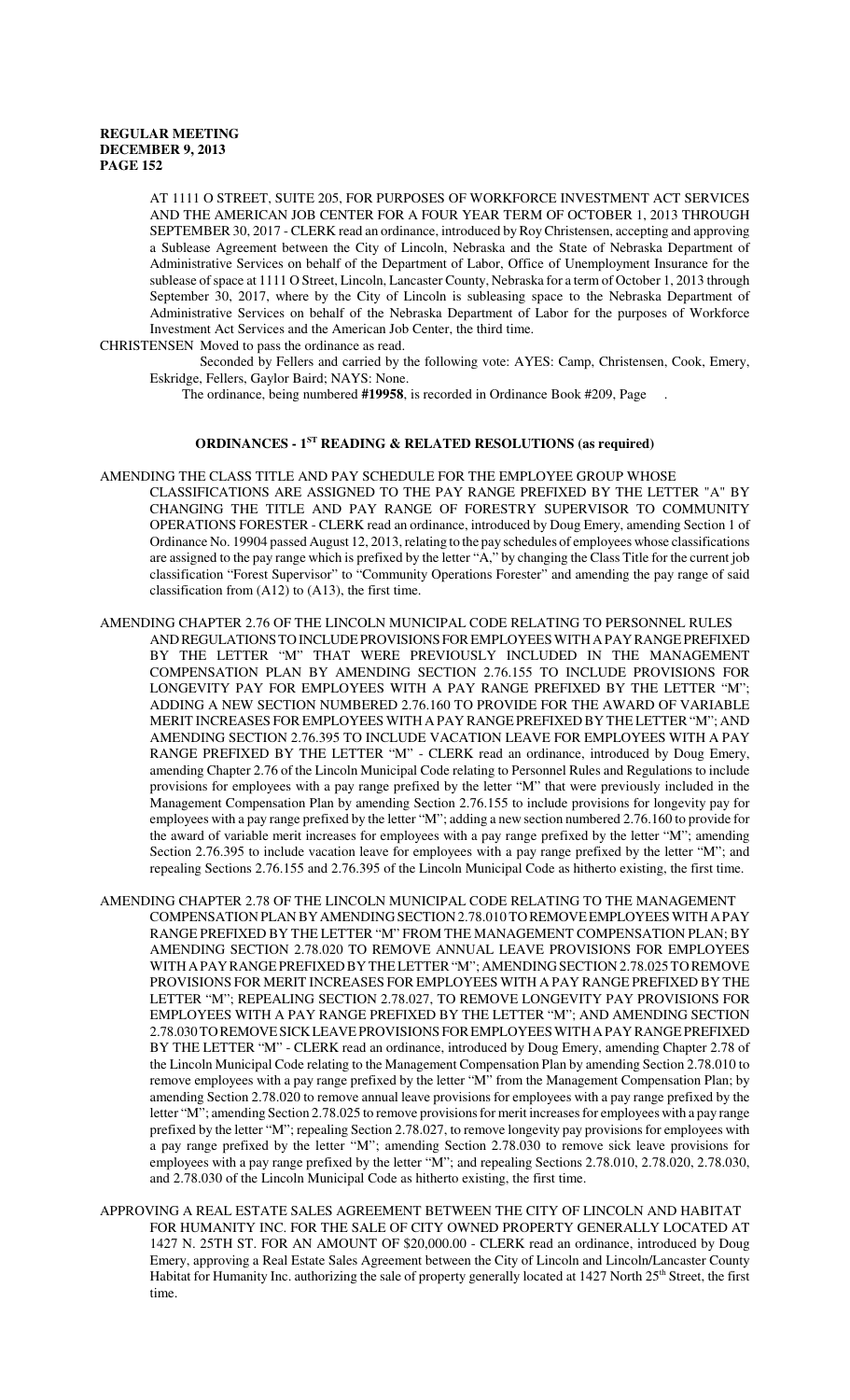- AUTHORIZING THE ISSUANCE OF TAX ALLOCATION BONDS WITH A TOTAL NOT TO EXCEED THE AMOUNT OF \$8,116,515 FOR THE CITY OF LINCOLN, BLOCK 68 REDEVELOPMENT PROJECT IN GREATER DOWNTOWN LINCOLN - CLERK read an ordinance, introduced by Doug Emery, authorizing and providing for the issuance of City of Lincoln, Nebraska tax allocation bonds, notes or other obligations, in one or more taxable or tax-exempt series, in an aggregate principal amount not to exceed \$8,511,000 for the purpose of (1) paying the costs of acquiring, purchasing, constructing, reconstructing, improving, extending, rehabilitating, installing, equipping, furnishing and completing certain improvements within the City's Block 68 Redevelopment Project area, including acquiring any real estate and/or interests in real estate in connection therewith, and (2) paying the costs of issuance thereof; prescribing the form and certain details of the bonds, notes or other obligations; pledging certain tax revenue and other revenue to the payment of the principal of and interest on the bonds, notes or other obligations as the same become due; limiting payment of the bonds, notes or other obligations to such tax revenues; creating and establishing funds and accounts; delegating, authorizing and directing the Finance Director to exercise his independent discretion and judgment in determining and finalizing certain terms and provisions of the bonds, notes or other obligations not specified herein; taking other actions and making other covenants and agreements in connection with the foregoing; and related matters, the first time.
- CHANGE OF ZONE 13025 APPLICATION OF ADVANCED CHIROPRACTIC SOLUTIONS FOR A CHANGE OF ZONE FROM R-2 RESIDENTIAL DISTRICT TO R-T RESIDENTIAL TRANSITION DISTRICT, ON PROPERTY GENERALLY LOCATED AT THE NORTHEAST CORNER OF S. 10TH ST. AND HIGH ST. (RELATED ITEMS: 13-163, 13R-290) - CLERK read an ordinance, introduced by Doug Emery, amending the Lincoln Zoning District Maps adopted by reference and made a part of Title 27 of the Lincoln Municipal Code, pursuant to Section 27.05.020 of the Lincoln Municipal Code, by changing the boundaries of the districts established and shown thereon, the first time.
- USE PERMIT 13010 APPLICATION OF ADVANCED CHIROPRACTIC SOLUTIONS TO DEVELOP APPROXIMATELY 4,700 SQ. FT. OF OFFICE/MEDICAL SPACE, WITH A REQUEST TO WAIVE THE REQUIRED FRONT YARD SETBACKS ON PROPERTY GENERALLY LOCATED AT THE NORTHEAST CORNER OF S. 10TH ST. AND HIGH ST. (RELATED ITEMS: 13-163, 13R-290) (ACTION DATE: 1/6/13).
- APPROVING A REAL ESTATE SALES AGREEMENT BETWEEN THE CITY OF LINCOLN AND TWO VISTA, LLC FOR THE SALE OF APPROXIMATELY 1.32 ACRES OF CITY OWNED PROPERTY GENERALLY LOCATED AT S. 67TH ST. AND PIONEERS BOULEVARD FOR AN AMOUNT OF \$387,275.00 - CLERK read an ordinance, introduced by Doug Emery, approving a Real Estate Sales Agreement between the City of Lincoln and Two Vista, LLC authorizing the sale of surplus property generally located at South  $67<sup>th</sup>$  Street and Pioneers Boulevard, the first time.

# **RESOLUTIONS - 1ST READING - ADVANCE NOTICE**

- APPROVING THE "SAFE ROUTES TO SCHOOL" PROGRAM FOR FEDERAL FUNDING THROUGH THE NEBRASKA DEPARTMENT OF ROADS FOR SIDEWALK REPAIRS WITHIN A TWO MILE RADIUS OF SCHOOLS TO IMPROVE WALKING AND BIKING OPTIONS TO SCHOOLS IN THE AREA.
- RE-ADOPTING THE WATER SYSTEM IMPACT FEE SCHEDULE, WATER DISTRIBUTION IMPACT FEE SCHEDULE, WASTEWATER IMPACT FEE SCHEDULE, ARTERIAL ST. IMPACT FEE SCHEDULE, AND NEIGHBORHOOD PARK AND TRAIL IMPACT FEE SCHEDULE WITHOUT ANY ADJUSTMENT FOR INFLATION UNTIL JULY 1, 2014.
- APPROVING THE GRANT AGREEMENT BETWEEN THE STATE OF NEBRASKA DEPARTMENT OF HEALTH AND HUMAN SERVICES AND THE CITY OF LINCOLN FOR THE NEBRASKA HOMELESS ASSISTANCE PROGRAM TO ADMINISTER GRANT FUNDS TO LOCAL HOMELESS SERVICE PROVIDERS.
- APPROVING A CONTRACT AGREEMENT BETWEEN THE CITY OF LINCOLN, LANCASTER COUNTY AND THE LINCOLN-LANCASTER COUNTY PUBLIC BUILDING COMMISSION AND A TO Z PRINTING AND CORNERSTONE PRINTING & IMAGING FOR THE ANNUAL REQUIREMENTS FOR OFFSET PRINTING AND RELATED SERVICES, PURSUANT TO BID NO. 13-301, FOR A THREE YEAR TERM WITH THE OPTION TO RENEW FOR TWO ADDITIONAL ONE YEAR TERMS.
- APPROVING AN AMENDMENT TO AGREEMENT BETWEEN THE CITY OF LINCOLN AND THERMO KING CHRISTENSEN, INC. FOR THE ANNUAL REQUIREMENTS FOR VEHICLE FILTERS FOR STARTRAN, PURSUANT TO QUOTE NO. 3709, FOR AN ADDITIONAL TWO-YEAR TERM.